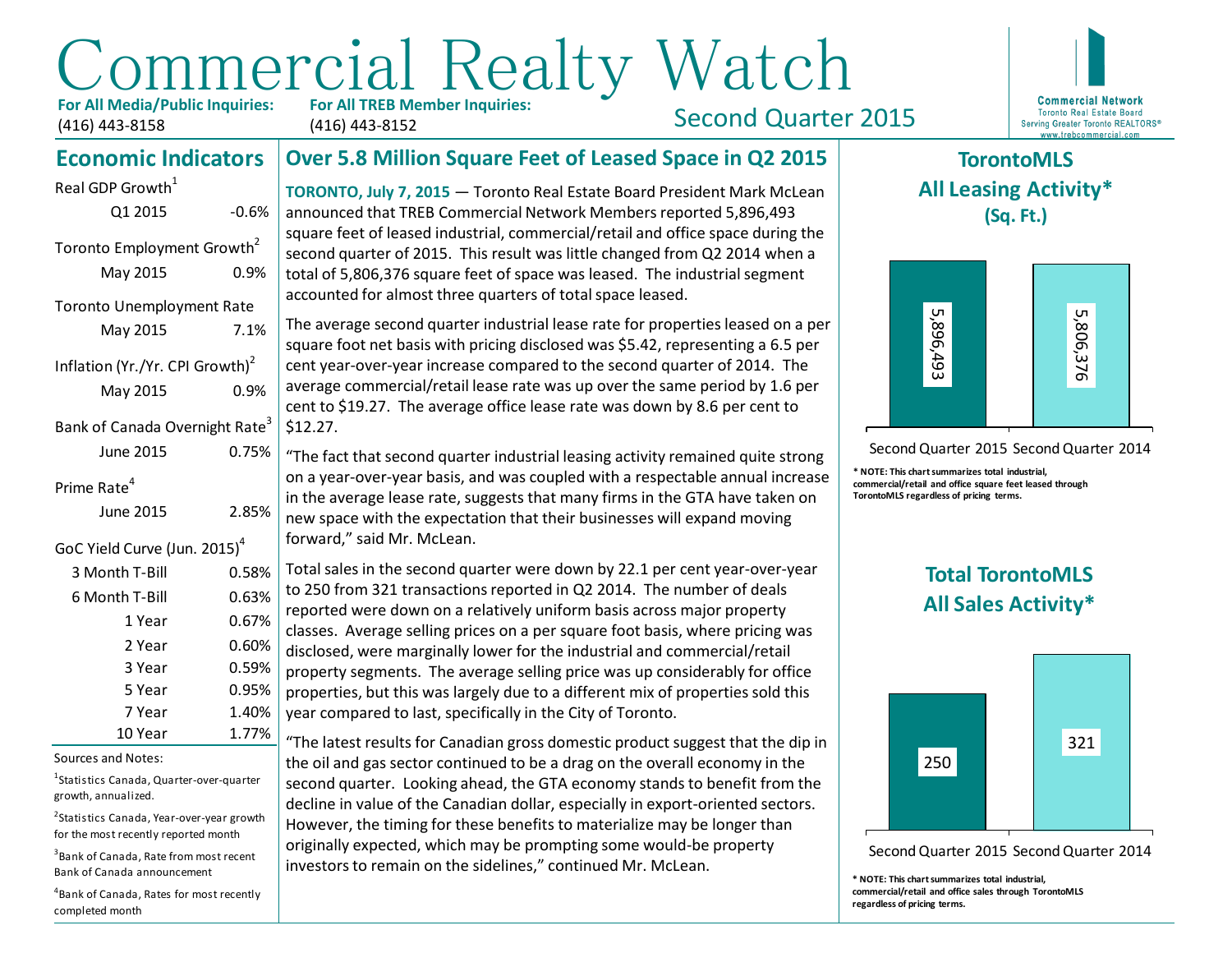**Total TorontoMLS Leasing Activity\* (Millions of Square Feet Leased)**



**\* NOTE: This chart summarizes total industrial, commercial/retail and office square feet leased through TorontoMLS regardless of pricing terms. Source: TREB**

#### **TorontoMLS Average Lease Rates (\$/Sq.Ft. Net)\***



**\* NOTE: Average lease rates are reported only for those properties sold on a per square foot net basis and for which the selling price was disclosed. Source: TREB**

### **Total TorontoMLS Sales Activity\* (Number of Sales)**



#### **TorontoMLS Average Sale Price (\$/Sq. Ft.)\***



**\* NOTE: Average sale prices are reported only for those properties for which the selling price was disclosed. Source: TREB**

**\* NOTE: This chart summarizes total industrial and commercial/retail sales through TorontoMLS regardless of pricing terms. Source: TREB**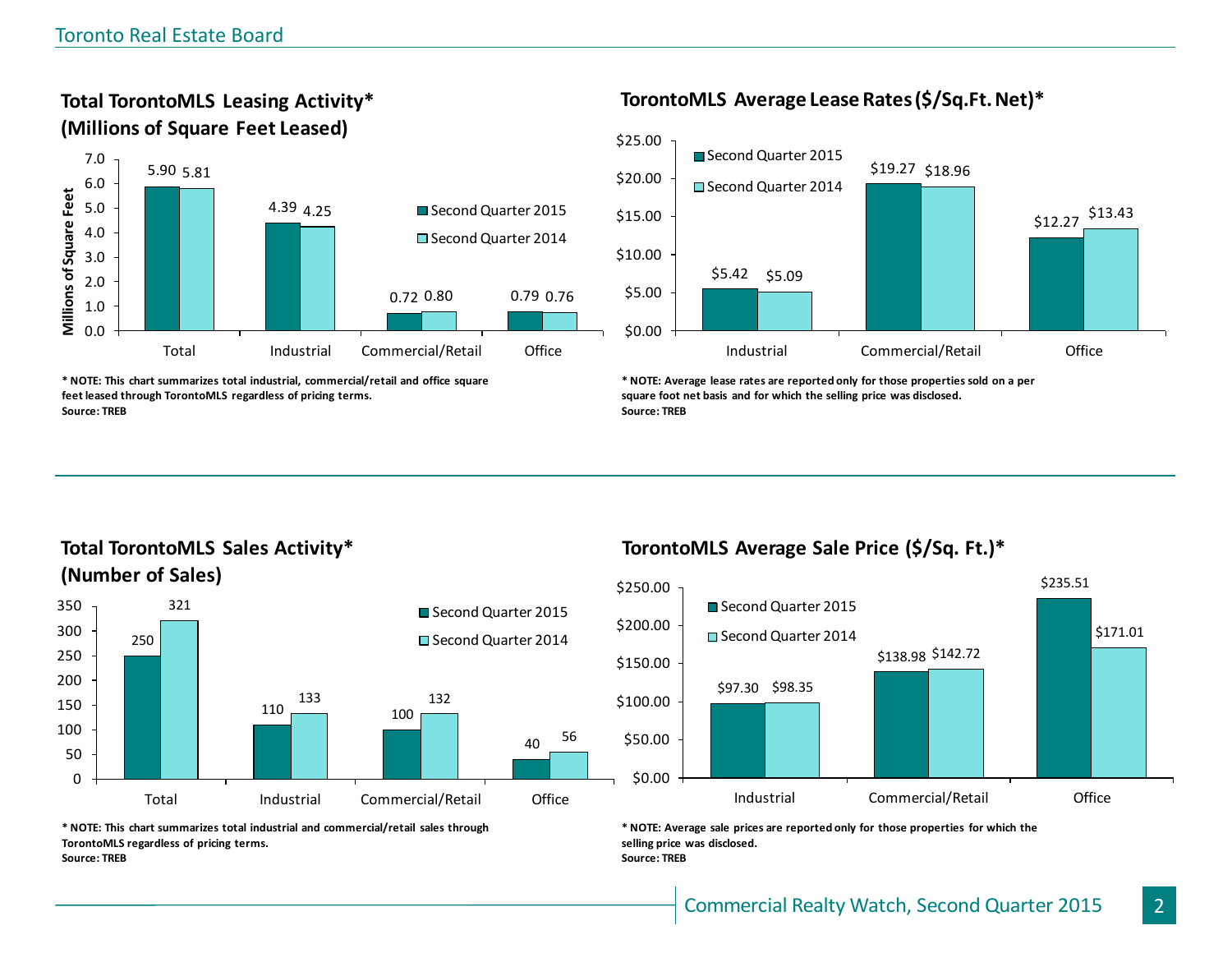#### **SUMMARY OF INDUSTRIAL LEASING**

#### **TRANSACTIONS COMPLETED ON A PER SQUARE FOOT NET BASIS, WITH PRICING DISCLOSED\***

#### **ALL TREB AREAS**

|                                  | <b>All Transactions</b> |           |           |                | 0 to 5,000 Square Feet   |                |                | 5,001 to 15,000 Square Feet |                | 15,001 to 50,000 Square Feet |                          |                | 50,001 + Square Feet |                          |                          |  |
|----------------------------------|-------------------------|-----------|-----------|----------------|--------------------------|----------------|----------------|-----------------------------|----------------|------------------------------|--------------------------|----------------|----------------------|--------------------------|--------------------------|--|
|                                  | # Trans.                | Sq. Ft.   | \$/SF Net | # Trans.       | Sq. Ft.                  | \$/SF Net      | # Trans.       | Sq. Ft.                     | \$/SF Net      | # Trans.                     | Sq. Ft.                  | \$/SF Net      | # Trans.             | Sq. Ft.                  | \$/SF Net                |  |
| <b>TREB Total</b>                | 236                     | 1,692,701 | \$5.42    | 156            | 417,442                  | \$6.73         | 55             | 492,140                     | \$5.43         | 21                           | 527,273                  | \$5.13         | 4                    | 255,846                  | \$3.89                   |  |
| <b>Halton Region</b>             | 13                      | 41,976    | \$6.99    | 11             | 22,724                   | \$8.09         | $\mathbf{2}$   | 19,252                      | \$5.69         | $\bf{0}$                     | $\sim$                   | $\sim$         | $\bf{0}$             |                          | ä,                       |  |
| Burlington                       | 3                       | 5,213     | \$6.39    | 3              | 5,213                    | \$6.39         | $\Omega$       | $\sim$                      | $\sim$         | $\mathbf 0$                  |                          | $\sim$         | $\mathbf 0$          | $\overline{\phantom{a}}$ |                          |  |
| <b>Halton Hills</b>              | $\mathbf{0}$            | G.        | G.        | $\mathbf{0}$   | ä,                       | $\sim$         | $\Omega$       | u.                          | u.             | $\overline{0}$               |                          | $\sim$         | $\mathbf{0}$         | $\sim$                   | ÷                        |  |
| Milton                           | $\mathbf{1}$            | 1,277     | \$8.50    | $\mathbf{1}$   | 1,277                    | \$8.50         | $\Omega$       | $\omega$                    | $\omega$       | $\mathbf 0$                  |                          | $\sim$         | $\mathbf 0$          | $\sim$                   | ÷,                       |  |
| Oakville                         | 9                       | 35,486    | \$7.03    | $\overline{7}$ | 16,234                   | \$8.61         | $\overline{2}$ | 19,252                      | \$5.69         | $\mathbf{0}$                 |                          |                | $\mathbf{0}$         | $\sim$                   |                          |  |
| <b>Peel Region</b>               | 81                      | 505,473   | \$5.33    | 63             | 173,975                  | \$6.03\$       | 11             | 80,235                      | \$5.28         | $6\phantom{1}$               | 157,263                  | \$5.41         | $\mathbf{1}$         | 94,000                   | \$3.95                   |  |
| Brampton                         | 11                      | 35,995    | \$6.16    | 10             | 26,024                   | \$6.61         | $\mathbf{1}$   | 9,971                       | \$4.99         | $\mathbf 0$                  |                          | $\omega$       | $\mathbf 0$          |                          | $\bar{a}$                |  |
| Caledon                          | $\mathbf{1}$            | 1,500     | \$11.20   | $\mathbf{1}$   | 1,500                    | \$11.20        | $\mathbf{0}$   | $\omega_{\rm c}$            | $\omega$       | $\overline{0}$               |                          | ÷.             | $\mathbf{0}$         |                          | ÷                        |  |
| Mississauga                      | 69                      | 467,978   | \$5.25    | 52             | 146,451                  | \$5.87         | 10             | 70,264                      | \$5.32         | 6                            | 157,263                  | \$5.41         | $\mathbf{1}$         | 94,000                   | \$3.95                   |  |
| <b>City of Toronto</b>           | 71                      | 603,314   | \$4.85    | 38             | 109,679                  | \$6.04         | 24             | 214,043                     | \$5.03         | $\overline{7}$               | 168,950                  | \$4.22         | $\overline{2}$       | 110,642                  | \$4.28                   |  |
| West                             | 34                      | 353,929   | \$5.02    | 17             | 53,287                   | \$6.12         | 12             | 106,759                     | \$5.43         | 3                            | 83,241                   | \$4.78         | $\overline{2}$       | 110,642                  | \$4.28                   |  |
| Central                          | $\mathbf{0}$            |           | $\omega$  | $\mathbf 0$    | ÷                        | $\sim$         | $\mathbf{0}$   | $\omega$                    | $\omega$       | $\overline{0}$               |                          | $\sim$         | $\mathbf{0}$         |                          | ÷                        |  |
| East                             | 37                      | 249,385   | \$4.61    | 21             | 56,392                   | \$5.97         | 12             | 107,284                     | \$4.64         | 4                            | 85,709                   | \$3.68         | $\mathbf 0$          | $\sim$                   | $\sim$                   |  |
| <b>York Region</b>               | 60                      | 419,536   | \$6.48    | 37             | 95,943                   | \$8.31         | 16             | 157,093                     | \$6.18         | $\overline{7}$               | 166,500                  | \$5.71         | $\bf{0}$             | $\sim$                   | $\blacksquare$           |  |
| Aurora                           | $\mathbf{1}$            | 8,849     | \$7.05    | $\mathbf 0$    | $\sim$                   | $\sim$         | $\mathbf{1}$   | 8,849                       | \$7.05         | $\mathbf 0$                  | $\overline{\phantom{a}}$ | $\sim$         | $\mathbf 0$          | $\sim$                   | $\bar{a}$                |  |
| E. Gwillimbury                   | $\mathbf{0}$            |           |           | $\mathbf{0}$   | ÷,                       | ÷              | $\Omega$       | u,                          | ÷              | $\overline{0}$               |                          | ä,             | $\overline{0}$       |                          |                          |  |
| Georgina                         | 0                       | $\sim$    | $\sim$    | 0              | $\sim$                   | $\omega$       | $\mathbf 0$    | $\omega$                    | $\sim$         | 0                            | $\sim$                   | $\blacksquare$ | 0                    | $\sim$                   | $\bar{a}$                |  |
| King                             | $\mathbf{0}$            | $\omega$  | ÷.        | $\mathbf 0$    | $\omega$                 | $\omega$       | $\mathbf{0}$   | ÷.                          | ÷.             | $\mathbf{0}$                 | ÷                        | $\omega$       | $\mathbf{0}$         |                          | ä,                       |  |
| Markham                          | 32                      | 195,395   | \$6.65    | 19             | 49,407                   | \$7.99         | 11             | 104,710                     | \$6.07         | $\overline{2}$               | 41,278                   | \$6.51         | 0                    | $\sim$                   | ä,                       |  |
| Newmarket                        | $\mathbf{0}$            |           | $\sim$    | $\mathbf 0$    | ÷                        | ÷              | $\Omega$       | ÷                           | ÷              | $\mathbf{0}$                 | a.                       | ÷              | $\Omega$             |                          |                          |  |
| <b>Richmond Hill</b>             | 9                       | 61,919    | \$6.56    | $\overline{7}$ | 19,704                   | \$7.82         | $\mathbf 0$    | $\omega$                    | $\omega$       | $\overline{2}$               | 42,215                   | \$5.97         | $\mathbf 0$          | $\sim$                   |                          |  |
| Vaughan                          | 18                      | 153,373   | \$6.20    | 11             | 26,832                   | \$9.27         | $\overline{4}$ | 43,534                      | \$6.26         | $\overline{3}$               | 83,007                   | \$5.17         | $\mathbf{0}$         | <b>Co</b>                | Ξ                        |  |
| Whitchurch-Stouffville           | $\mathbf 0$             |           |           | 0              |                          |                | $\mathbf 0$    |                             |                | $\mathbf 0$                  |                          |                | $\mathbf 0$          | $\sim$                   |                          |  |
| <b>Durham Region</b>             | 10                      | 121,203   | \$4.38    | $6\phantom{1}$ | 13,921                   | \$7.14         | $\overline{2}$ | 21,517                      | \$4.21         | $\mathbf{1}$                 | 34,560                   | \$5.50         | $\mathbf{1}$         | 51,204                   | \$2.95                   |  |
| Ajax                             | $\mathbf{1}$            | 1,600     | \$6.75    | $\mathbf{1}$   | 1,600                    | \$6.75         | $\mathbf 0$    | ä,                          | $\omega$       | $\mathbf 0$                  |                          | ÷.             | $\mathbf 0$          |                          |                          |  |
| <b>Brock</b>                     | $\mathbf{0}$            | $\omega$  | $\omega$  | $\mathbf{0}$   | $\Box$                   | $\omega$       | $\mathbf{0}$   | ä,                          | ÷.             | $\overline{0}$               |                          | ÷.             | $\mathbf{0}$         |                          | Ξ                        |  |
| Clarington                       | $\mathbf 0$             | $\sim$    | $\sim$    | $\mathbf 0$    | $\sim$                   | $\omega$       | $\mathbf 0$    | $\sim$                      | $\omega$       | $\mathbf 0$                  | ÷.                       | $\sim$         | $\mathbf 0$          | $\sim$                   | $\overline{\phantom{a}}$ |  |
| Oshawa                           | $\overline{2}$          | 14,330    | \$5.79    | $\mathbf{1}$   | 3,162                    | \$10.50        | $\mathbf{1}$   | 11,167                      | \$4.45         | $\overline{0}$               |                          |                | $\mathbf{0}$         |                          |                          |  |
| Pickering                        | 4                       | 58,567    | \$3.35    | 3              | 7,363                    | \$6.13         | $\mathbf 0$    | $\blacksquare$              | $\blacksquare$ | $\pmb{0}$                    | $\overline{a}$           | $\blacksquare$ | $\mathbf{1}$         | 51,204                   | \$2.95                   |  |
| Scugog                           | $\mathbf{0}$            |           | ÷.        | $\mathbf 0$    | ÷,                       |                | $\mathbf{0}$   | a.                          | ÷              | $\mathbf{0}$                 |                          | $\omega$       | $\mathbf{0}$         |                          | ä,                       |  |
| Uxbridge                         | $\mathbf 0$             | $\sim$    | $\sim$    | $\mathbf 0$    | $\omega$                 | $\sim$         | $\mathbf 0$    | $\omega$                    | $\omega$       | $\mathbf 0$                  | $\overline{\phantom{a}}$ | ÷.             | $\pmb{0}$            | $\overline{\phantom{a}}$ | $\sim$                   |  |
| Whitby                           | $\overline{3}$          | 46,706    | \$5.17    | $\mathbf{1}$   | 1,796                    | \$5.75         | $\mathbf{1}$   | 10,350                      | \$3.95         | $\mathbf{1}$                 | 34,560                   | \$5.50         | $\mathbf{0}$         | $\omega$                 | $\omega$                 |  |
| <b>Dufferin County</b>           | $\mathbf{1}$            | 1,200     | \$15.00   | 1              | 1,200                    | \$15.00        | $\mathbf{0}$   | ÷.                          | $\omega$       | $\bf{0}$                     |                          | ÷.             | $\bf{0}$             | $\sim$                   | $\blacksquare$           |  |
| Orangeville                      | $\mathbf{1}$            | 1,200     | \$15.00   | $\mathbf{1}$   | 1,200                    | \$15.00        | $\Omega$       | ÷.                          | ÷.             | $\pmb{0}$                    | $\sim$                   | $\sim$         | $\mathbf 0$          | $\sim$                   | ÷.                       |  |
| <b>Simcoe County</b>             | $\mathbf{0}$            |           |           | $\mathbf{0}$   | $\blacksquare$           | $\omega$       | $\mathbf{0}$   |                             |                | $\mathbf{0}$                 |                          | $\blacksquare$ | $\mathbf{0}$         |                          |                          |  |
| Adjala-Tosorontio                | $\mathbf 0$             | $\sim$    |           | $\mathbf 0$    | $\omega$                 | $\sim$         | $\mathbf 0$    | ä,                          | $\omega$       | $\pmb{0}$                    |                          | $\sim$         | 0                    | $\sim$                   |                          |  |
| <b>Bradford West Gwillimbury</b> | $\mathbf{0}$            |           |           | $\Omega$       | Ξ                        | $\blacksquare$ | $\mathbf{0}$   |                             | $\omega$       | $\overline{0}$               |                          | $\equiv$       | $\mathbf{0}$         |                          |                          |  |
| Essa                             | $\Omega$                | $\sim$    | $\sim$    | $\Omega$       | $\overline{\phantom{a}}$ | $\sim$         | $\Omega$       | ÷.                          | ÷.             | $\pmb{0}$                    | $\sim$                   | ÷.             | 0                    | $\sim$                   |                          |  |
| Innisfil                         | $\Omega$                |           |           | $\Omega$       |                          |                | $\Omega$       |                             |                | $\Omega$                     |                          |                | $\Omega$             |                          |                          |  |
| New Tecumseth                    | $\Omega$                |           |           | $\Omega$       |                          |                | $\Omega$       |                             |                | $\Omega$                     |                          |                | $\Omega$             |                          |                          |  |

**\***<br>NOTE: Figures in this table cover transactions completed on a per square foot net basis and for which pricing was disclosed during the reporting period. This differs from the chart summarizing square feet **leased on Page 2 of this report, which covers all leasing transactions in the TREB service area.**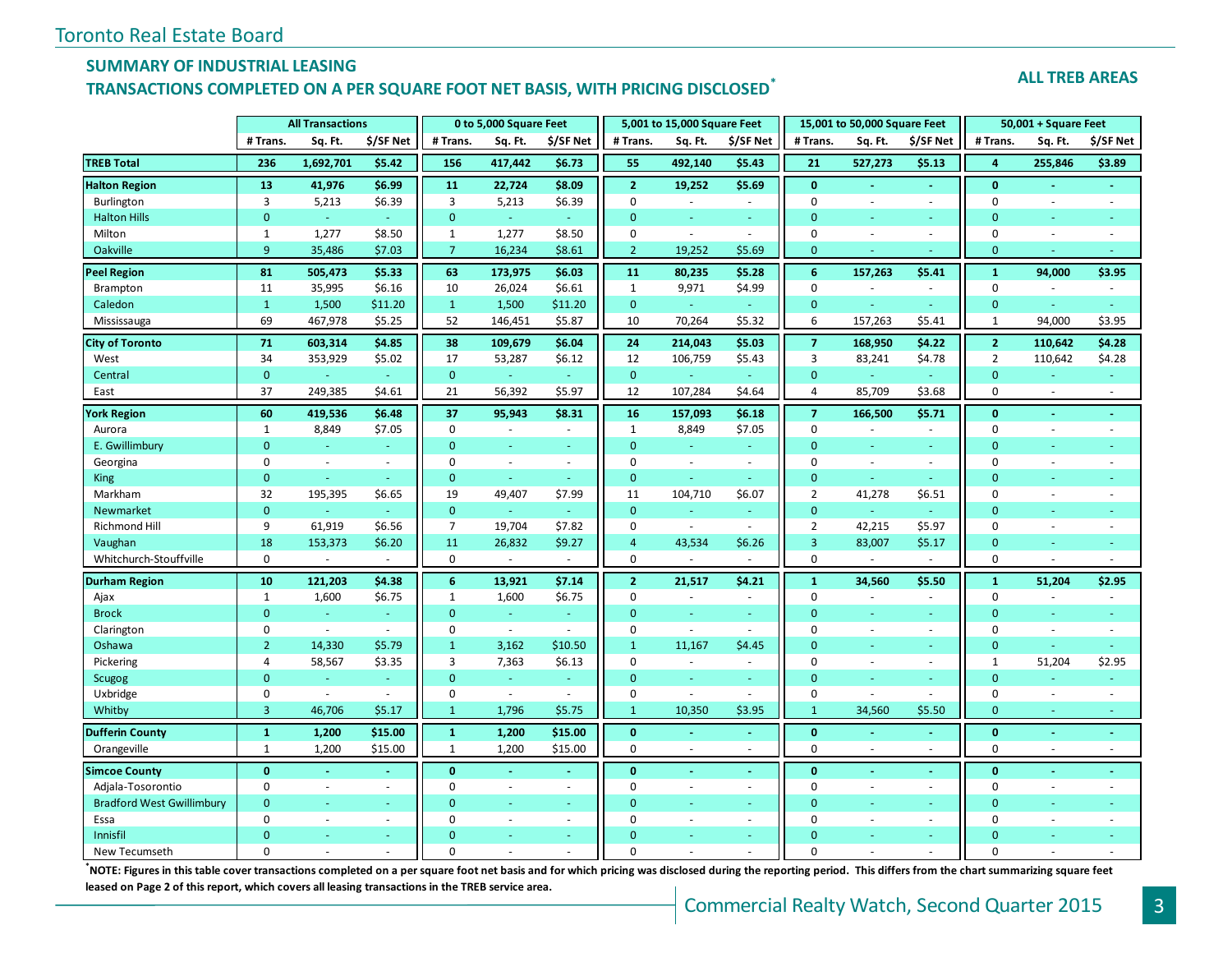### **SUMMARY OF INDUSTRIAL LEASING**

#### **TRANSACTIONS COMPLETED ON A PER SQUARE FOOT NET BASIS, WITH PRICING DISCLOSED**

#### **CITY OF TORONTO**

|                        | <b>All Transactions</b> |                          |                          |                | 0 to 5,000 Square Feet      |                          | 5,001 to 15,000 Square Feet<br>15,001 to 50,000 Square Feet |                |                          |                         | 50,001 + Square Feet        |                          |                |                          |                          |
|------------------------|-------------------------|--------------------------|--------------------------|----------------|-----------------------------|--------------------------|-------------------------------------------------------------|----------------|--------------------------|-------------------------|-----------------------------|--------------------------|----------------|--------------------------|--------------------------|
|                        | # Trans.                | Sq. Ft.                  | \$/SF Net                | # Trans.       | Sq. Ft.                     | \$/SF Net                | # Trans.                                                    | Sq. Ft.        | \$/SF Net                | # Trans.                | Sq. Ft.                     | \$/SF Net                | # Trans.       | Sq. Ft.                  | \$/SF Net                |
| <b>TREB Total</b>      | 236                     | 1,692,701                | \$5.42                   | 156            | 417,442                     | \$6.73                   | 55                                                          | 492,140        | \$5.43                   | 21                      | 527,273                     | \$5.13                   | 4              | 255,846                  | \$3.89                   |
| <b>City of Toronto</b> | 71                      | 603,314                  | \$4.85                   | 38             | 109,679                     | \$6.04                   | 24                                                          | 214,043        | \$5.03                   | $\overline{7}$          | 168,950                     | \$4.22                   | $\overline{2}$ | 110,642                  | \$4.28                   |
| <b>Toronto West</b>    | 34                      | 353,929                  | \$5.02\$                 | 17             | 53,287                      | \$6.12                   | 12                                                          | 106,759        | \$5.43                   | $\overline{\mathbf{3}}$ | 83,241                      | \$4.78                   | $\overline{2}$ | 110,642                  | \$4.28                   |
| Toronto W01            | $\mathbf 0$             | $\sim$                   | $\sim$                   | $\mathbf 0$    |                             | $\sim$                   | $\mathbf 0$                                                 |                | $\sim$                   | $\mathbf 0$             |                             | $\sim$                   | $\mathbf 0$    |                          |                          |
| Toronto W02            | $\mathbf{0}$            | ÷                        | $\sim$                   | $\mathbf{0}$   | ÷.                          | $\sim$                   | $\mathbf{0}$                                                | $\sim$         | $\omega$                 | $\mathbf{0}$            | ÷.                          | $\omega$                 | $\mathbf{0}$   |                          | u                        |
| Toronto W03            | $\mathbf 0$             | $\omega$                 | $\omega$                 | 0              | $\mathcal{L}_{\mathcal{A}}$ | $\omega$                 | $\mathbf 0$                                                 | $\sim$         | $\sim$                   | $\mathbf 0$             | $\mathcal{L}_{\mathcal{A}}$ | $\sim$                   | $\mathbf 0$    | $\overline{\phantom{a}}$ | $\sim$                   |
| Toronto W04            | 3                       | 29,097                   | \$6.84                   | $\mathbf{1}$   | 4,897                       | \$5.50                   | $\mathbf{1}$                                                | 7,200          | \$11.50                  | $\mathbf{1}$            | 17,000                      | \$5.25                   | $\mathbf{0}$   | $\omega$                 | G.                       |
| Toronto W05            | 19                      | 196,514                  | \$4.77                   | 11             | 33,388                      | \$5.65                   | 6                                                           | 67,583         | \$4.96                   | $\mathbf{1}$            | 41,678                      | \$4.49                   | $\mathbf{1}$   | 53,865                   | \$4.20                   |
| <b>Toronto W06</b>     | $\overline{2}$          | 10,023                   | \$5.48                   | $\mathbf{1}$   | 4,537                       | \$5.75                   | $\mathbf{1}$                                                | 5,486          | \$5.25                   | $\mathbf{0}$            | $\omega$                    | $\sim$                   | $\mathbf{0}$   | $\omega$                 | $\equiv$                 |
| Toronto W07            | 0                       | $\sim$                   | $\sim$                   | 0              | $\mathcal{L}_{\mathcal{A}}$ | $\sim$                   | $\mathbf 0$                                                 | $\sim$         | $\sim$                   | $\mathbf 0$             | $\sim$                      | $\sim$                   | 0              | $\sim$                   | $\sim$                   |
| <b>Toronto W08</b>     | $\overline{3}$          | 19,033                   | \$6.57                   | $\mathbf{1}$   | 3,252                       | \$12.00                  | $\overline{2}$                                              | 15,781         | \$5.46                   | $\mathbf{0}$            | $\sim$                      | $\sim$                   | $\Omega$       | $\sim$                   | ÷.                       |
| Toronto W09            | 0                       | $\sim$                   | $\blacksquare$           | 0              | $\blacksquare$              |                          | $\mathbf 0$                                                 | $\sim$         | $\overline{\phantom{a}}$ | $\boldsymbol{0}$        | $\overline{\phantom{a}}$    | $\sim$                   | $\mathbf 0$    | $\overline{\phantom{a}}$ | $\overline{\phantom{a}}$ |
| Toronto W10            | $\overline{7}$          | 99,262                   | \$4.64                   | 3              | 7,213                       | \$6.25                   | $\overline{2}$                                              | 10,709         | \$4.34                   | $\mathbf{1}$            | 24,563                      | \$4.95                   | $\mathbf{1}$   | 56,777                   | \$4.35                   |
| <b>Toronto Central</b> | $\mathbf{0}$            | $\omega$                 | $\omega$                 | $\bf{0}$       | $\omega$                    | $\omega_{\rm c}$         | $\mathbf{0}$                                                | $\omega$       | $\omega$                 | $\mathbf{0}$            | $\blacksquare$              | $\blacksquare$           | $\bf{0}$       | $\blacksquare$           | ä,                       |
| Toronto C01            | $\mathbf 0$             | $\sim$                   | $\omega$                 | 0              | $\blacksquare$              | $\blacksquare$           | $\mathbf 0$                                                 | $\sim$         | $\omega$                 | $\mathbf 0$             | $\sim$                      | $\bar{a}$                | 0              | $\overline{\phantom{a}}$ | $\bar{\phantom{a}}$      |
| <b>Toronto C02</b>     | $\overline{0}$          | $\omega$                 | $\omega$                 | $\mathbf{0}$   | $\omega$                    | $\omega$                 | $\mathbf{0}$                                                | $\sim$         | $\omega$                 | $\mathbf{0}$            |                             | $\sim$                   | $\Omega$       | $\omega$                 | Ξ                        |
| Toronto C03            | $\mathbf 0$             | $\omega$                 | $\omega$                 | $\pmb{0}$      | $\sim$                      | $\blacksquare$           | $\mathbf 0$                                                 | $\sim$         | $\sim$                   | 0                       | $\sim$                      | $\sim$                   | $\Omega$       | $\sim$                   | ä,                       |
| <b>Toronto C04</b>     | $\Omega$                | ÷                        | ÷.                       | $\mathbf{0}$   | ÷.                          | ÷                        | $\mathbf{0}$                                                | ÷              | $\omega_{\rm c}$         | $\mathbf{0}$            | $\sim$                      | $\sim$                   | $\Omega$       | $\sim$                   | ÷                        |
| Toronto C06            | $\Omega$                | $\overline{\phantom{a}}$ | ÷.                       | 0              | $\sim$                      | $\sim$                   | $\Omega$                                                    | $\sim$         | $\blacksquare$           | 0                       | $\sim$                      | $\sim$                   | 0              | $\overline{\phantom{a}}$ |                          |
| <b>Toronto C07</b>     | $\Omega$                |                          |                          | $\overline{0}$ |                             |                          | $\Omega$                                                    |                | u,                       | $\Omega$                |                             | ٠                        | $\Omega$       |                          |                          |
| Toronto C08            | $\mathbf 0$             | $\overline{\phantom{a}}$ | $\overline{\phantom{a}}$ | $\mathbf 0$    | $\sim$                      | $\overline{\phantom{a}}$ | $\mathbf 0$                                                 | $\sim$         | $\omega$                 | $\mathbf 0$             | $\overline{\phantom{a}}$    | $\blacksquare$           | $\mathbf 0$    | $\overline{\phantom{a}}$ | ä,                       |
| <b>Toronto C09</b>     | $\Omega$                | $\sim$                   | ÷                        | $\mathbf{0}$   | ÷.                          | ÷                        | $\Omega$                                                    | ÷              | ÷                        | $\mathbf{0}$            |                             | ÷                        | $\overline{0}$ | ÷                        |                          |
| Toronto C10            | 0                       | $\overline{\phantom{a}}$ | $\sim$                   | 0              | $\sim$                      | $\sim$                   | $\Omega$                                                    | $\sim$         | $\omega$                 | $\mathbf 0$             |                             | $\omega$                 | $\Omega$       | $\sim$                   |                          |
| Toronto C11            | $\Omega$                | ÷                        | ÷.                       | $\mathbf 0$    | ÷.                          | $\sim$                   | $\mathbf{0}$                                                | ÷.             | a.                       | $\mathbf{0}$            | $\sim$                      | $\sim$                   | $\overline{0}$ | ÷                        |                          |
| Toronto C12            | 0                       | $\overline{\phantom{a}}$ | ÷.                       | 0              | $\overline{\phantom{a}}$    | $\overline{\phantom{a}}$ | 0                                                           | $\sim$         | $\sim$                   | 0                       | $\sim$                      | $\sim$                   | 0              | $\sim$                   |                          |
| Toronto C13            | $\overline{0}$          | ÷.                       | $\omega$                 | $\mathbf 0$    | $\omega$                    | $\blacksquare$           | $\mathbf{0}$                                                | $\omega$       | $\omega$                 | $\mathbf{0}$            |                             | ÷                        | $\overline{0}$ | $\omega$                 | Ξ                        |
| Toronto C14            | $\Omega$                | $\sim$                   | $\sim$                   | $\mathbf 0$    | $\sim$                      | $\sim$                   | $\mathbf 0$                                                 | $\sim$         | $\sim$                   | $\mathbf 0$             | $\sim$                      | $\sim$                   | $\mathbf 0$    | $\sim$                   | ÷                        |
| <b>Toronto C15</b>     | $\mathbf{0}$            | ÷                        | ÷                        | $\mathbf{0}$   | $\omega$                    | ÷                        | $\mathbf{0}$                                                | ÷.             | ÷.                       | $\mathbf{0}$            |                             | u                        | $\mathbf{0}$   | ÷                        |                          |
| <b>Toronto East</b>    | 37                      | 249,385                  | \$4.61                   | 21             | 56,392                      | \$5.97                   | 12                                                          | 107,284        | \$4.64                   | $\overline{4}$          | 85,709                      | \$3.68                   | $\mathbf{0}$   | $\omega$                 | $\blacksquare$           |
| Toronto E01            | 0                       | $\sim$                   | $\overline{\phantom{a}}$ | 0              | $\sim$                      | $\sim$                   | $\mathbf 0$                                                 | $\blacksquare$ | $\blacksquare$           | 0                       | $\overline{\phantom{a}}$    | $\sim$                   | 0              | $\sim$                   | ÷.                       |
| <b>Toronto E02</b>     | $\mathbf{0}$            | ÷.                       | $\omega$                 | $\mathbf 0$    | $\omega$                    | $\omega$                 | $\mathbf{0}$                                                | $\sim$ .       | $\omega$                 | $\mathbf{0}$            | ÷.                          | $\blacksquare$           | $\mathbf 0$    | $\omega$                 |                          |
| Toronto E03            | 3                       | 18,200                   | \$4.50                   | $\mathbf{1}$   | 3,900                       | \$4.50                   | $\overline{2}$                                              | 14,300         | \$4.50                   | $\mathbf 0$             | $\sim$                      | $\sim$                   | 0              | $\sim$                   |                          |
| <b>Toronto E04</b>     | 6                       | 75,880                   | \$3.80                   | $\mathbf{1}$   | 1,108                       | \$6.00                   | $\overline{2}$                                              | 18,387         | \$4.54                   | $\overline{3}$          | 56,385                      | \$3.52                   | 0              | $\omega$                 | ÷,                       |
| Toronto E05            | 0                       | $\sim$                   | $\omega$                 | $\mathbf 0$    | $\sim$                      | $\sim$                   | 0                                                           | $\sim$         | $\sim$                   | $\mathbf 0$             | $\sim$                      | $\sim$                   | 0              | $\sim$                   | $\sim$                   |
| <b>Toronto E06</b>     | $\mathbf{1}$            | 12,172                   | \$3.75                   | $\mathbf{0}$   | $\omega$                    | $\omega$                 | $\mathbf{1}$                                                | 12,172         | \$3.75                   | $\mathbf{0}$            | G.                          | ÷                        | $\Omega$       | $\sim$                   |                          |
| Toronto E07            | 15                      | 91,470                   | \$5.07                   | 9              | 25,080                      | \$6.73                   | 5                                                           | 37,066         | \$4.79                   | $\mathbf{1}$            | 29,324                      | \$4.00                   | $\mathbf 0$    | $\overline{\phantom{a}}$ |                          |
| <b>Toronto E08</b>     | 2 <sup>1</sup>          | 5,192                    | \$4.50                   | $\overline{2}$ | 5,192                       | \$4.50                   | $\mathbf{0}$                                                | a.             | $\sim$                   | $\mathbf{0}$            |                             | $\overline{\phantom{a}}$ | $\mathbf{0}$   |                          |                          |
| Toronto E09            | 1                       | 3,492                    | \$4.75                   | $\mathbf{1}$   | 3,492                       | \$4.75                   | $\mathbf 0$                                                 | $\sim$         | $\omega$                 | $\mathbf 0$             | $\sim$                      | $\sim$                   | $\Omega$       |                          |                          |
| <b>Toronto E10</b>     | $\overline{0}$          | $\omega_{\rm c}$         | $\omega$                 | $\mathbf{0}$   | $\omega$                    | $\omega$                 | $\mathbf{0}$                                                | $\sim$         | $\sim$                   | $\Omega$                |                             | $\sim$                   | $\Omega$       |                          |                          |
| Toronto E11            | 9                       | 42,979                   | \$5.35                   | $\overline{7}$ | 17,620                      | \$5.88                   | 2                                                           | 25,359         | \$4.98                   | $\Omega$                |                             |                          | $\Omega$       |                          |                          |

**\*NOTE: Figures in this table cover transactions completed on a per square foot net basis and for which pricing was disclosed during the reporting period. This differs from the chart summarizing square feet leased on Page 2 of this report, which covers all leasing transactions in the TREB service area.**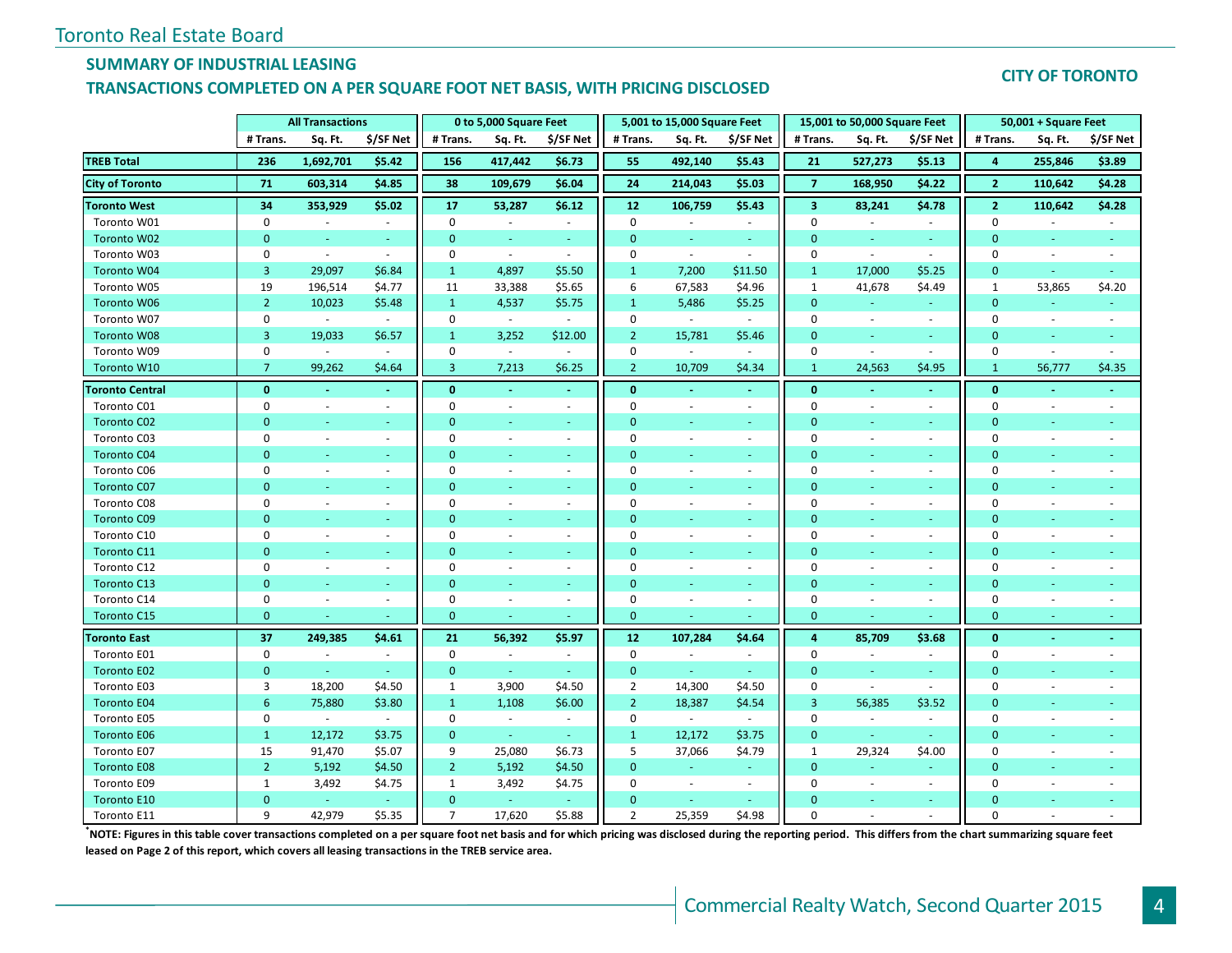### **SUMMARY OF COMMERCIAL/RETAIL LEASING**

#### **TRANSACTIONS COMPLETED ON A PER SQUARE FOOT NET BASIS, WITH PRICING DISCLOSED**

#### **ALL TREB AREAS**

|                                  | <b>All Transactions</b> |                             |           |                         | 0 to 1,000 Square Feet |                          |                         | 1,001 TO 2,500 Square Feet |                  | 2,501 TO 5,000 Square Feet |                          |                          | 5,001+ Square Feet |                          |                |
|----------------------------------|-------------------------|-----------------------------|-----------|-------------------------|------------------------|--------------------------|-------------------------|----------------------------|------------------|----------------------------|--------------------------|--------------------------|--------------------|--------------------------|----------------|
|                                  | # Trans.                | Sq. Ft.                     | \$/SF Net | # Trans.                | Sq. Ft.                | \$/SF Net                | # Trans.                | Sq. Ft.                    | \$/SF Net        | # Trans.                   | Sq. Ft.                  | \$/SF Net                | # Trans.           | Sq. Ft.                  | \$/SF Net      |
| <b>TREB Total</b>                | 129                     | 234,882                     | \$19.27   | 53                      | 39,041                 | \$38.99                  | 55                      | 88,432                     | \$18.08          | 15                         | 49,907                   | \$15.12                  | 6                  | 57,502                   | \$13.50        |
| <b>Halton Region</b>             | 4                       | 11,257                      | \$14.38   | $\mathbf{1}$            | 929                    | \$32.29                  | $\overline{2}$          | 3,528                      | \$14.25          | $\mathbf{0}$               | $\blacksquare$           | $\blacksquare$           | $\mathbf{1}$       | 6,800                    | \$12.00        |
| Burlington                       | $\pmb{0}$               | $\sim$                      | $\sim$    | $\Omega$                | $\sim$                 | $\sim$                   | $\Omega$                | $\sim$                     | $\sim$           | $\mathbf 0$                | $\sim$                   | $\overline{\phantom{a}}$ | $\pmb{0}$          | $\sim$                   | $\overline{a}$ |
| <b>Halton Hills</b>              | $\Omega$                | ÷                           |           | $\Omega$                | u.                     | ÷                        | $\Omega$                | ÷                          | u.               | $\Omega$                   | ÷                        | $\sim$                   | $\mathbf{0}$       | ÷                        |                |
| Milton                           | $\mathbf 0$             | ÷,                          | $\sim$    | $\mathbf 0$             | $\blacksquare$         | $\sim$                   | $\mathbf 0$             | $\blacksquare$             | $\sim$           | $\mathbf 0$                | ÷,                       | $\sim$                   | $\mathbf 0$        | $\omega$                 | ÷,             |
| Oakville                         | $\overline{4}$          | 11,257                      | \$14.38   | $\mathbf{1}$            | 929                    | \$32.29                  | $\overline{2}$          | 3,528                      | \$14.25          | $\mathbf{0}$               |                          |                          | $\mathbf{1}$       | 6,800                    | \$12.00        |
| <b>Peel Region</b>               | 26                      | 52,801                      | \$13.41   | $\overline{7}$          | 5,135                  | \$22.02                  | 12                      | 17,421                     | \$15.72          | 5 <sub>1</sub>             | 17,007                   | \$13.43                  | $\overline{2}$     | 13,238                   | \$7.02         |
| Brampton                         | 14                      | 22,639                      | \$17.42   | $\overline{4}$          | 3,150                  | \$23.64                  | $\overline{7}$          | 10,225                     | \$14.63          | $\overline{3}$             | 9,264                    | \$18.38                  | $\mathbf 0$        |                          |                |
| Caledon                          | $\mathbf{0}$            | $\omega$                    |           | $\mathbf{0}$            | $\omega$               |                          | $\mathbf{0}$            | $\omega$                   |                  | $\mathbf{0}$               | $\omega$                 | $\omega$                 | $\mathbf{0}$       | $\sim$                   | $\equiv$       |
| Mississauga                      | 12                      | 30,162                      | \$10.41   | 3                       | 1,985                  | \$19.45                  | 5                       | 7,196                      | \$17.25          | $\overline{2}$             | 7,743                    | \$7.52                   | $\overline{2}$     | 13,238                   | \$7.02         |
| <b>City of Toronto</b>           | 62                      | 96,306                      | \$25.30   | 34                      | 25,967                 | \$40.88                  | 20                      | 32,843                     | \$21.17          | $\overline{7}$             | 23,005                   | \$15.07                  | $\mathbf{1}$       | 14,491                   | \$23.00        |
| West                             | 21                      | 44,587                      | \$19.43   | 9                       | 6,899                  | \$28.98                  | 8                       | 15,152                     | \$14.83          | 3                          | 8,045                    | \$13.48                  | $\mathbf{1}$       | 14,491                   | \$23.00        |
| Central                          | 29                      | 32,782                      | \$38.12   | 21                      | 16,329                 | \$48.37                  | 6                       | 8,833                      | \$37.37          | $\overline{2}$             | 7,620                    | \$17.01                  | $\mathbf{0}$       | $\omega$                 | $\equiv$       |
| East                             | 12                      | 18,937                      | \$16.94   | $\overline{4}$          | 2,739                  | \$26.18                  | 6                       | 8,858                      | \$15.87          | $\overline{2}$             | 7,340                    | \$14.80                  | $\mathbf 0$        | $\sim$                   | $\blacksquare$ |
| <b>York Region</b>               | 23                      | 43,598                      | \$18.91   | 6                       | 4,091                  | \$23.05                  | 14                      | 22,939                     | \$18.89          | $\overline{2}$             | 6,395                    | \$20.37                  | $\mathbf{1}$       | 10,173                   | \$16.36        |
| Aurora                           | $\overline{2}$          | 13,429                      | \$17.42   | $\mathbf 0$             | ÷.                     | $\overline{a}$           | $\mathsf 0$             | $\blacksquare$             | $\sim$           | $\mathbf{1}$               | 3,256                    | \$20.73                  | $\mathbf{1}$       | 10,173                   | \$16.36        |
| E. Gwillimbury                   | $\mathbf{0}$            | $\omega$                    |           | $\overline{0}$          | ÷                      |                          | $\overline{0}$          | ÷.                         | $\sim$           | $\mathbf{0}$               | ÷                        | ÷                        | $\mathbf{0}$       |                          |                |
| Georgina                         | $\mathbf{1}$            | 750                         | \$12.00   | $\mathbf{1}$            | 750                    | \$12.00                  | $\mathbf 0$             | $\omega$                   | $\sim$           | $\mathbf 0$                | $\sim$                   | ÷.                       | $\mathbf 0$        | $\sim$                   | ä,             |
| <b>King</b>                      | $\mathbf{1}$            | 1,900                       | \$10.61   | $\mathbf{0}$            | G.                     | ÷                        | $\mathbf{1}$            | 1,900                      | \$10.61          | $\mathbf{0}$               | ÷                        | ÷.                       | $\Omega$           | ÷                        | ÷.             |
| Markham                          | 4                       | 4,505                       | \$26.10   | $\overline{2}$          | 1,027                  | \$36.08                  | $\overline{2}$          | 3,478                      | \$23.15          | $\mathbf 0$                | $\bar{a}$                | $\sim$                   | $\mathbf 0$        | $\overline{\phantom{a}}$ | ÷,             |
| Newmarket                        | $\overline{0}$          | $\omega$                    |           | $\mathbf{0}$            | ÷.                     |                          | $\mathbf{0}$            | $\omega$                   | $\sim$           | $\mathbf{0}$               | ÷                        | ÷                        | $\mathbf{0}$       | ÷.                       |                |
| <b>Richmond Hill</b>             | $\overline{7}$          | 9,709                       | \$19.96   | $\overline{2}$          | 1,584                  | \$22.12                  | 5                       | 8,125                      | \$19.55          | $\mathbf 0$                | $\overline{\phantom{a}}$ | $\sim$                   | $\mathbf 0$        | $\omega$                 | ä,             |
| Vaughan                          | 8                       | 13,305                      | \$18.78   | $\mathbf{1}$            | 730                    | \$18.08                  | 6                       | 9,436                      | \$18.43          | $\mathbf{1}$               | 3,139                    | \$20.00                  | $\mathbf{0}$       |                          | u,             |
| Whitchurch-Stouffville           | $\pmb{0}$               | $\blacksquare$              |           | $\pmb{0}$               |                        |                          | $\boldsymbol{0}$        |                            |                  | $\mathbf 0$                | $\sim$                   |                          | $\mathbf 0$        | $\sim$                   | ä,             |
| Durham Region                    | 8                       | 12,841                      | \$12.32   | $\overline{\mathbf{3}}$ | 2,006                  | \$15.29                  | $\overline{\mathbf{4}}$ | 7,335                      | \$10.71          | $\mathbf{1}$               | 3,500                    | \$14.00                  | $\mathbf{0}$       |                          |                |
| Ajax                             | 3                       | 5,735                       | \$10.93   | 0                       | $\omega$               | $\sim$                   | 3                       | 5,735                      | \$10.93          | $\mathbf 0$                | $\bar{a}$                | $\bar{a}$                | $\mathbf 0$        | $\sim$                   |                |
| <b>Brock</b>                     | $\mathbf{1}$            | 500                         | \$12.00   | $\mathbf{1}$            | 500                    | \$12.00                  | $\mathbf{0}$            | $\omega_{\rm c}$           | $\omega_{\rm c}$ | $\mathbf{0}$               | $\equiv$                 | $\sim$                   | $\mathbf{0}$       |                          | Ξ              |
| Clarington                       | 0                       | $\mathcal{L}_{\mathcal{A}}$ | $\sim$    | $\mathbf 0$             | $\sim$                 | $\sim$                   | $\mathbf 0$             | $\sim$                     | $\sim$           | $\mathbf 0$                | $\sim$                   | $\sim$                   | $\mathbf 0$        | $\sim$                   | ä,             |
| Oshawa                           | $\overline{3}$          | 5,750                       | \$13.79   | $\mathbf{1}$            | 650                    | \$22.15                  | $\mathbf{1}$            | 1,600                      | \$9.95           | $\mathbf{1}$               | 3,500                    | \$14.00                  | $\mathbf{0}$       |                          |                |
| Pickering                        | $\mathbf 0$             | $\omega$                    | $\omega$  | $\mathbf 0$             | $\omega$               | $\sim$                   | $\mathbf 0$             | ÷.                         | $\omega$         | $\mathbf 0$                | $\omega$                 | $\sim$                   | $\mathbf 0$        | $\sim$                   |                |
| Scugog                           | $\Omega$                | u.                          |           | $\mathbf{0}$            | u,                     | ÷                        | $\overline{0}$          | ÷                          | ÷.               | $\mathbf{0}$               | ÷                        | ÷                        | $\mathbf{0}$       | ÷                        | u,             |
| Uxbridge                         | $\pmb{0}$               | $\omega$                    | ÷.        | $\mathbf 0$             | $\omega$               | $\sim$                   | $\mathbf 0$             | $\sim$                     | $\sim$           | $\mathbf 0$                | $\bar{a}$                | $\sim$                   | $\mathbf 0$        | $\omega$                 | ÷,             |
| Whitby                           | $\mathbf{1}$            | 856                         | \$12.00   | $\mathbf{1}$            | 856                    | \$12.00                  | $\mathbf{0}$            |                            |                  | $\mathbf{0}$               | ÷,                       | ÷                        | $\mathbf{0}$       |                          | u              |
| <b>Dufferin County</b>           | 4                       | 15,379                      | \$1.33    | $\mathbf{1}$            | 313                    | \$17.25                  | $\overline{2}$          | 2,266                      | \$17.21          | $\bf{0}$                   | $\blacksquare$           | $\blacksquare$           | $\mathbf{1}$       | 12,800                   | \$7.97         |
| Orangeville                      | $\overline{4}$          | 15,379                      | \$1.33    | $\mathbf{1}$            | 313                    | \$17.25                  | $\overline{2}$          | 2,266                      | \$17.21          | $\mathbf{0}$               | $\sim$                   | $\sim$                   | $\mathbf{1}$       | 12,800                   | \$7.97         |
| <b>Simcoe County</b>             | $\mathbf{2}$            | 2,700                       | \$80.00   | $\mathbf{1}$            | 600                    | \$312.00                 | $\mathbf{1}$            | 2,100                      | \$13.71          | $\mathbf{0}$               |                          | ä,                       | $\mathbf{0}$       |                          |                |
| Adjala-Tosorontio                | $\pmb{0}$               | $\sim$                      |           | 0                       | $\omega$               |                          | $\mathbf 0$             |                            | $\sim$           | $\mathbf 0$                | $\sim$                   | $\sim$                   | $\mathbf 0$        | $\overline{\phantom{a}}$ | ÷,             |
| <b>Bradford West Gwillimbury</b> | $\mathbf{1}$            | 600                         | \$312.00  | $\mathbf{1}$            | 600                    | \$312.00                 | $\mathbf{0}$            | ÷.                         | $\omega_{\rm c}$ | $\mathbf{0}$               | $\sim$                   | ÷                        | $\mathbf{0}$       |                          | ÷.             |
| Essa                             | $\Omega$                | $\mathbf{r}$                |           | $\Omega$                | $\sim$                 | $\overline{\phantom{a}}$ | $\mathbf 0$             | ä,                         | $\sim$           | $\mathbf 0$                | ÷,                       | $\sim$                   | $\Omega$           | $\sim$                   |                |
| Innisfil                         | $\Omega$                |                             |           | $\Omega$                |                        |                          | $\Omega$                |                            |                  | $\Omega$                   |                          | ٠                        | $\Omega$           |                          |                |
| New Tecumseth                    | $\mathbf{1}$            | 2,100                       | \$13.71   | $\Omega$                |                        | $\sim$                   | $\mathbf{1}$            | 2.100                      | \$13.71          | $\Omega$                   |                          |                          | $\Omega$           |                          |                |

**\***<br>**NOTE: Figures in this table cover transactions completed on a per square foot net basis and for which pricing was disclosed during the reporting period. This differs from the chart summarizing square feet <b>incipally leased on Page 2 of this report, which covers all leasing transactions in the TREB service area.**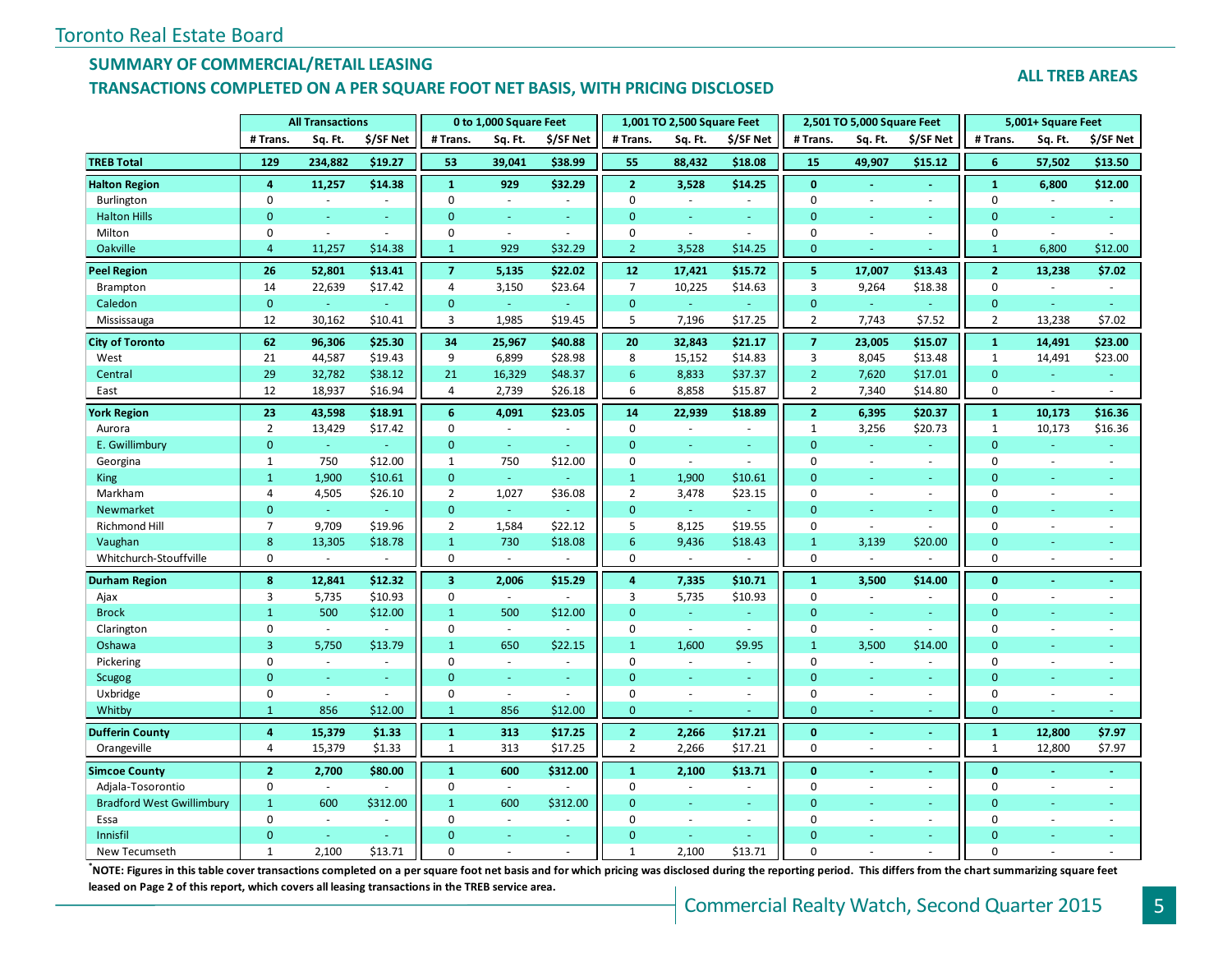#### **SUMMARY OF COMMERCIAL LEASING**

#### **TRANSACTIONS COMPLETED ON A PER SQUARE FOOT NET BASIS, WITH PRICING DISCLOSED**

#### **CITY OF TORONTO**

|                        | <b>All Transactions</b> |               |           |                | 0 to 1,000 Square Feet   |           | 1,001 TO 2,500 Square Feet<br>2,501 TO 5,000 Square Feet |                          |           |                         | 5,001+ Square Feet          |                          |              |                |                          |
|------------------------|-------------------------|---------------|-----------|----------------|--------------------------|-----------|----------------------------------------------------------|--------------------------|-----------|-------------------------|-----------------------------|--------------------------|--------------|----------------|--------------------------|
|                        | # Trans.                | Sq. Ft.       | \$/SF Net | # Trans.       | Sq. Ft.                  | \$/SF Net | # Trans.                                                 | Sq. Ft.                  | \$/SF Net | # Trans.                | Sq. Ft.                     | \$/SF Net                | # Trans.     | Sq. Ft.        | \$/SF Net                |
| <b>TREB Total</b>      | 129                     | 234,882       | \$19.27   | 53             | 39,041                   | \$38.99   | 55                                                       | 88,432                   | \$18.08   | 15                      | 49,907                      | \$15.12                  | 6            | 57,502         | \$13.50                  |
| <b>City of Toronto</b> | 62                      | 96,306        | \$25.30   | 34             | 25,967                   | \$40.88   | 20                                                       | 32,843                   | \$21.17   | $\overline{7}$          | 23,005                      | \$15.07                  | $\mathbf{1}$ | 14,491         | \$23.00                  |
| <b>Toronto West</b>    | 21                      | 44,587        | \$19.43   | 9              | 6,899                    | \$28.98   | 8                                                        | 15,152                   | \$14.83   | $\overline{\mathbf{3}}$ | 8,045                       | \$13.48                  | $\mathbf{1}$ | 14,491         | \$23.00                  |
| Toronto W01            | 3                       | 15,765        | \$23.45   | $\overline{2}$ | 1,274                    | \$28.60   | $\mathbf 0$                                              | $\overline{\phantom{a}}$ | $\sim$    | $\mathbf 0$             | $\sim$                      | $\overline{\phantom{a}}$ | 1            | 14,491         | \$23.00                  |
| Toronto W02            | $\mathbf{1}$            | 300           | \$40.00   | $\mathbf{1}$   | 300                      | \$40.00   | $\Omega$                                                 | $\sim$                   | $\omega$  | $\Omega$                | ÷                           | u,                       | $\mathbf{0}$ |                |                          |
| Toronto W03            | 1                       | 900           | \$22.67   | 1              | 900                      | \$22.67   | $\mathbf 0$                                              | $\sim$                   | $\sim$    | $\mathbf 0$             | $\overline{\phantom{a}}$    | $\sim$                   | $\mathbf 0$  | $\blacksquare$ | $\overline{\phantom{a}}$ |
| Toronto W04            | $\overline{4}$          | 8,515         | \$14.93   | $\mathbf{0}$   | $\omega$                 | ra.       | $\overline{2}$                                           | 3,352                    | \$12.89   | $\overline{2}$          | 5,163                       | \$16.26                  | $\mathbf{0}$ | ÷              |                          |
| Toronto W05            | $\overline{2}$          | 2,250         | \$15.87   | $\mathbf{1}$   | 750                      | \$24.40   | $\mathbf{1}$                                             | 1,500                    | \$11.60   | $\mathbf 0$             | $\mathcal{L}_{\mathcal{A}}$ | $\mathcal{L}$            | $\mathbf 0$  | $\sim$         |                          |
| Toronto W06            | 5                       | 8,857         | \$12.52   | $\overline{2}$ | 1,775                    | \$19.27   | $\overline{2}$                                           | 4,200                    | \$12.43   | $\mathbf{1}$            | 2,882                       | \$8.50                   | $\mathbf{0}$ | $\sim$         |                          |
| Toronto W07            | 1                       | 1,000         | \$21.60   | 1              | 1,000                    | \$21.60   | $\mathbf 0$                                              | $\sim$                   | $\sim$    | $\mathbf 0$             | $\sim$                      | ÷.                       | $\mathbf 0$  |                |                          |
| <b>Toronto W08</b>     | $\overline{2}$          | 2,850         | \$31.79   | $\mathbf{1}$   | 900                      | \$63.33   | $\mathbf{1}$                                             | 1,950                    | \$17.23   | $\mathbf{0}$            | $\equiv$                    | $\overline{\phantom{a}}$ | $\mathbf{0}$ |                |                          |
| Toronto W09            | $\pmb{0}$               | $\mathcal{L}$ | $\sim$    | $\mathbf 0$    | ÷.                       | $\sim$    | $\mathbf 0$                                              | $\sim$                   | $\sim$    | $\mathbf 0$             | $\sim$                      | $\sim$                   | $\mathbf 0$  | $\sim$         | ÷                        |
| Toronto W10            | $\overline{2}$          | 4,150         | \$18.85   | $\mathbf{0}$   | $\sim$                   | $\sim$    | $\overline{2}$                                           | 4,150                    | \$18.85   | $\mathbf{0}$            | ÷                           | ÷                        | $\mathbf{0}$ | $\sim$         |                          |
| <b>Toronto Central</b> | 29                      | 32,782        | \$38.12   | 21             | 16,329                   | \$48.37   | 6                                                        | 8,833                    | \$37.37   | $\overline{2}$          | 7,620                       | \$17.01                  | $\mathbf{0}$ | $\sim$         | $\blacksquare$           |
| Toronto C01            | 6                       | 6,515         | \$47.12   | 5              | 3,815                    | \$66.95   | $\mathbf 0$                                              | $\sim$                   | $\sim$    | $\mathbf{1}$            | 2,700                       | \$19.11                  | $\mathbf 0$  | $\sim$         | ä,                       |
| Toronto C02            | 3                       | 2,759         | \$50.30   | 3              | 2,759                    | \$50.30   | $\mathbf{0}$                                             | $\omega$                 | $\sim$    | $\mathbf{0}$            | $\sim$                      | $\sim$                   | $\mathbf{0}$ | $\sim$         |                          |
| Toronto C03            | 5                       | 4,750         | \$39.15   | $\overline{4}$ | 3,125                    | \$28.31   | $\mathbf{1}$                                             | 1,625                    | \$60.00   | $\mathbf 0$             | $\mathcal{L}_{\mathcal{A}}$ | $\sim$                   | $\mathbf 0$  | $\omega$       |                          |
| <b>Toronto C04</b>     | $\overline{7}$          | 7,460         | \$35.04   | $\overline{4}$ | 3,900                    | \$36.26   | $\overline{3}$                                           | 3,560                    | \$33.71   | $\mathbf{0}$            | $\omega$                    | $\sim$                   | $\mathbf{0}$ |                | Ξ                        |
| Toronto C06            | 0                       | $\sim$        | $\sim$    | 0              | $\sim$                   | $\sim$    | $\mathbf 0$                                              | $\overline{\phantom{a}}$ | $\sim$    | $\mathbf 0$             | $\sim$                      | ÷.                       | 0            | $\sim$         |                          |
| Toronto C07            | $\overline{2}$          | 1.210         | \$39.17   | $\overline{2}$ | 1,210                    | \$39.17   | $\Omega$                                                 | $\sim$                   | $\omega$  | $\Omega$                | ÷                           | ÷                        | $\Omega$     |                |                          |
| Toronto C08            | $\overline{2}$          | 5,420         | \$21.63   | 1              | 500                      | \$78.48   | $\Omega$                                                 | $\overline{\phantom{a}}$ | $\sim$    | $\mathbf{1}$            | 4,920                       | \$15.85                  | $\mathbf 0$  | $\blacksquare$ |                          |
| <b>Toronto C09</b>     | $\overline{0}$          | $\sim$        |           | $\mathbf{0}$   | ÷                        | $\sim$    | $\mathbf{0}$                                             | ÷.                       |           | $\mathbf{0}$            | ÷.                          | $\blacksquare$           | $\mathbf{0}$ | ÷.             |                          |
| Toronto C10            | $\Omega$                | $\sim$        | $\sim$    | $\mathbf 0$    | $\omega$                 | $\sim$    | $\mathbf 0$                                              |                          | $\sim$    | $\mathbf 0$             | $\bar{a}$                   | $\overline{\phantom{a}}$ | $\Omega$     |                |                          |
| Toronto C11            | $\overline{0}$          | ÷             | $\sim$    | $\Omega$       | ÷                        | $\sim$    | $\overline{0}$                                           | ٠                        | ÷         | $\mathbf{0}$            | ٠                           | ٠                        | $\Omega$     | $\sim$         |                          |
| Toronto C12            | $\mathbf 0$             | $\sim$        | $\sim$    | 0              | $\sim$                   | $\sim$    | $\mathbf 0$                                              | ä,                       | $\sim$    | $\mathbf 0$             | $\sim$                      | $\sim$                   | $\mathbf 0$  | ÷.             |                          |
| Toronto C13            | $\mathbf{0}$            | $\sim$        | ÷         | $\mathbf{0}$   | $\blacksquare$           |           | $\mathbf{0}$                                             | $\omega$                 | ÷.        | $\mathbf{0}$            | $\equiv$                    | $\overline{\phantom{a}}$ | $\mathbf{0}$ |                |                          |
| Toronto C14            | 3                       | 2,733         | \$58.84   | $\overline{2}$ | 1,020                    | \$77.65   | $\mathbf{1}$                                             | 1,713                    | \$47.64   | $\mathbf 0$             | $\bar{a}$                   | $\overline{\phantom{a}}$ | $\mathbf 0$  | $\blacksquare$ | ÷,                       |
| Toronto C15            | $\mathbf{1}$            | 1,935         | \$16.00   | $\mathbf{0}$   | $\sim$                   |           | $\mathbf{1}$                                             | 1,935                    | \$16.00   | $\mathbf{0}$            | ÷                           | ÷                        | $\mathbf{0}$ | $\sim$         |                          |
| <b>Toronto East</b>    | 12                      | 18,937        | \$16.94   | 4              | 2,739                    | \$26.18   | 6                                                        | 8,858                    | \$15.87   | $\overline{2}$          | 7,340                       | \$14.80                  | $\mathbf{0}$ |                | ä,                       |
| Toronto E01            | $\overline{2}$          | 4,348         | \$18.63   | $\mathbf 0$    | $\overline{\phantom{a}}$ | $\sim$    | $\mathbf{1}$                                             | 1,800                    | \$9.33    | $\mathbf{1}$            | 2,548                       | \$25.20                  | $\mathbf 0$  | $\sim$         | $\bar{a}$                |
| Toronto E02            | $\mathbf{0}$            | $\omega$      |           | $\mathbf{0}$   | $\omega$                 | ra.       | $\mathbf{0}$                                             | $\omega_{\rm c}$         | G.        | $\mathbf{0}$            | $\omega$                    | ÷.                       | $\mathbf{0}$ | ÷              |                          |
| Toronto E03            | $\overline{2}$          | 1,750         | \$35.31   | $\mathbf{1}$   | 550                      | \$48.00   | $\mathbf{1}$                                             | 1,200                    | \$29.50   | $\mathbf 0$             | $\mathcal{L}_{\mathcal{A}}$ | $\sim$                   | $\mathbf 0$  | $\omega$       |                          |
| <b>Toronto E04</b>     | $\overline{2}$          | 2,140         | \$17.81   | $\mathbf{1}$   | 640                      | \$22.04   | $\mathbf{1}$                                             | 1,500                    | \$16.00   | $\mathbf{0}$            | $\omega$                    | $\sim$                   | $\mathbf{0}$ |                | Ξ                        |
| Toronto E05            | $\mathbf 0$             | $\sim$        | $\sim$    | $\mathbf 0$    | ÷.                       | $\sim$    | 0                                                        | $\sim$                   | $\sim$    | $\mathbf 0$             | $\omega$                    | $\overline{\phantom{a}}$ | 0            | $\sim$         | ÷,                       |
| <b>Toronto E06</b>     | $\overline{2}$          | 5,992         | \$10.82   | $\mathbf{0}$   | ÷.                       | $\sim$    | $\mathbf{1}$                                             | 1,200                    | \$17.00   | $\mathbf{1}$            | 4,792                       | \$9.27                   | $\mathbf{0}$ | $\sim$         |                          |
| Toronto E07            | 1                       | 1,458         | \$14.50   | $\mathbf 0$    | $\blacksquare$           | $\sim$    | $\mathbf{1}$                                             | 1,458                    | \$14.50   | $\mathbf 0$             | $\overline{\phantom{a}}$    | $\overline{\phantom{a}}$ | $\mathbf 0$  | $\blacksquare$ | ä,                       |
| <b>Toronto E08</b>     | $\overline{2}$          | 2,550         | \$13.65   | $\mathbf{1}$   | 850                      | \$14.12   | $\mathbf{1}$                                             | 1,700                    | \$13.41   | $\mathbf{0}$            | ÷,                          | Ξ                        | $\mathbf{0}$ |                |                          |
| Toronto E09            | $\mathbf{1}$            | 699           | \$27.47   | 1              | 699                      | \$27.47   | $\mathbf 0$                                              | $\mathbf{r}$             | $\sim$    | $\mathbf 0$             | $\sim$                      | $\overline{\phantom{a}}$ | $\mathbf 0$  |                |                          |
| Toronto E10            | $\Omega$                | ÷.            | $\sim$    | $\Omega$       | ÷                        | $\sim$    | $\Omega$                                                 |                          | $\sim$    | $\Omega$                |                             | $\sim$                   | $\Omega$     |                |                          |
| Toronto E11            | $\Omega$                |               |           | $\Omega$       |                          |           | $\Omega$                                                 |                          |           | $\Omega$                |                             |                          | $\Omega$     |                |                          |

**\*NOTE: Figures in this table cover transactions completed on a per square foot net basis and for which pricing was disclosed during the reporting period. This differs from the chart summarizing square feet leased on Page 2 of this report, which covers all leasing transactions in the TREB service area.**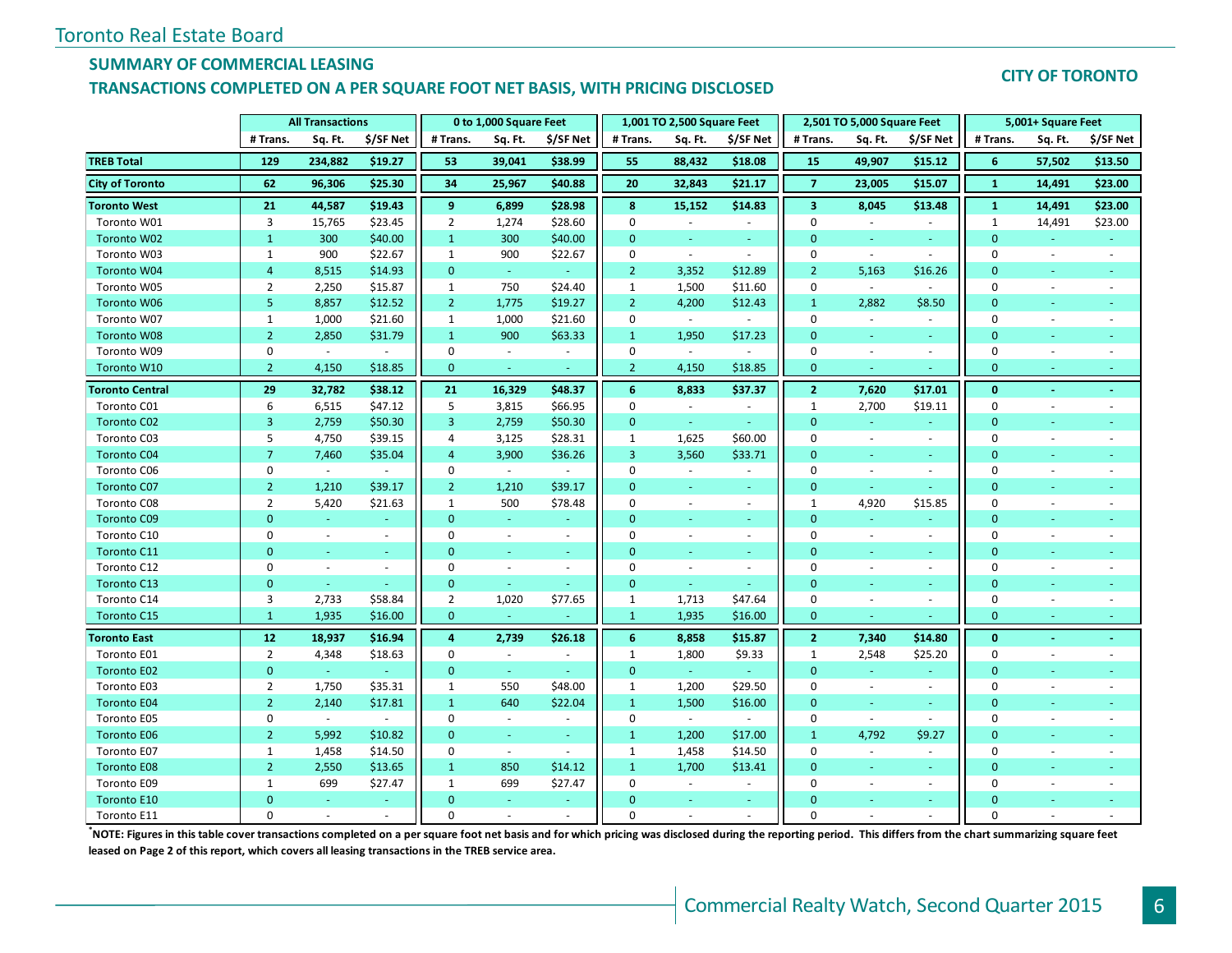### **SUMMARY OF OFFICE LEASING**

#### **TRANSACTIONS COMPLETED ON A PER SQUARE FOOT NET BASIS, WITH PRICING DISCLOSED**

#### **ALL TREB AREAS**

|                                  | <b>All Transactions</b> |                             |                          |                | 0 to 1,000 Square Feet   |                          | 1,001 TO 2,500 Square Feet<br>2,501 TO 5,000 Square Feet |                          |                          |                         | 5,001+ Square Feet       |                          |                |                |                     |
|----------------------------------|-------------------------|-----------------------------|--------------------------|----------------|--------------------------|--------------------------|----------------------------------------------------------|--------------------------|--------------------------|-------------------------|--------------------------|--------------------------|----------------|----------------|---------------------|
|                                  | # Trans.                | Sq. Ft.                     | \$/SF Net                | # Trans.       | Sq. Ft.                  | \$/SF Net                | # Trans.                                                 | Sq. Ft.                  | \$/SF Net                | # Trans.                | Sq. Ft.                  | \$/SF Net                | # Trans.       | Sq. Ft.        | \$/SF Net           |
| <b>TREB Total</b>                | 134                     | 242,521                     | \$12.27                  | 48             | 35,343                   | \$18.56                  | 60                                                       | 100,994                  | \$11.31                  | 21                      | 67,937                   | \$11.10                  | 5              | 38,247         | \$11.09             |
| <b>Halton Region</b>             | 9                       | 18,552                      | \$19.55                  | 2 <sup>1</sup> | 800                      | \$84.83                  | $\overline{a}$                                           | 4,849                    | \$18.44                  | $\overline{2}$          | 6,303                    | \$14.54                  | $\mathbf{1}$   | 6,600          | \$17.25             |
| Burlington                       | $\pmb{0}$               | $\sim$                      |                          | $\mathbf 0$    | $\sim$                   |                          | $\mathbf 0$                                              | $\overline{\phantom{a}}$ | $\sim$                   | $\mathbf 0$             | $\overline{\phantom{a}}$ | $\sim$                   | $\mathbf 0$    | $\omega$       | ÷,                  |
| <b>Halton Hills</b>              | $\mathbf{1}$            | 200                         | \$277.20                 | $\mathbf{1}$   | 200                      | \$277.20                 | $\mathbf{0}$                                             | ÷.                       | ÷.                       | $\mathbf{0}$            | Ξ                        | $\omega$                 | $\mathbf{0}$   | $\omega$       | Ξ                   |
| Milton                           | $\mathbf{1}$            | 2,689                       | \$25.00                  | $\mathbf 0$    | $\sim$                   | $\sim$                   | $\mathbf 0$                                              | $\blacksquare$           | $\sim$                   | $\mathbf{1}$            | 2,689                    | \$25.00                  | $\pmb{0}$      | $\omega$       | ÷.                  |
| Oakville                         | $\overline{7}$          | 15,663                      | \$15.33                  | $\mathbf{1}$   | 600                      | \$20.70                  | $\overline{4}$                                           | 4,849                    | \$18.44                  | $\mathbf{1}$            | 3,614                    | \$6.75                   | $\mathbf{1}$   | 6,600          | \$17.25             |
| <b>Peel Region</b>               | 42                      | 81,163                      | \$10.20                  | 9              | 6,435                    | \$11.14                  | 22                                                       | 38,942                   | \$10.35                  | 10                      | 30,476                   | \$9.72                   | $\mathbf{1}$   | 5,310          | \$10.75             |
| Brampton                         | 6                       | 9,664                       | \$15.67                  | 3              | 2,040                    | \$15.53                  | $\mathbf{1}$                                             | 2,008                    | \$29.93                  | $\overline{2}$          | 5,616                    | \$10.62                  | $\mathbf 0$    | $\omega$       |                     |
| Caledon                          | $\mathbf{1}$            | 2,000                       | \$10.20                  | $\mathbf{0}$   | $\omega$                 | $\sim$                   | $\mathbf{1}$                                             | 2,000                    | \$10.20                  | $\mathbf{0}$            | $\omega$                 | $\omega$                 | $\mathbf{0}$   | $\sim$         | ä,                  |
| Mississauga                      | 35                      | 69,499                      | \$9.44                   | 6              | 4,395                    | \$9.11                   | 20                                                       | 34,934                   | \$9.23                   | 8                       | 24,860                   | \$9.52                   | $\mathbf{1}$   | 5,310          | \$10.75             |
| <b>City of Toronto</b>           | 34                      | 71,627                      | \$12.83                  | 15             | 11,220                   | \$24.21                  | 13                                                       | 24,279                   | \$11.20                  | $\overline{\mathbf{4}}$ | 15,743                   | \$13.52                  | $\overline{2}$ | 20,385         | \$7.96              |
| West                             | 10                      | 15,689                      | \$11.97                  | 3              | 1,816                    | \$14.12                  | 6                                                        | 10,857                   | \$11.33                  | $\mathbf{1}$            | 3,016                    | \$12.95                  | $\mathbf 0$    | $\sim$         | $\sim$              |
| Central                          | 18                      | 49,556                      | \$12.72                  | 8              | 6,059                    | \$30.68                  | 5                                                        | 10,385                   | \$10.43                  | $\overline{3}$          | 12,727                   | \$13.66                  | $\overline{2}$ | 20,385         | \$7.96              |
| East                             | 6                       | 6,382                       | \$15.78                  | 4              | 3,345                    | \$17.96                  | $\overline{2}$                                           | 3,037                    | \$13.38                  | $\mathbf 0$             | $\sim$                   | $\overline{\phantom{a}}$ | $\mathbf 0$    | $\sim$         | $\sim$              |
| <b>York Region</b>               | 39                      | 52,884                      | \$12.32                  | 17             | 12,837                   | \$15.82                  | 18                                                       | 27,417                   | \$11.67                  | $\overline{a}$          | 12,630                   | \$10.16                  | $\bf{0}$       | $\blacksquare$ | ä,                  |
| Aurora                           | $\mathbf 0$             | ÷.                          | $\sim$                   | $\mathbf 0$    | ÷.                       | $\sim$                   | $\mathsf 0$                                              | $\sim$                   | $\sim$                   | $\mathbf 0$             | $\overline{a}$           | $\sim$                   | $\mathbf 0$    | $\sim$         | ÷                   |
| E. Gwillimbury                   | $\mathbf{0}$            |                             |                          | $\overline{0}$ |                          |                          | $\overline{0}$                                           |                          |                          | $\mathbf{0}$            |                          |                          | $\mathbf{0}$   |                |                     |
| Georgina                         | $\mathbf 0$             | ÷.                          | $\omega$                 | $\mathbf 0$    | $\omega$                 | $\omega$                 | $\mathbf 0$                                              | ä,                       | $\sim$                   | $\mathbf 0$             | ÷.                       | $\sim$                   | $\mathbf 0$    | $\sim$         | ä,                  |
| King                             | $\overline{0}$          | ÷.                          | ÷                        | $\mathbf{0}$   | $\omega$                 | ÷.                       | $\overline{0}$                                           | ÷.                       | $\omega$ .               | $\mathbf{0}$            | u,                       | ÷.                       | $\Omega$       |                |                     |
| Markham                          | 20                      | 23,222                      | \$12.32                  | 12             | 9,043                    | \$15.69                  | $\overline{7}$                                           | 10,875                   | \$11.29                  | $\mathbf{1}$            | 3,304                    | \$6.50                   | $\mathbf 0$    | $\sim$         |                     |
| Newmarket                        | $\overline{2}$          | 1,954                       | \$10.31                  | $\mathbf{1}$   | 900                      | \$10.67                  | $\mathbf{1}$                                             | 1,054                    | \$10.00                  | $\mathbf{0}$            | ÷                        |                          | $\mathbf{0}$   |                |                     |
| <b>Richmond Hill</b>             | 8                       | 15,823                      | \$11.38                  | $\mathbf{1}$   | 194                      | \$40.21                  | $\overline{4}$                                           | 6,303                    | \$10.38                  | $\overline{3}$          | 9,326                    | \$11.46                  | $\mathbf 0$    | $\sim$         |                     |
| Vaughan                          | 9                       | 11,885                      | \$13.89                  | 3              | 2,700                    | \$16.22                  | 6                                                        | 9,185                    | \$13.20                  | $\mathbf{0}$            | $\omega$                 | $\omega$                 | $\mathbf{0}$   | $\sim$         | $\equiv$            |
| Whitchurch-Stouffville           | $\pmb{0}$               | $\sim$                      |                          | $\mathbf 0$    | ä,                       |                          | $\mathsf 0$                                              |                          |                          | $\mathbf 0$             | $\sim$                   | $\sim$                   | $\mathbf 0$    | $\sim$         |                     |
| <b>Durham Region</b>             | 9                       | 15,510                      | \$12.28                  | 5              | 4,051                    | \$10.31                  | $\overline{\mathbf{3}}$                                  | 5,507                    | \$10.51                  | $\mathbf{0}$            |                          | ÷.                       | $\mathbf{1}$   | 5,952          | \$15.25             |
| Ajax                             | $\mathbf{1}$            | 1,641                       | \$11.00                  | $\mathbf 0$    | $\overline{\phantom{a}}$ |                          | $\mathbf{1}$                                             | 1,641                    | \$11.00                  | $\mathbf 0$             | ÷,                       | $\bar{a}$                | $\mathbf 0$    |                |                     |
| <b>Brock</b>                     | $\overline{0}$          | ÷.                          | $\omega$                 | $\mathbf{0}$   | $\equiv$                 | $\omega$                 | $\mathbf{0}$                                             | ÷.                       | $\omega_{\rm c}$         | $\mathbf{0}$            |                          | ä,                       | $\mathbf{0}$   |                |                     |
| Clarington                       | $\mathbf 0$             | $\omega$                    | $\sim$                   | $\mathbf 0$    | $\omega$                 | $\sim$                   | $\mathbf 0$                                              | $\omega$                 | $\sim$                   | $\mathbf 0$             | ÷,                       | $\sim$                   | $\mathbf 0$    | $\sim$         | ÷,                  |
| Oshawa                           | $\overline{2}$          | 2,776                       | \$11.72                  | $\mathbf{1}$   | 450                      | \$18.00                  | $\mathbf{1}$                                             | 2,326                    | \$10.50                  | $\mathbf{0}$            |                          |                          | $\mathbf{0}$   |                |                     |
| Pickering                        | $\overline{2}$          | 6,783                       | \$14.48                  | 1              | 831                      | \$9.00                   | $\mathbf 0$                                              | $\overline{\phantom{a}}$ | $\omega$                 | $\mathbf 0$             | $\sim$                   | $\sim$                   | $\mathbf{1}$   | 5,952          | \$15.25             |
| Scugog                           | $\overline{0}$          | ÷.                          |                          | $\mathbf{0}$   | ä,                       |                          | $\mathbf{0}$                                             | ÷.                       | $\omega$                 | $\mathbf{0}$            | ÷                        | $\omega$                 | $\overline{0}$ |                |                     |
| Uxbridge                         | 0                       | $\blacksquare$              | $\sim$                   | $\mathbf 0$    | $\blacksquare$           | $\overline{\phantom{a}}$ | $\mathbf 0$                                              | $\overline{\phantom{a}}$ | $\sim$                   | $\mathbf 0$             | $\overline{\phantom{a}}$ | $\sim$                   | $\pmb{0}$      | $\blacksquare$ | ÷,                  |
| Whitby                           | $\overline{4}$          | 4,310                       | \$9.65                   | 3              | 2,770                    | \$9.45                   | $\mathbf{1}$                                             | 1,540                    | \$10.00                  | $\mathbf{0}$            | ÷                        | ÷                        | $\mathbf{0}$   | ÷              | ٠                   |
| <b>Dufferin County</b>           | $\mathbf{0}$            | $\blacksquare$              | $\sim$                   | $\mathbf{0}$   | $\blacksquare$           | $\omega$                 | $\mathbf{0}$                                             | ÷.                       | ÷.                       | $\mathbf{0}$            | $\blacksquare$           | $\omega$                 | $\mathbf{0}$   | $\omega$       | $\blacksquare$      |
| Orangeville                      | $\mathbf 0$             | $\sim$                      |                          | $\mathbf 0$    | ä,                       | $\sim$                   | $\mathbf 0$                                              | ä,                       | $\overline{\phantom{a}}$ | $\mathbf{0}$            | $\sim$                   | ä,                       | $\mathbf 0$    | $\sim$         | $\bar{\phantom{a}}$ |
| <b>Simcoe County</b>             | 1                       | 2,785                       | \$9.00                   | $\bf{0}$       |                          | $\omega$                 | $\mathbf{0}$                                             |                          |                          | $\mathbf{1}$            | 2,785                    | \$9.00                   | $\mathbf{0}$   |                |                     |
| Adjala-Tosorontio                | 0                       | $\mathcal{L}_{\mathcal{A}}$ | $\sim$                   | $\mathbf 0$    | ä,                       | $\sim$                   | $\mathbf 0$                                              | ÷                        | $\sim$                   | $\mathbf 0$             | $\sim$                   | $\sim$                   | $\mathbf 0$    | $\sim$         | ä,                  |
| <b>Bradford West Gwillimbury</b> | $\mathbf{1}$            | 2,785                       | \$9.00                   | $\mathbf{0}$   | ٠                        | $\omega$                 | $\overline{0}$                                           |                          | a.                       | $\mathbf{1}$            | 2,785                    | \$9.00                   | $\mathbf{0}$   |                | ÷.                  |
| Essa                             | $\Omega$                | ÷.                          | $\overline{\phantom{a}}$ | $\Omega$       | ä,                       | $\sim$                   | $\mathbf 0$                                              |                          | $\sim$                   | $\mathbf 0$             | $\sim$                   | ÷.                       | $\Omega$       | $\sim$         |                     |
| Innisfil                         | $\Omega$                |                             |                          | $\Omega$       |                          | ÷                        | $\Omega$                                                 |                          |                          | $\Omega$                |                          | u,                       | $\Omega$       |                |                     |
| New Tecumseth                    | $\Omega$                |                             |                          | $\Omega$       |                          |                          | $\Omega$                                                 |                          |                          | $\Omega$                |                          | $\sim$                   | $\Omega$       |                |                     |

**\***<br>**NOTE: Figures in this table cover transactions completed on a per square foot net basis and for which pricing was disclosed during the reporting period. This differs from the chart summarizing square feet <b>incipally leased on Page 2 of this report, which covers all leasing transactions in the TREB service area.**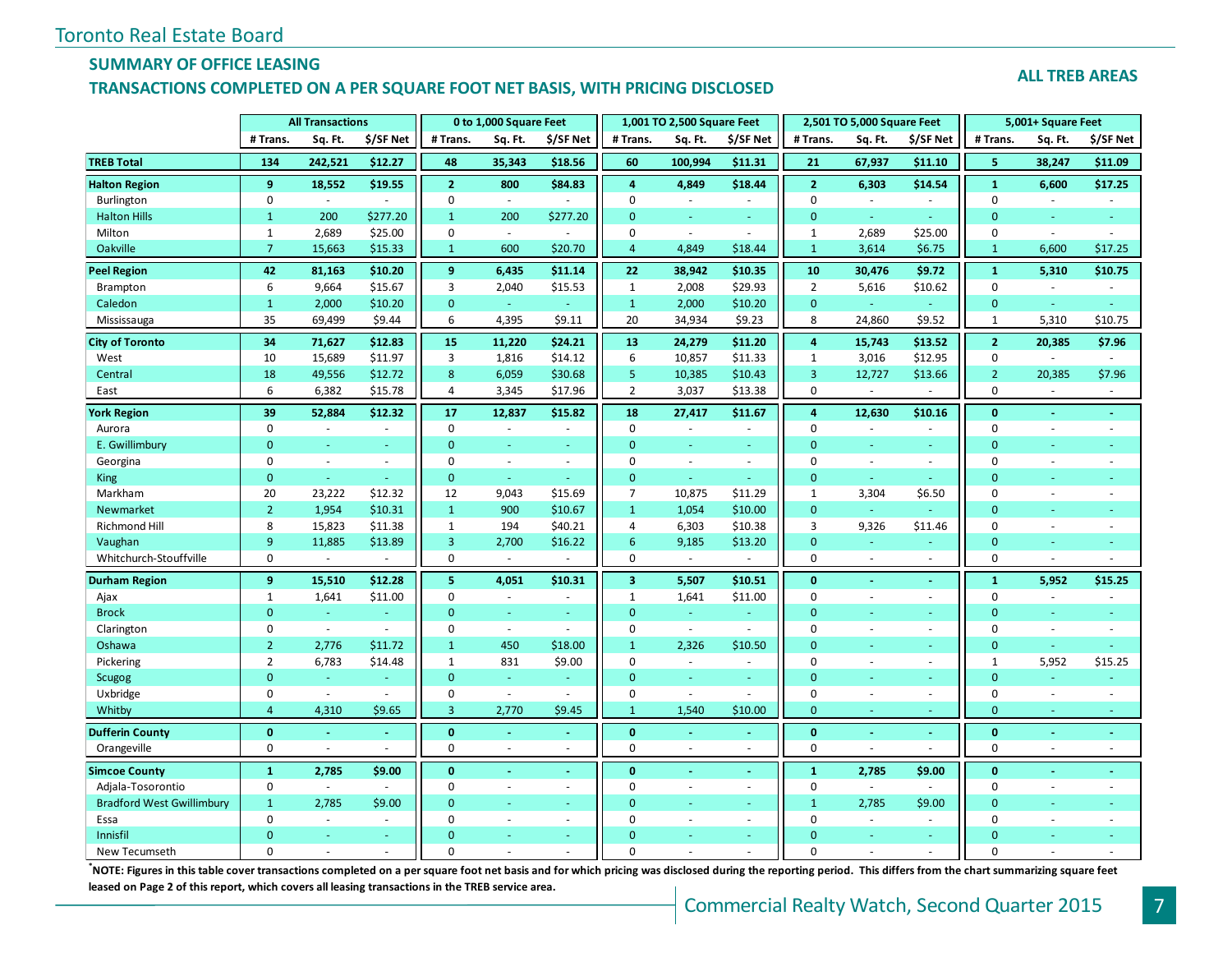#### **SUMMARY OF OFFICE LEASING**

#### **TRANSACTIONS COMPLETED ON A PER SQUARE FOOT NET BASIS, WITH PRICING DISCLOSED**

#### **CITY OF TORONTO**

|                        | <b>All Transactions</b> |                             |                          |                         | 0 to 1,000 Square Feet   |                          |                | 1,001 TO 2,500 Square Feet |                  |                         | 2,501 TO 5,000 Square Feet  |                             | 5,001+ Square Feet |                          |                          |
|------------------------|-------------------------|-----------------------------|--------------------------|-------------------------|--------------------------|--------------------------|----------------|----------------------------|------------------|-------------------------|-----------------------------|-----------------------------|--------------------|--------------------------|--------------------------|
|                        | # Trans.                | Sq. Ft.                     | \$/SF Net                | # Trans.                | Sq. Ft.                  | \$/SF Net                | # Trans.       | Sq. Ft.                    | \$/SF Net        | # Trans.                | Sq. Ft.                     | \$/SF Net                   | # Trans.           | Sq. Ft.                  | \$/SF Net                |
| <b>TREB Total</b>      | 134                     | 242,521                     | \$12.27                  | 48                      | 35,343                   | \$18.56                  | 60             | 100,994                    | \$11.31          | 21                      | 67,937                      | \$11.10                     | 5                  | 38,247                   | \$11.09                  |
| <b>City of Toronto</b> | 34                      | 71,627                      | \$12.83                  | 15                      | 11,220                   | \$24.21                  | 13             | 24,279                     | \$11.20          | $\overline{4}$          | 15,743                      | \$13.52                     | $\overline{2}$     | 20,385                   | \$7.96                   |
| <b>Toronto West</b>    | 10                      | 15,689                      | \$11.97                  | $\overline{\mathbf{3}}$ | 1,816                    | \$14.12                  | 6              | 10,857                     | \$11.33          | $\mathbf{1}$            | 3,016                       | \$12.95                     | $\mathbf{0}$       |                          |                          |
| Toronto W01            | $\mathbf 0$             | $\sim$                      | $\sim$                   | $\mathbf 0$             |                          |                          | $\pmb{0}$      |                            |                  | $\mathbf 0$             | $\sim$                      | ÷.                          | $\mathbf 0$        | $\sim$                   |                          |
| Toronto W02            | $\mathbf{1}$            | 2,100                       | \$10.00                  | $\mathbf{0}$            |                          | ٠                        | $\mathbf{1}$   | 2,100                      | \$10.00          | $\mathbf{0}$            | ÷                           | ÷                           | $\overline{0}$     |                          |                          |
| Toronto W03            | $\mathbf 0$             | $\mathcal{L}$               | $\omega$                 | $\mathbf 0$             | $\overline{\phantom{a}}$ | $\overline{\phantom{a}}$ | $\mathbf 0$    | $\overline{\phantom{a}}$   | $\sim$           | $\mathbf 0$             | $\overline{\phantom{a}}$    | $\mathcal{L}_{\mathcal{A}}$ | $\mathbf 0$        | $\blacksquare$           | ÷,                       |
| <b>Toronto W04</b>     | $\mathbf{1}$            | 3,016                       | \$12.95                  | $\mathbf{0}$            | $\omega$                 | $\omega$                 | $\mathbf{0}$   | $\omega_{\rm c}$           | $\sim$           | $\mathbf{1}$            | 3,016                       | \$12.95                     | $\mathbf{0}$       | ÷                        |                          |
| Toronto W05            | 4                       | 4,791                       | \$10.91                  | $\overline{2}$          | 916                      | \$12.28                  | $\overline{2}$ | 3,875                      | \$10.58          | $\mathbf 0$             | $\mathcal{L}_{\mathcal{A}}$ | $\sim$                      | $\mathbf 0$        | $\omega$                 |                          |
| Toronto W06            | $\mathbf{0}$            | $\omega$                    | $\sim$                   | $\mathbf{0}$            | $\omega$                 | $\sim$                   | $\mathbf{0}$   | $\omega_{\rm c}$           | $\sim$           | $\mathbf{0}$            | $\equiv$                    | $\omega$                    | $\mathbf{0}$       |                          |                          |
| Toronto W07            | 0                       | $\sim$                      | $\sim$                   | 0                       | $\omega$                 | $\overline{\phantom{a}}$ | $\mathbf 0$    | $\omega$                   | $\sim$           | $\mathbf 0$             | ÷,                          | $\overline{\phantom{a}}$    | $\mathbf 0$        | $\overline{\phantom{a}}$ | $\overline{\phantom{a}}$ |
| <b>Toronto W08</b>     | $\overline{2}$          | 2,700                       | \$15.82                  | $\mathbf{1}$            | 900                      | \$16.00                  | $\mathbf{1}$   | 1,800                      | \$15.73          | $\mathbf{0}$            | ÷                           | $\sim$                      | $\Omega$           | ٠                        | ÷                        |
| Toronto W09            | 0                       | $\sim$                      | $\overline{\phantom{a}}$ | $\Omega$                | $\overline{\phantom{a}}$ | $\sim$                   | $\mathbf 0$    | $\sim$                     | $\sim$           | $\mathbf 0$             | $\overline{\phantom{a}}$    | $\overline{\phantom{a}}$    | $\mathbf 0$        | $\blacksquare$           | ÷,                       |
| Toronto W10            | $\overline{2}$          | 3,082                       | \$10.61                  | $\mathbf{0}$            | ÷.                       |                          | $\overline{2}$ | 3,082                      | \$10.61          | $\mathbf{0}$            |                             |                             | $\mathbf{0}$       |                          |                          |
| <b>Toronto Central</b> | 18                      | 49,556                      | \$12.72                  | 8                       | 6,059                    | \$30.68                  | 5              | 10,385                     | \$10.43          | $\overline{\mathbf{3}}$ | 12,727                      | \$13.66                     | $\overline{2}$     | 20,385                   | \$7.96                   |
| Toronto C01            | 5                       | 9,837                       | \$19.42                  | 3                       | 2,703                    | \$29.97                  | $\mathbf{1}$   | 2,297                      | \$10.00          | $\mathbf{1}$            | 4,837                       | \$18.00                     | $\pmb{0}$          | $\omega$                 | $\overline{\phantom{a}}$ |
| Toronto C02            | $\mathbf{0}$            | $\sim$                      | $\omega$                 | $\mathbf{0}$            | $\omega$                 |                          | $\mathbf{0}$   | ÷.                         | $\sim$           | $\mathbf{0}$            | ÷.                          | $\blacksquare$              | $\mathbf{0}$       | $\sim$                   |                          |
| Toronto C03            | $\overline{2}$          | 1,645                       | \$32.46                  | $\overline{2}$          | 1,645                    | \$32.46                  | $\mathbf{0}$   | $\sim$                     | $\sim$           | $\mathbf 0$             | $\mathcal{L}_{\mathcal{A}}$ | $\overline{\phantom{a}}$    | $\mathbf 0$        | $\omega$                 | ä,                       |
| <b>Toronto C04</b>     | $\overline{0}$          | $\omega$ .                  |                          | $\mathbf{0}$            | u,                       |                          | $\Omega$       | ÷                          | $\omega_{\rm c}$ | $\mathbf{0}$            | ÷.                          | $\sim$                      | $\Omega$           | $\sim$                   |                          |
| Toronto C06            | 1                       | 3,000                       | \$14.24                  | $\mathbf 0$             | $\overline{\phantom{a}}$ | $\sim$                   | $\mathbf 0$    | $\overline{\phantom{a}}$   | $\sim$           | $\mathbf{1}$            | 3,000                       | \$14.24                     | $\mathbf 0$        | $\blacksquare$           |                          |
| Toronto C07            | $\Omega$                | ä,                          |                          | $\Omega$                |                          |                          | $\Omega$       |                            |                  | $\Omega$                |                             |                             | $\mathbf{0}$       |                          |                          |
| Toronto C08            | $\mathbf 0$             | $\overline{\phantom{a}}$    | $\sim$                   | $\mathbf 0$             | $\overline{\phantom{a}}$ | $\sim$                   | $\mathbf 0$    | $\overline{\phantom{a}}$   | $\sim$           | $\mathbf 0$             | $\sim$                      | $\overline{\phantom{a}}$    | $\mathbf 0$        | $\overline{\phantom{a}}$ | $\sim$                   |
| <b>Toronto C09</b>     | $\overline{0}$          | ÷.                          | ÷.                       | $\Omega$                | ÷                        | $\sim$                   | $\mathbf{0}$   | ÷.                         | ÷                | $\mathbf{0}$            | ÷                           | ÷.                          | $\mathbf{0}$       | $\sim$                   |                          |
| Toronto C10            | $\Omega$                | $\sim$                      | $\sim$                   | $\Omega$                | ä,                       | $\sim$                   | $\Omega$       | $\overline{\phantom{a}}$   | $\sim$           | $\mathbf 0$             | $\overline{\phantom{a}}$    | $\sim$                      | $\Omega$           | $\sim$                   |                          |
| Toronto C11            | $\mathbf{0}$            | $\omega$                    | ÷.                       | $\mathbf{0}$            | $\Box$                   | $\sim$                   | $\mathbf{0}$   | ÷                          | $\sim$           | $\mathbf{0}$            | ÷                           | ÷.                          | $\mathbf{0}$       | $\sim$                   | u                        |
| Toronto C12            | 1                       | 2,438                       | \$10.75                  | 0                       | $\sim$                   | $\sim$                   | 1              | 2,438                      | \$10.75          | $\mathbf 0$             | $\overline{\phantom{a}}$    | ÷.                          | $\mathbf 0$        | $\sim$                   | ä,                       |
| Toronto C13            | 3                       | 9,876                       | \$9.11                   | $\mathbf{1}$            | 586                      | \$10.00                  | $\mathbf 1$    | 1,970                      | \$16.71          | $\mathbf{0}$            | $\equiv$                    | $\sim$                      | $\mathbf{1}$       | 7,320                    | \$7.00                   |
| Toronto C14            | $\overline{2}$          | 1,125                       | \$40.53                  | $\overline{2}$          | 1,125                    | \$40.53                  | $\mathbf 0$    | $\sim$                     | $\sim$           | $\mathbf 0$             | $\sim$                      | ÷.                          | $\mathbf 0$        | $\sim$                   | $\overline{a}$           |
| Toronto C15            | $\overline{4}$          | 21,635                      | \$8.38                   | $\mathbf{0}$            | $\omega$                 |                          | $\overline{2}$ | 3,680                      | \$7.13           | $\mathbf{1}$            | 4,890                       | \$9.00                      | $\mathbf{1}$       | 13,065                   | \$8.50                   |
| <b>Toronto East</b>    | 6                       | 6,382                       | \$15.78                  | $\overline{4}$          | 3,345                    | \$17.96                  | $\overline{2}$ | 3,037                      | \$13.38          | $\mathbf{0}$            | $\Delta$                    | $\omega$                    | $\mathbf{0}$       | $\omega$                 | ÷.                       |
| Toronto E01            | 0                       | $\sim$                      | $\blacksquare$           | $\mathbf 0$             | $\overline{\phantom{a}}$ | $\overline{\phantom{a}}$ | $\mathbf 0$    | $\overline{\phantom{a}}$   | $\sim$           | $\mathbf 0$             | $\overline{\phantom{a}}$    | $\sim$                      | 0                  | $\blacksquare$           | $\overline{\phantom{a}}$ |
| Toronto E02            | $\mathbf{0}$            | $\omega$                    | ÷.                       | $\mathbf{0}$            | ÷.                       | $\sim$                   | $\mathbf{0}$   | ÷                          | $\sim$           | $\mathbf{0}$            | ÷                           | $\omega$                    | $\overline{0}$     | $\omega$                 |                          |
| Toronto E03            | 0                       | $\sim$                      | $\sim$                   | $\Omega$                | $\omega$                 | $\sim$                   | $\Omega$       | $\overline{\phantom{a}}$   | $\sim$           | $\mathbf 0$             | $\bar{a}$                   | $\overline{\phantom{a}}$    | $\Omega$           | $\blacksquare$           |                          |
| <b>Toronto E04</b>     | $\mathbf{1}$            | 1,000                       | \$7.00                   | $\mathbf{1}$            | 1,000                    | \$7.00                   | $\mathbf{0}$   | $\blacksquare$             | $\sim$           | $\mathbf{0}$            | $\equiv$                    | $\blacksquare$              | $\mathbf{0}$       | $\sim$                   | $\equiv$                 |
| Toronto E05            | $\mathbf 0$             | $\mathcal{L}_{\mathcal{A}}$ | $\sim$                   | $\mathbf 0$             | ÷.                       | $\sim$                   | $\mathbf 0$    | $\sim$                     | $\sim$           | $\mathbf 0$             | $\bar{a}$                   | ÷.                          | 0                  | $\sim$                   | $\overline{a}$           |
| <b>Toronto E06</b>     | $\mathbf{0}$            | $\omega$                    | $\sim$                   | $\mathbf 0$             | $\omega$                 | $\sim$                   | $\mathbf{0}$   | ÷.                         | $\omega$         | $\mathbf{0}$            | ÷                           | ÷.                          | $\overline{0}$     | ÷                        |                          |
| Toronto E07            | 3                       | 2,952                       | \$12.05                  | $\overline{2}$          | 1,345                    | \$12.70                  | $\mathbf{1}$   | 1,607                      | \$11.50          | $\mathbf 0$             | $\overline{\phantom{a}}$    | ÷.                          | $\mathbf 0$        | $\blacksquare$           | ä,                       |
| <b>Toronto E08</b>     | $\mathbf{1}$            | 1,000                       | \$36.00                  | $\mathbf{1}$            | 1,000                    | \$36.00                  | $\mathbf{0}$   | ÷.                         |                  | $\mathbf{0}$            |                             | ٠                           | $\mathbf{0}$       |                          |                          |
| Toronto E09            | $\mathbf{1}$            | 1,430                       | \$15.50                  | $\mathbf 0$             | $\sim$                   |                          | $\mathbf{1}$   | 1,430                      | \$15.50          | $\mathbf 0$             | $\sim$                      | $\overline{\phantom{a}}$    | $\Omega$           |                          |                          |
| <b>Toronto E10</b>     | $\mathbf{0}$            | $\omega$                    | $\sim$                   | $\Omega$                | $\blacksquare$           | $\sim$                   | $\Omega$       | ٠                          | $\sim$           | $\mathbf{0}$            |                             | $\sim$                      | $\mathbf{0}$       |                          |                          |
| Toronto E11            | $\Omega$                |                             |                          | $\Omega$                |                          |                          | $\Omega$       |                            |                  | $\Omega$                |                             |                             | $\Omega$           |                          |                          |

**\*NOTE: Figures in this table cover transactions completed on a per square foot net basis and for which pricing was disclosed during the reporting period. This differs from the chart summarizing square feet leased on Page 2 of this report, which covers all leasing transactions in the TREB service area.**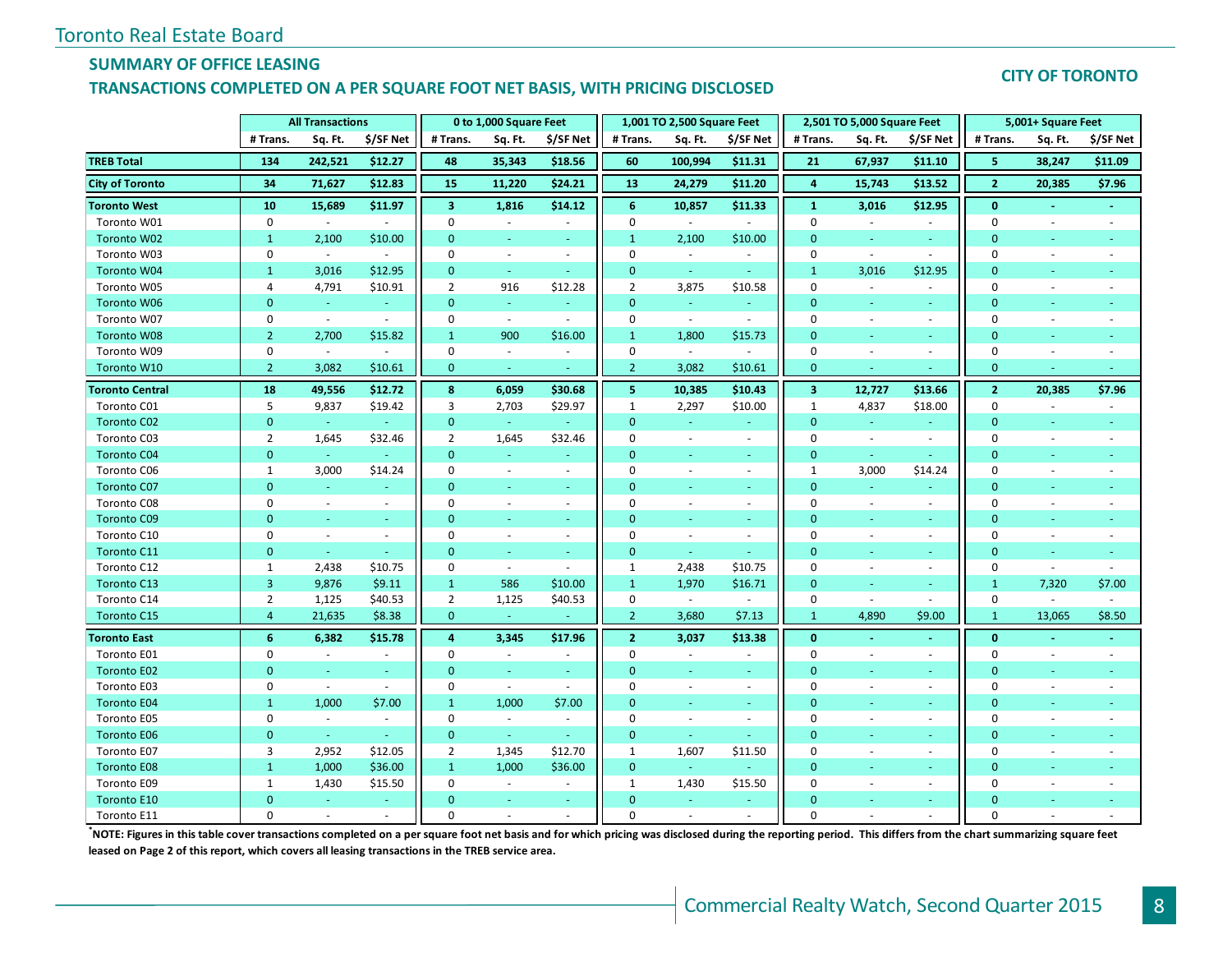### **SUMMARY OF INDUSTRIAL SALES**

#### **TRANSACTIONS COMPLETED WITH PRICING DISCLOSED**

|                                  | <b>All Transactions</b> |           |          |                         | 0 to 5,000 Square Feet |                |                | 5,001 to 15,000 Square Feet |                          | 15,001 to 50,000 Square Feet |         |                  | 50,001 + Square Feet    |                          |                |  |
|----------------------------------|-------------------------|-----------|----------|-------------------------|------------------------|----------------|----------------|-----------------------------|--------------------------|------------------------------|---------|------------------|-------------------------|--------------------------|----------------|--|
|                                  | # Trans.                | Sq. Ft.   | \$/SF    | # Trans.                | Sq. Ft.                | \$/SF          | # Trans.       | Sq. Ft.                     | \$/SF                    | # Trans.                     | Sq. Ft. | \$/SF            | # Trans.                | Sq. Ft.                  | \$/SF          |  |
| <b>TREB Total</b>                | 110                     | 1,956,994 | \$97.30  | 66                      | 147,994                | \$166.45       | 24             | 206,521                     | \$170.05                 | 6                            | 153,562 | \$150.33         | 14                      | 1,448,917                | \$74.25        |  |
| <b>Halton Region</b>             | $\overline{7}$          | 132,144   | \$109.73 | $\overline{\mathbf{3}}$ | 5,590                  | \$205.72       | $\overline{2}$ | 13,720                      | \$286.08                 | $\mathbf 1$                  | 20,250  | \$144.44         | $\mathbf{1}$            | 92,584                   | \$70.21        |  |
| Burlington                       | $\mathbf{1}$            | 92,584    | \$70.21  | $\mathbf 0$             | $\sim$                 |                | $\mathbf 0$    | $\overline{\phantom{a}}$    | $\bar{\phantom{a}}$      | $\mathbf 0$                  |         |                  | $\mathbf{1}$            | 92,584                   | \$70.21        |  |
| <b>Halton Hills</b>              | $\mathbf 0$             | $\omega$  | ÷        | $\mathbf{0}$            | $\sim$                 |                | $\mathbf{0}$   | $\omega$                    | ÷.                       | $\mathbf{0}$                 | ÷       | ÷.               | $\mathbf{0}$            |                          | Ξ              |  |
| Milton                           | 1                       | 7,720     | \$142.49 | $\mathbf 0$             | $\blacksquare$         | $\sim$         | 1              | 7,720                       | \$142.49                 | $\pmb{0}$                    | $\sim$  | ÷,               | 0                       | $\overline{\phantom{a}}$ | ÷.             |  |
| Oakville                         | 5                       | 31,840    | \$216.71 | $\overline{3}$          | 5,590                  | \$205.72       | $\mathbf{1}$   | 6,000                       | \$470.83                 | $\mathbf{1}$                 | 20,250  | \$144.44         | $\mathbf{0}$            | $\sim$                   | ÷              |  |
| <b>Peel Region</b>               | 33                      | 623,605   | \$84.27  | 18                      | 38,410                 | \$151.68       | $\overline{7}$ | 55,190                      | \$173.53                 | $\overline{2}$               | 49,508  | \$78.78          | 6                       | 480,497                  | \$69.20        |  |
| Brampton                         | 11                      | 129,565   | \$88.03  | 9                       | 16,958                 | \$151.46       | $\mathbf{1}$   | 6,390                       | \$130.99                 | $\mathbf 0$                  | $\sim$  | $\sim$           | $\mathbf{1}$            | 106,217                  | \$75.32        |  |
| Caledon                          | $\mathbf 0$             |           | $\omega$ | $\mathbf{0}$            | Ξ                      |                | $\mathbf{0}$   | $\omega$                    | ÷,                       | $\mathbf{0}$                 | ÷       | ÷                | $\mathbf{0}$            |                          |                |  |
| Mississauga                      | 22                      | 494,040   | \$83.29  | 9                       | 21,452                 | \$151.86       | 6              | 48,800                      | \$179.10                 | $\overline{2}$               | 49,508  | \$78.78          | 5                       | 374,280                  | \$67.46        |  |
| <b>City of Toronto</b>           | 32                      | 497,081   | \$129.11 | 17                      | 44,083                 | \$189.34       | $\mathbf{9}$   | 80,138                      | \$171.24                 | 3                            | 83,804  | \$194.02         | $\mathbf{3}$            | 289,056                  | \$89.43        |  |
| West                             | 12                      | 174,309   | \$107.82 | 5                       | 15,349                 | \$216.04       | 4              | 35,964                      | \$135.36                 | $\overline{2}$               | 41,996  | \$137.16         | $\mathbf{1}$            | 81,000                   | \$59.88        |  |
| Central                          | $\mathbf{0}$            |           | $\sim$   | $\mathbf{0}$            | Ξ                      |                | $\mathbf{0}$   | $\omega$                    | ÷                        | $\mathbf{0}$                 |         |                  | $\mathbf{0}$            |                          |                |  |
| East                             | 20                      | 322,772   | \$140.61 | 12                      | 28,734                 | \$175.08       | 5              | 44,174                      | \$200.46                 | $\mathbf{1}$                 | 41,808  | \$251.15         | $\overline{2}$          | 208,056                  | \$100.93       |  |
| <b>York Region</b>               | 25                      | 83,472    | \$170.35 | 21                      | 41,685                 | \$175.72       | 4              | 41,787                      | \$164.99                 | $\mathbf 0$                  | $\sim$  | $\blacksquare$   | $\bf{0}$                |                          |                |  |
| Aurora                           | $\overline{2}$          | 2,380     | \$178.53 | $\overline{2}$          | 2,380                  | \$178.53       | $\mathbf 0$    | ÷.                          | $\sim$                   | $\pmb{0}$                    | $\sim$  | $\overline{a}$   | 0                       | $\sim$                   | $\equiv$       |  |
| E. Gwillimbury                   | $\mathbf{0}$            |           |          | $\mathbf{0}$            |                        |                | $\Omega$       |                             |                          | $\overline{0}$               |         |                  | $\mathbf{0}$            |                          |                |  |
| Georgina                         | 0                       | $\sim$    | $\sim$   | $\mathbf 0$             | $\sim$                 | $\sim$         | $\Omega$       | $\omega$                    | $\omega$                 | $\mathbf 0$                  | ÷.      | $\sim$           | $\mathbf 0$             | $\sim$                   | $\sim$         |  |
| King                             | $\mathbf{0}$            | G.        |          | $\mathbf{0}$            | $\omega$               |                | $\mathbf{0}$   | ä,                          | ÷.                       | $\mathbf{0}$                 |         | ÷                | $\mathbf{0}$            |                          |                |  |
| Markham                          | $\overline{7}$          | 32,612    | \$184.36 | 5                       | 6,589                  | \$217.83       | $\overline{2}$ | 26,023                      | \$175.88                 | $\Omega$                     | ÷.      | $\bar{a}$        | $\mathbf 0$             | $\overline{\phantom{a}}$ |                |  |
| Newmarket                        | $\mathbf{0}$            | ÷.        |          | $\mathbf{0}$            | ä,                     |                | $\Omega$       | u,                          | ÷.                       | $\mathbf{0}$                 |         |                  | $\Omega$                |                          |                |  |
| Richmond Hill                    | $\mathbf{1}$            | 2,000     | \$231.50 | $\mathbf 1$             | 2,000                  | \$231.50       | $\mathbf 0$    | $\sim$                      | $\omega$                 | $\mathbf 0$                  |         | $\bar{a}$        | $\mathbf 0$             |                          |                |  |
| Vaughan                          | 15                      | 46,480    | \$157.47 | 13                      | 30,716                 | \$162.83       | $\overline{2}$ | 15,764                      | \$147.01                 | $\mathbf{0}$                 |         | $\equiv$         | $\mathbf{0}$            |                          | Ξ              |  |
| Whitchurch-Stouffville           | 0                       |           |          | 0                       |                        |                | $\mathbf 0$    | ä,                          |                          | $\mathbf 0$                  | $\sim$  | $\sim$           | 0                       |                          |                |  |
| <b>Durham Region</b>             | 13                      | 620,692   | \$72.44  | $\overline{7}$          | 18,226                 | \$108.97       | $\overline{2}$ | 15,686                      | \$63.75                  | $\mathbf{0}$                 |         | $\blacksquare$   | $\overline{\mathbf{4}}$ | 586,780                  | \$71.53        |  |
| Ajax                             | $\mathbf{1}$            | 2,100     | \$102.86 | $\mathbf{1}$            | 2,100                  | \$102.86       | $\mathbf 0$    | $\sim$                      | $\overline{\phantom{a}}$ | $\mathbf 0$                  |         | $\sim$           | 0                       |                          |                |  |
| <b>Brock</b>                     | $\mathbf{0}$            | $\omega$  |          | $\mathbf{0}$            | $\omega$               |                | $\Omega$       | u,                          | ÷.                       | $\mathbf{0}$                 |         | ÷.               | $\mathbf{0}$            |                          | ä,             |  |
| Clarington                       | 3                       | 73,518    | \$50.46  | $\overline{2}$          | 5,100                  | \$144.12       | $\Omega$       | $\sim$                      | $\overline{\phantom{a}}$ | $\mathbf 0$                  |         | $\sim$           | $\mathbf{1}$            | 68,418                   | \$43.48        |  |
| Oshawa                           | $\mathbf{0}$            |           |          | $\mathbf{0}$            |                        |                | $\mathbf{0}$   | ä,                          | $\blacksquare$           | $\mathbf{0}$                 |         |                  | $\mathbf{0}$            |                          |                |  |
| Pickering                        | 4                       | 14,712    | \$83.27  | 3                       | 9,376                  | \$85.86        | 1              | 5,336                       | \$78.71                  | $\pmb{0}$                    |         | $\bar{a}$        | 0                       | $\sim$                   | $\bar{a}$      |  |
| Scugog                           | $\mathbf{0}$            |           |          | $\mathbf{0}$            | $\blacksquare$         |                | $\mathbf{0}$   | u,                          | ÷                        | $\mathbf{0}$                 |         | $\equiv$         | $\mathbf{0}$            |                          | ÷.             |  |
| Uxbridge                         | 0                       | $\sim$    | ÷.       | $\mathbf 0$             | $\sim$                 |                | $\Omega$       | $\sim$                      | $\omega$                 | $\pmb{0}$                    | $\sim$  | $\sim$           | 0                       |                          | L.             |  |
| Whitby                           | 5                       | 530,362   | \$75.06  | $\mathbf{1}$            | 1,650                  | \$139.39       | 1              | 10,350                      | \$56.04                  | $\mathbf{0}$                 |         |                  | 3                       | 518,362                  | \$75.24        |  |
| <b>Dufferin County</b>           | $\mathbf{0}$            |           | $\sim$   | $\mathbf{0}$            | ä,                     |                | $\mathbf{0}$   | ä,                          | $\omega$                 | $\mathbf{0}$                 | $\sim$  | $\blacksquare$   | $\mathbf{0}$            |                          | $\blacksquare$ |  |
| Orangeville                      | $\mathbf 0$             | $\sim$    | $\sim$   | $\mathbf 0$             | $\omega$               | $\sim$         | $\mathbf 0$    |                             | $\overline{\phantom{a}}$ | $\mathbf 0$                  | $\sim$  | $\bar{a}$        | $\mathbf 0$             | $\sim$                   | ÷.             |  |
| <b>Simcoe County</b>             | $\mathbf{0}$            |           |          | $\mathbf{0}$            |                        | $\blacksquare$ | $\mathbf{0}$   |                             |                          | $\mathbf{0}$                 |         | $\blacksquare$   | $\mathbf{0}$            |                          |                |  |
| Adjala-Tosorontio                | 0                       | $\sim$    | $\sim$   | $\mathbf 0$             | $\sim$                 | $\sim$         | 0              | ä,                          | $\sim$                   | 0                            |         | $\sim$           | 0                       | $\sim$                   |                |  |
| <b>Bradford West Gwillimbury</b> | $\Omega$                |           | ÷        | $\Omega$                | ٠                      | $\sim$         | $\Omega$       | u,                          | ÷                        | $\mathbf{0}$                 |         | $\omega_{\rm c}$ | $\overline{0}$          |                          | ä,             |  |
| Essa                             | $\Omega$                |           | $\sim$   | $\mathbf 0$             | ä,                     | $\sim$         | $\Omega$       |                             | ÷                        | $\mathbf 0$                  | $\sim$  | $\sim$           | $\mathbf 0$             | $\overline{a}$           |                |  |
| Innisfil                         | $\Omega$                |           |          | $\Omega$                |                        |                | $\Omega$       |                             |                          | $\Omega$                     |         |                  | $\Omega$                |                          |                |  |
| New Tecumseth                    | $\Omega$                |           |          | $\Omega$                |                        |                | $\Omega$       |                             |                          | $\Omega$                     |         |                  | $\Omega$                |                          |                |  |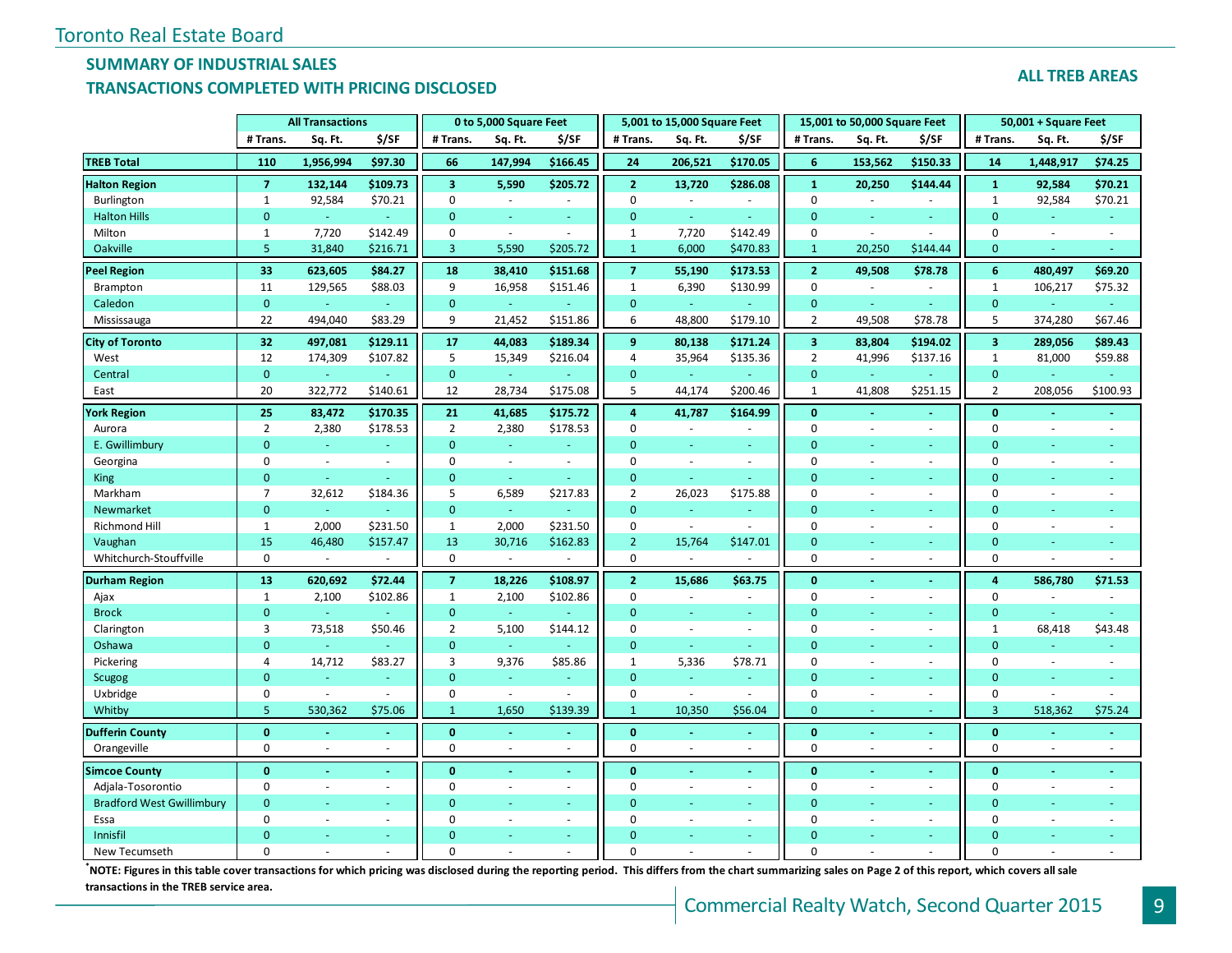#### **SUMMARY OF INDUSTRIAL SALES - CONDOMINIUM BREAKOUT TRANSACTIONS COMPLETED WITH PRICING DISCLOSED**

| <b>ALL TREB AREAS</b> |
|-----------------------|
|-----------------------|

|                                  | <b>All Transactions</b> |          |          |                | 0 to 5,000 Square Feet |                  | 5,001 to 15,000 Square Feet |                             |                          | 15,001 to 50,000 Square Feet |         |                          | 50,001 + Square Feet |                          |        |
|----------------------------------|-------------------------|----------|----------|----------------|------------------------|------------------|-----------------------------|-----------------------------|--------------------------|------------------------------|---------|--------------------------|----------------------|--------------------------|--------|
|                                  | # Trans.                | Sq. Ft.  | \$/SF    | # Trans.       | Sq. Ft.                | \$/SF            | # Trans.                    | Sq. Ft.                     | \$/SF                    | # Trans.                     | Sq. Ft. | \$/SF                    | # Trans.             | Sq. Ft.                  | \$/SF  |
| <b>TREB Total</b>                | 60                      | 151,697  | \$144.52 | 54             | 113,182                | \$149.66         | $6\phantom{1}$              | 38,515                      | \$129.42                 | $\mathbf{0}$                 |         |                          | $\mathbf{0}$         |                          |        |
| <b>Halton Region</b>             | $\overline{\mathbf{3}}$ | 5,590    | \$205.72 | $\overline{3}$ | 5,590                  | \$205.72         | $\mathbf{0}$                | $\sim$                      | ÷,                       | $\mathbf{0}$                 | $\sim$  | $\blacksquare$           | $\mathbf{0}$         | $\blacksquare$           | $\sim$ |
| Burlington                       | $\mathbf 0$             | $\sim$   | $\sim$   | $\mathbf 0$    | $\sim$                 | $\sim$           | $\mathbf 0$                 | $\sim$                      | ä,                       | $\mathbf 0$                  | $\sim$  | $\sim$                   | $\mathbf 0$          | $\sim$                   | $\sim$ |
| <b>Halton Hills</b>              | $\mathbf{0}$            |          |          | $\mathbf{0}$   |                        |                  | $\Omega$                    |                             |                          | $\overline{0}$               |         |                          | $\mathbf{0}$         |                          |        |
| Milton                           | $\mathbf 0$             | $\sim$   | $\sim$   | $\mathbf 0$    | $\omega$               | $\sim$           | $\mathbf 0$                 | $\sim$                      | $\omega$                 | $\mathbf 0$                  |         | $\overline{\phantom{a}}$ | 0                    |                          |        |
| Oakville                         | $\overline{3}$          | 5,590    | \$205.72 | $\overline{3}$ | 5,590                  | \$205.72         | $\mathbf{0}$                |                             | u,                       | $\mathbf{0}$                 |         | ٠                        | $\mathbf{0}$         | Ξ                        |        |
| <b>Peel Region</b>               | 18                      | 42,770   | \$145.15 | 16             | 30,380                 | \$152.44         | $\overline{2}$              | 12,390                      | \$127.28                 | $\mathbf{0}$                 |         | $\blacksquare$           | $\mathbf{0}$         |                          |        |
| Brampton                         | 9                       | 20,148   | \$149.67 | 8              | 13,758                 | \$158.34         | $\mathbf{1}$                | 6,390                       | \$130.99                 | $\mathbf 0$                  |         | $\overline{\phantom{a}}$ | $\mathbf 0$          |                          |        |
| Caledon                          | $\pmb{0}$               | ä,       |          | $\mathbf{0}$   | $\omega$               |                  | $\mathbf{0}$                | $\omega$ .                  | Ξ                        | $\mathbf{0}$                 | Ξ       | $\omega$                 | $\mathbf{0}$         | Ξ                        |        |
| Mississauga                      | 9                       | 22,622   | \$141.13 | 8              | 16,622                 | \$147.55         | $\mathbf{1}$                | 6,000                       | \$123.33                 | 0                            | ÷.      | ÷.                       | 0                    | $\overline{a}$           |        |
| <b>City of Toronto</b>           | 13                      | 31,605   | \$138.23 | 12             | 26,580                 | \$139.16         | $\mathbf 1$                 | 5,025                       | \$133.33                 | $\mathbf{0}$                 |         | ä,                       | $\mathbf{0}$         |                          |        |
| West                             | 3                       | 7,776    | \$153.81 | 3              | 7,776                  | \$153.81         | $\mathbf 0$                 | $\mathcal{L}_{\mathcal{A}}$ | ÷,                       | $\mathbf 0$                  |         | $\blacksquare$           | 0                    |                          |        |
| Central                          | $\mathbf{0}$            | $\omega$ |          | $\mathbf{0}$   | $\omega$               | ÷                | $\mathbf{0}$                | $\omega$                    | u,                       | $\mathbf{0}$                 |         | ÷.                       | $\mathbf{0}$         |                          |        |
| East                             | 10                      | 23,829   | \$133.15 | 9              | 18,804                 | \$133.10         | $\mathbf{1}$                | 5,025                       | \$133.33                 | $\mathbf 0$                  | $\sim$  | $\sim$                   | $\mathbf 0$          | $\sim$                   | $\sim$ |
| <b>York Region</b>               | 19                      | 51,770   | \$160.81 | 17             | 36,006                 | \$166.84         | $\overline{2}$              | 15,764                      | \$147.01                 | $\mathbf{0}$                 | ×.      | $\sim$                   | $\mathbf{0}$         | $\sim$                   |        |
| Aurora                           | $\overline{2}$          | 2,380    | \$178.53 | $\overline{2}$ | 2,380                  | \$178.53         | $\mathbf 0$                 |                             | ÷,                       | $\mathbf 0$                  | $\sim$  | $\blacksquare$           | $\mathbf 0$          | $\overline{\phantom{a}}$ |        |
| E. Gwillimbury                   | $\mathbf{0}$            | $\omega$ | ÷.       | $\mathbf{0}$   | $\omega$               | ÷                | $\mathbf{0}$                |                             | ÷.                       | $\overline{0}$               |         | $\sim$                   | $\mathbf{0}$         | Ξ                        |        |
| Georgina                         | $\mathbf 0$             | $\sim$   | $\sim$   | $\mathbf 0$    | $\sim$                 | $\sim$           | $\mathbf 0$                 | $\sim$                      | $\omega$                 | $\mathbf 0$                  | ÷.      | $\blacksquare$           | $\mathbf 0$          | $\sim$                   |        |
| King                             | $\mathbf{0}$            | G.       | ÷        | $\mathbf{0}$   | G.                     | u.               | $\Omega$                    |                             | u,                       | $\Omega$                     |         | ÷.                       | $\mathbf{0}$         |                          |        |
| Markham                          | $\overline{4}$          | 5,427    | \$207.39 | $\overline{4}$ | 5,427                  | \$207.39         | $\mathbf 0$                 | $\blacksquare$              | $\omega$                 | $\mathbf 0$                  | $\sim$  | $\overline{\phantom{a}}$ | $\mathbf 0$          | $\overline{\phantom{a}}$ |        |
| Newmarket                        | $\mathbf{0}$            | $\omega$ |          | $\mathbf{0}$   | $\omega$               | ä,               | $\mathbf{0}$                | $\sim$                      | u,                       | $\overline{0}$               |         | ÷.                       | $\mathbf{0}$         | u,                       |        |
| <b>Richmond Hill</b>             | $\mathbf{1}$            | 2,000    | \$231.50 | $\mathbf{1}$   | 2,000                  | \$231.50         | $\mathbf 0$                 | $\sim$                      | $\sim$                   | 0                            | ÷.      | ÷.                       | 0                    | $\sim$                   |        |
| Vaughan                          | 12                      | 41,963   | \$150.41 | 10             | 26,199                 | \$152.45         | $\overline{2}$              | 15,764                      | \$147.01                 | $\mathbf{0}$                 |         | $\sim$                   | $\mathbf{0}$         |                          |        |
| Whitchurch-Stouffville           | $\mathbf 0$             | $\omega$ |          | $\mathbf 0$    |                        |                  | $\mathbf 0$                 |                             |                          | 0                            |         | ٠                        | $\mathbf 0$          |                          |        |
| <b>Durham Region</b>             | $\overline{7}$          | 19,962   | \$93.73  | 6              | 14,626                 | \$99.21          | $\mathbf{1}$                | 5,336                       | \$78.71                  | $\bf{0}$                     |         | $\blacksquare$           | $\mathbf{0}$         |                          |        |
| Ajax                             | $\mathbf{1}$            | 2,100    | \$102.86 | $\mathbf{1}$   | 2,100                  | \$102.86         | $\mathbf 0$                 |                             | $\overline{\phantom{a}}$ | $\mathbf 0$                  |         | $\overline{\phantom{a}}$ | 0                    |                          |        |
| <b>Brock</b>                     | $\mathbf{0}$            | G.       |          | $\mathbf{0}$   | G.                     |                  | $\Omega$                    |                             | ä,                       | $\overline{0}$               |         | $\sim$                   | $\mathbf{0}$         | ÷                        |        |
| Clarington                       | $\mathbf{1}$            | 1,500    | \$133.33 | $\mathbf{1}$   | 1,500                  | \$133.33         | $\mathbf 0$                 | $\sim$                      | $\omega$                 | 0                            | $\sim$  | $\blacksquare$           | $\mathbf 0$          | $\sim$                   |        |
| Oshawa                           | $\mathbf{0}$            | ÷,       |          | $\mathbf{0}$   | $\omega$               |                  | $\mathbf{0}$                | $\omega$                    | ä,                       | $\Omega$                     |         | ٠                        | $\mathbf{0}$         | Ξ                        |        |
| Pickering                        | 4                       | 14,712   | \$83.27  | 3              | 9,376                  | \$85.86          | $\mathbf{1}$                | 5,336                       | \$78.71                  | $\mathbf 0$                  | $\sim$  | $\overline{\phantom{a}}$ | 0                    | $\sim$                   |        |
| Scugog                           | $\mathbf{0}$            | ÷.       |          | $\mathbf{0}$   | $\sim$                 |                  | $\mathbf{0}$                |                             | ÷                        | $\overline{0}$               |         | $\sim$                   | $\mathbf{0}$         | Ξ                        |        |
| Uxbridge                         | $\pmb{0}$               | $\sim$   |          | $\mathbf 0$    | $\blacksquare$         | $\sim$           | $\mathbf 0$                 | $\sim$                      | $\sim$                   | $\boldsymbol{0}$             | $\sim$  | $\sim$                   | $\boldsymbol{0}$     | $\sim$                   |        |
| Whitby                           | $\mathbf{1}$            | 1,650    | \$139.39 | $\mathbf{1}$   | 1,650                  | \$139.39         | $\mathbf{0}$                | $\sim$                      | ÷                        | $\overline{0}$               |         | ÷                        | $\mathbf{0}$         | Ξ                        |        |
| <b>Dufferin County</b>           | $\bf{0}$                |          | ÷.       | $\bf{0}$       | $\omega$               | $\blacksquare$   | $\mathbf{0}$                |                             | ÷.                       | $\mathbf{0}$                 | ÷.      | $\sim$                   | $\bf{0}$             | ä,                       | ÷.     |
| Orangeville                      | $\mathbf 0$             | ÷        |          | $\mathbf 0$    | $\sim$                 | $\sim$           | $\mathbf 0$                 |                             | ÷.                       | $\mathbf 0$                  | ÷.      | ÷.                       | $\mathbf 0$          |                          |        |
| <b>Simcoe County</b>             | $\mathbf{0}$            |          |          | $\mathbf{0}$   |                        | $\omega$         | $\mathbf{0}$                |                             | $\blacksquare$           | $\mathbf{0}$                 |         | $\blacksquare$           | $\mathbf{0}$         |                          |        |
| Adjala-Tosorontio                | $\mathbf 0$             | L.       | $\sim$   | $\mathbf 0$    | $\sim$                 | $\omega$         | $\mathbf 0$                 |                             | $\bar{\phantom{a}}$      | $\mathbf 0$                  | $\sim$  | $\mathbf{r}$             | 0                    | $\sim$                   |        |
| <b>Bradford West Gwillimbury</b> | $\mathbf{0}$            | Ξ        | ÷.       | $\mathbf{0}$   | $\omega$               | $\omega_{\rm c}$ | $\overline{0}$              |                             | a,                       | $\mathbf{0}$                 |         | $\omega$                 | $\mathbf{0}$         | Ξ                        |        |
| Essa                             | $\mathbf 0$             | ÷        | $\sim$   | $\mathbf 0$    | $\sim$                 | $\sim$           | $\mathbf 0$                 |                             | ÷.                       | 0                            | $\sim$  | $\sim$                   | $\mathbf 0$          |                          |        |
| Innisfil                         | $\overline{0}$          |          |          | $\Omega$       |                        | ÷                | $\Omega$                    |                             |                          | $\Omega$                     |         |                          | $\Omega$             |                          |        |
| New Tecumseth                    | $\Omega$                |          |          | $\Omega$       |                        | $\bar{a}$        | $\Omega$                    |                             |                          | $\Omega$                     |         |                          | $\Omega$             |                          |        |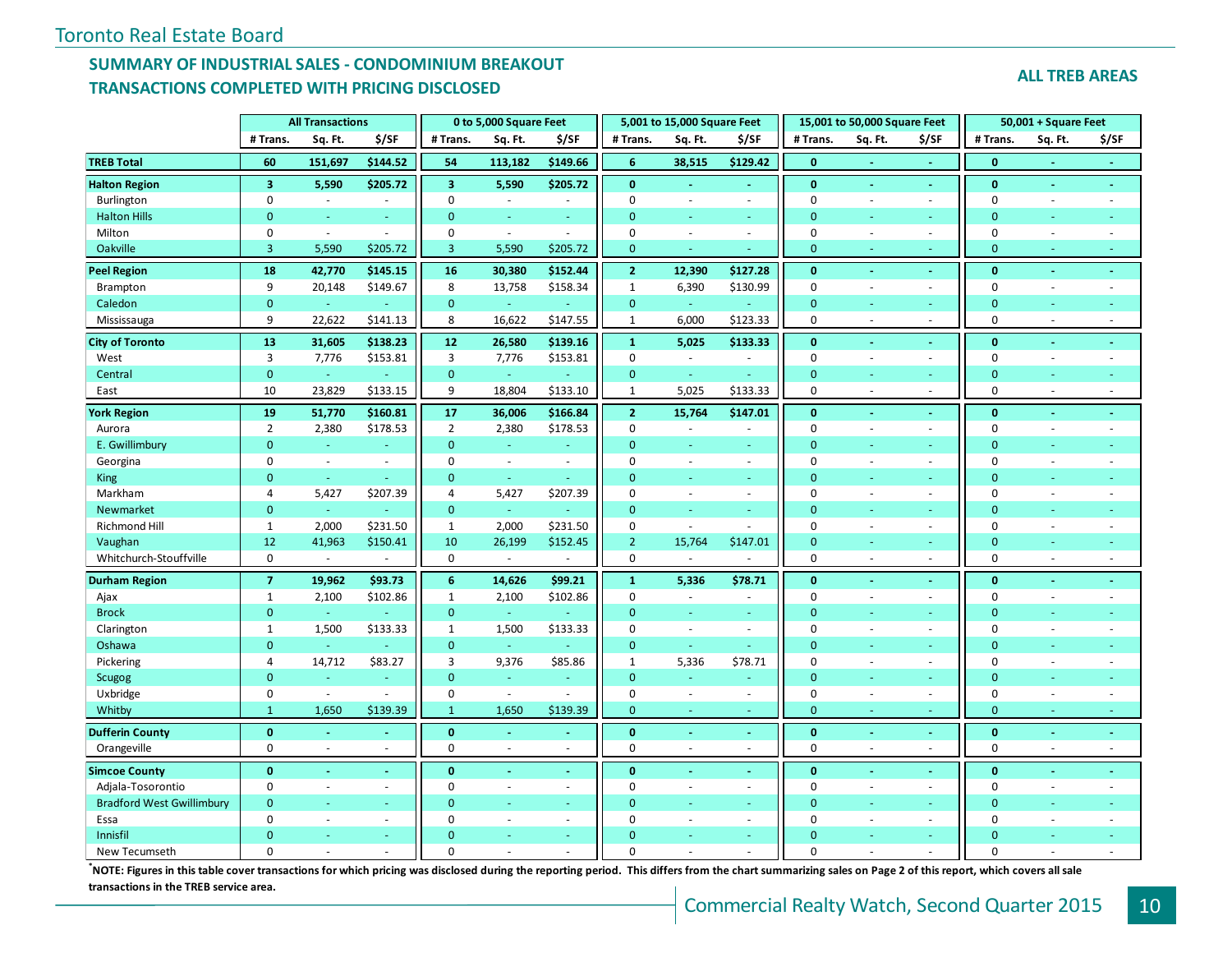### **SUMMARY OF INDUSTRIAL SALES - OTHER TYPES BREAKOUT TRANSACTIONS COMPLETED WITH PRICING DISCLOSED**

|                                  | <b>All Transactions</b> |                          |                          |                      | 0 to 5,000 Square Feet        |                          |                      | 5,001 to 15,000 Square Feet |                          |                         | 15,001 to 50,000 Square Feet |                          | 50,001 + Square Feet      |           |                          |
|----------------------------------|-------------------------|--------------------------|--------------------------|----------------------|-------------------------------|--------------------------|----------------------|-----------------------------|--------------------------|-------------------------|------------------------------|--------------------------|---------------------------|-----------|--------------------------|
|                                  | # Trans.                | Sq. Ft.                  | \$/SF                    | # Trans.             | Sq. Ft.                       | \$/SF                    | # Trans.             | Sq. Ft.                     | \$/SF                    | # Trans.                | Sq. Ft.                      | \$/SF                    | # Trans.                  | Sq. Ft.   | \$/SF                    |
| <b>TREB Total</b>                | 50                      | 1,805,297                | \$93.33                  | 12                   | 34,812                        | \$221.05                 | 18                   | 168,006                     | \$179.37                 | 6                       | 153,562                      | \$150.33                 | 14                        | 1,448,917 | \$74.25                  |
| <b>Halton Region</b>             | 4                       | 126,554                  | \$105.49                 | $\bf{0}$             | $\blacksquare$                | $\sim$                   | $\overline{2}$       | 13,720                      | \$286.08                 | $\mathbf{1}$            | 20,250                       | \$144.44                 | $\mathbf{1}$              | 92,584    | \$70.21                  |
| <b>Burlington</b>                | $\mathbf{1}$            | 92,584                   | \$70.21                  | $\mathbf 0$          | $\sim$                        | $\sim$                   | $\mathbf 0$          | $\sim$                      | $\sim$                   | $\mathbf 0$             | $\overline{\phantom{a}}$     | $\overline{\phantom{a}}$ | $\mathbf{1}$              | 92,584    | \$70.21                  |
| <b>Halton Hills</b>              | $\mathbf{0}$            |                          |                          | $\mathbf 0$          | ÷,                            |                          | $\mathbf{0}$         | $\omega$                    |                          | $\mathbf{0}$            |                              |                          | $\mathbf{0}$              |           |                          |
| Milton                           | $\mathbf{1}$            | 7,720                    | \$142.49                 | 0                    | $\sim$                        | $\blacksquare$           | 1                    | 7,720                       | \$142.49                 | $\mathbf 0$             | $\sim$                       | $\sim$                   | $\pmb{0}$                 | $\sim$    | $\bar{a}$                |
| Oakville                         | $\overline{2}$          | 26,250                   | \$219.05                 | $\mathbf 0$          | ÷                             |                          | $\mathbf{1}$         | 6,000                       | \$470.83                 | $\mathbf{1}$            | 20,250                       | \$144.44                 | $\mathbf{0}$              | ÷         |                          |
| <b>Peel Region</b>               | 15                      | 580,835                  | \$79.79                  | $\mathbf{2}$         | 8,030                         | \$148.82                 | 5                    | 42,800                      | \$186.92                 | $\overline{2}$          | 49,508                       | \$78.78                  | 6                         | 480,497   | \$69.20                  |
| Brampton                         | $\overline{2}$          | 109,417                  | \$76.68                  | $\mathbf{1}$         | 3,200                         | \$121.88                 | $\mathbf 0$          | $\omega$                    | $\omega$                 | $\mathbf 0$             | $\sim$                       | $\omega$                 | $\mathbf{1}$              | 106,217   | \$75.32                  |
| Caledon                          | $\mathbf{0}$            |                          | $\omega$                 | $\mathbf 0$          | $\omega$                      |                          | $\mathbf{0}$         | $\omega_{\rm c}$            | $\omega$                 | $\mathbf{0}$            | $\omega$                     | $\omega$ .               | $\mathbf{0}$              |           |                          |
| Mississauga                      | 13                      | 471,418                  | \$80.51                  | 1                    | 4,830                         | \$166.67                 | 5                    | 42,800                      | \$186.92                 | $\overline{2}$          | 49,508                       | \$78.78                  | 5                         | 374,280   | \$67.46                  |
| <b>City of Toronto</b>           | 19                      | 465,476                  | \$128.49                 | 5 <sup>1</sup>       | 17,503                        | \$265.55                 | 8                    | 75,113                      | \$173.78                 | $\overline{\mathbf{3}}$ | 83,804                       | \$194.02                 | $\overline{\mathbf{3}}$   | 289,056   | \$89.43                  |
| West                             | 9                       | 166,533                  | \$105.67                 | $\overline{2}$       | 7,573                         | \$279.94                 | 4                    | 35,964                      | \$135.36                 | $\overline{2}$          | 41,996                       | \$137.16                 | $\mathbf{1}$              | 81,000    | \$59.88                  |
| Central                          | $\mathbf{0}$            | $\blacksquare$           | $\omega$                 | $\mathbf 0$          | $\bar{\gamma}$                |                          | $\mathbf{0}$         | $\omega_{\rm c}$            | $\blacksquare$           | $\mathbf{0}$            | $\blacksquare$               | $\sim$                   | $\pmb{0}$                 |           |                          |
| East                             | 10                      | 298,943                  | \$141.21                 | 3                    | 9,930                         | \$254.58                 | 4                    | 39,149                      | \$209.07                 | $\mathbf{1}$            | 41,808                       | \$251.15                 | $\overline{2}$            | 208,056   | \$100.93                 |
| <b>York Region</b>               | 6                       | 31,702                   | \$185.93                 | $\overline{4}$       | 5,679                         | \$231.96                 | $\overline{2}$       | 26,023                      | \$175.88                 | $\mathbf{0}$            | $\sim$                       | $\sim$                   | $\mathbf{0}$              |           |                          |
| Aurora                           | 0                       | $\omega$                 |                          | $\mathbf 0$          | $\sim$                        | $\overline{\phantom{a}}$ | $\mathbf 0$          | ÷,                          | $\overline{\phantom{a}}$ | $\mathbf 0$             | $\sim$                       | $\overline{\phantom{a}}$ | $\mathbf 0$               | $\sim$    |                          |
| E. Gwillimbury                   | $\mathbf{0}$            | ÷.                       | $\sim$                   | $\mathbf{0}$         | ÷.                            | $\sim$                   | $\Omega$             | ÷                           | $\sim$                   | $\mathbf{0}$            | ÷.                           | $\sim$                   | $\mathbf{0}$              | ÷.        |                          |
| Georgina                         | 0                       | $\sim$                   | $\sim$                   | $\mathbf 0$          | $\sim$                        | $\blacksquare$           | $\Omega$             | $\omega$                    | $\blacksquare$           | $\mathbf 0$             | ÷.                           | $\overline{\phantom{a}}$ | $\mathbf 0$               | $\sim$    |                          |
| <b>King</b>                      | $\mathbf{0}$            | G.                       | ÷.                       | $\overline{0}$       | u.                            |                          | $\Omega$             | ÷.                          | u.                       | $\Omega$                |                              | ٠                        | $\mathbf{0}$              | ÷.        |                          |
| Markham                          | 3                       | 27,185                   | \$179.76                 | $\mathbf{1}$         | 1,162                         | \$266.61                 | $\overline{2}$       | 26,023                      | \$175.88                 | $\mathbf 0$             | ÷,                           | $\omega$                 | $\mathbf 0$               | $\sim$    |                          |
| Newmarket                        | $\mathbf{0}$            | G.                       | ÷.                       | $\mathbf{0}$         | $\omega$                      | $\sim$                   | $\mathbf{0}$         | ä,                          | ÷                        | $\mathbf{0}$            | ÷,                           | ÷                        | $\mathbf{0}$              | ÷.        |                          |
| Richmond Hill                    | $\mathbf 0$             | $\overline{\phantom{a}}$ | $\sim$                   | $\mathsf 0$          | $\overline{\phantom{a}}$      | $\sim$                   | $\mathbf 0$          | $\blacksquare$              | $\sim$                   | $\mathbf 0$             | $\sim$                       | $\sim$                   | $\pmb{0}$                 | $\sim$    | $\sim$                   |
| Vaughan                          | 3                       | 4,517                    | \$223.05                 | $\overline{3}$       | 4,517                         | \$223.05                 | $\mathbf 0$          | ÷.                          |                          | $\mathbf{0}$            |                              | $\sim$                   | $\mathbf{0}$              | ÷.        |                          |
| Whitchurch-Stouffville           | $\mathbf 0$             | $\omega$                 |                          | $\mathbf 0$          | $\overline{\phantom{a}}$      |                          | $\mathbf 0$          |                             |                          | $\mathbf 0$             |                              | $\sim$                   | $\mathbf 0$               |           |                          |
| <b>Durham Region</b>             | $6\phantom{a}$          | 600,730                  | \$71.73                  | $\mathbf{1}$         | 3,600                         | \$148.61                 | $\mathbf{1}$         | 10,350                      | \$56.04                  | $\bf{0}$                |                              | $\blacksquare$           | $\overline{4}$            | 586,780   | \$71.53                  |
| Ajax                             | 0                       | $\sim$                   | $\sim$                   | 0                    | $\sim$                        |                          | $\mathbf 0$          | $\sim$                      | $\sim$                   | $\mathbf 0$             | ä,                           | $\sim$                   | 0                         |           |                          |
| <b>Brock</b>                     | $\mathbf{0}$            |                          | $\sim$                   | $\mathbf{0}$         | ÷,                            |                          | $\Omega$             | ÷.                          | ÷                        | $\Omega$                | ٠                            | $\sim$                   | $\mathbf{0}$              |           |                          |
| Clarington                       | $\overline{2}$          | 72,018                   | \$48.74                  | $\mathbf{1}$         | 3,600                         | \$148.61                 | $\Omega$             | $\overline{\phantom{a}}$    | $\sim$                   | $\mathbf 0$             | $\overline{\phantom{a}}$     | $\omega$                 | $\mathbf{1}$              | 68,418    | \$43.48                  |
| Oshawa                           | $\mathbf{0}$            |                          |                          | $\mathbf{0}$         | $\omega$                      |                          | $\Omega$             | ÷                           |                          | $\Omega$                |                              |                          | $\mathbf{0}$              | ÷,        |                          |
| Pickering                        | 0                       | $\omega$<br>÷            | $\overline{\phantom{a}}$ | 0                    | $\overline{\phantom{a}}$      | $\blacksquare$           | $\Omega$             | $\sim$<br>÷.                | $\omega$                 | $\mathbf 0$<br>$\Omega$ | ÷,                           | $\overline{\phantom{a}}$ | $\pmb{0}$                 | $\sim$    | $\overline{\phantom{a}}$ |
| <b>Scugog</b>                    | $\mathbf{0}$            |                          |                          | $\mathbf{0}$<br>0    | ÷                             |                          | $\Omega$<br>$\Omega$ | $\sim$                      | $\sim$<br>$\sim$         | $\mathbf 0$             | Ξ                            | $\sim$                   | $\mathbf{0}$<br>$\pmb{0}$ | ÷         |                          |
| Uxbridge<br>Whitby               | 0<br>$\overline{4}$     | $\sim$<br>528,712        | $\sim$<br>\$74.86        | $\mathbf{0}$         | $\overline{\phantom{a}}$<br>÷ | $\sim$<br>$\sim$         | $\mathbf{1}$         | 10,350                      | \$56.04                  | $\mathbf{0}$            | ÷.<br>Ξ                      | ÷.<br>÷                  | $\overline{3}$            | 518,362   | \$75.24                  |
|                                  |                         |                          |                          |                      |                               |                          |                      |                             |                          |                         |                              |                          |                           |           |                          |
| <b>Dufferin County</b>           | $\mathbf{0}$            |                          |                          | $\bf{0}$             | ä,                            | $\sim$                   | $\mathbf{0}$         |                             |                          | $\mathbf{0}$            | ä,                           | $\sim$                   | $\bf{0}$                  |           |                          |
| Orangeville                      | $\mathbf 0$             |                          |                          | $\mathbf 0$          | $\sim$                        | $\sim$                   | $\mathbf 0$          |                             |                          | $\mathbf 0$             | $\sim$                       | ÷.                       | $\mathbf 0$               |           |                          |
| <b>Simcoe County</b>             | $\mathbf{0}$            |                          |                          | $\mathbf{0}$         | $\blacksquare$                | $\sim$                   | $\mathbf{0}$         |                             | $\omega$                 | $\mathbf{0}$            |                              | $\blacksquare$           | $\mathbf{0}$              |           |                          |
| Adjala-Tosorontio                | 0                       | $\sim$                   | $\sim$                   | 0                    | $\omega$                      | $\sim$                   | $\mathbf 0$          | ÷,                          | $\sim$                   | $\mathbf 0$             | $\sim$                       | $\sim$                   | $\mathbf 0$               | $\sim$    |                          |
| <b>Bradford West Gwillimbury</b> | $\mathbf{0}$            |                          | $\sim$                   | $\mathbf{0}$         | ÷,                            | $\omega$                 | $\mathbf{0}$         | u.                          | $\omega$                 | $\mathbf{0}$            | Ξ                            | $\omega$                 | $\mathbf{0}$              | ÷         |                          |
| Essa                             | $\mathbf 0$             | ÷.                       | $\sim$                   | $\Omega$             | $\sim$                        | $\sim$                   | $\Omega$             |                             | $\sim$                   | $\mathbf 0$             | $\sim$                       | ÷.                       | $\mathbf 0$               |           |                          |
| Innisfil                         | $\Omega$<br>$\Omega$    |                          |                          | $\Omega$<br>$\Omega$ |                               |                          | $\Omega$<br>$\Omega$ |                             |                          | $\Omega$<br>$\Omega$    |                              |                          | $\Omega$<br>$\Omega$      |           |                          |
| New Tecumseth                    |                         |                          |                          |                      |                               |                          |                      |                             |                          |                         |                              |                          |                           |           |                          |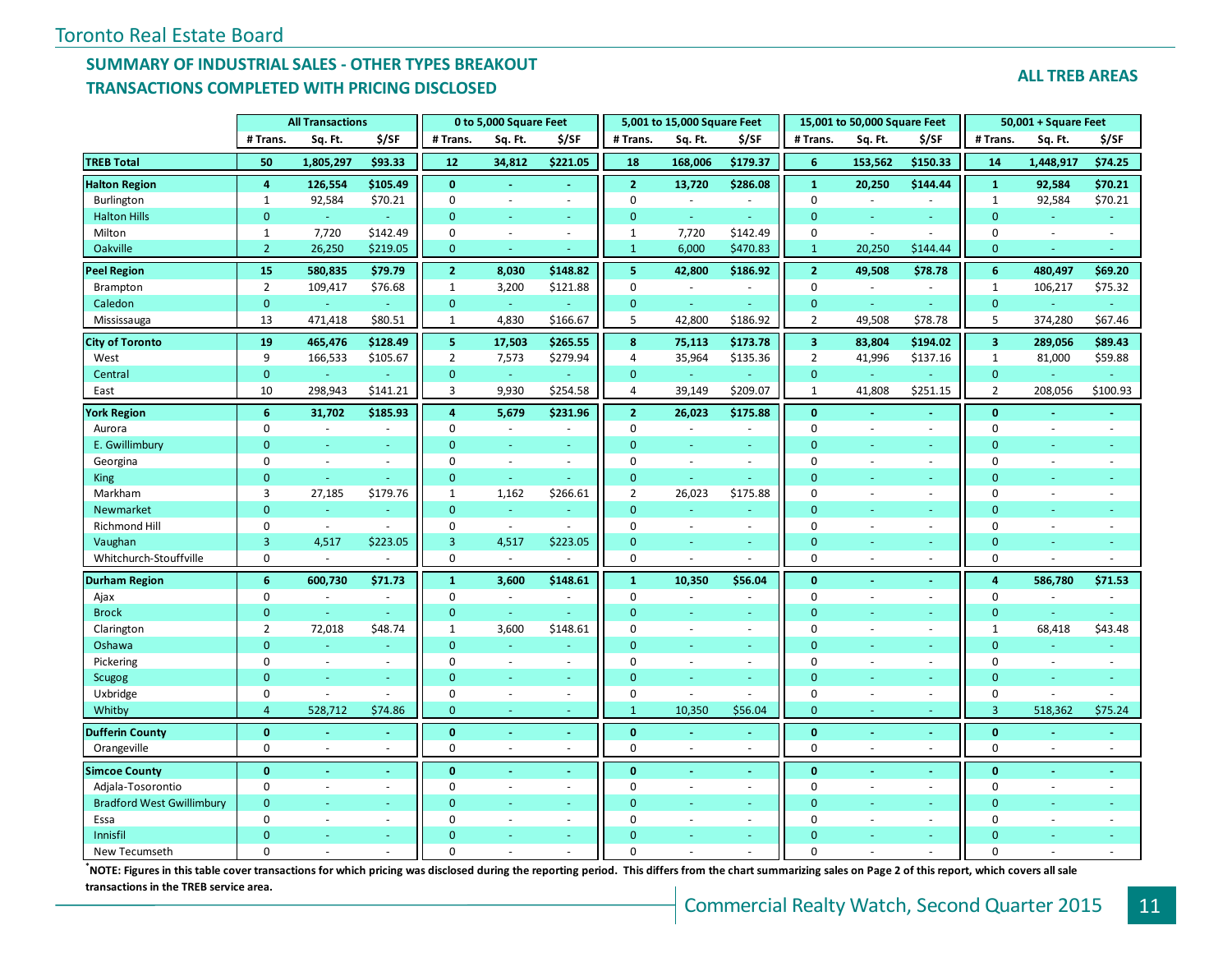### **SUMMARY OF INDUSTRIAL SALES**

#### **TRANSACTIONS COMPLETED WITH PRICING DISCLOSED**

#### **CITY OF TORONTO**

|                        |                | <b>All Transactions</b>  |                          |                | 0 to 5,000 Square Feet   |                          |                | 5,001 to 15,000 Square Feet |                          |                         | 15,001 to 50,000 Square Feet |                          |                         | 50,001 + Square Feet     |                          |
|------------------------|----------------|--------------------------|--------------------------|----------------|--------------------------|--------------------------|----------------|-----------------------------|--------------------------|-------------------------|------------------------------|--------------------------|-------------------------|--------------------------|--------------------------|
|                        | # Trans.       | Sq. Ft.                  | \$/SF Net                | # Trans.       | Sq. Ft.                  | \$/SF Net                | # Trans.       | Sq. Ft.                     | \$/SF Net                | # Trans.                | Sq. Ft.                      | \$/SF Net                | # Trans.                | Sq. Ft.                  | \$/SF Net                |
| <b>TREB Total</b>      | 110            | 1,956,994                | \$97.30                  | 66             | 147,994                  | \$166.45                 | 24             | 206,521                     | \$170.05                 | 6                       | 153,562                      | \$150.33                 | 14                      | 1,448,917                | \$74.25                  |
| <b>City of Toronto</b> | 32             | 497,081                  | \$129.11                 | 17             | 44,083                   | \$189.34                 | 9              | 80,138                      | \$171.24                 | $\overline{\mathbf{3}}$ | 83,804                       | \$194.02                 | $\overline{\mathbf{3}}$ | 289,056                  | \$89.43                  |
| <b>Toronto West</b>    | 12             | 174,309                  | \$107.82                 | 5              | 15,349                   | \$216.04                 | 4              | 35,964                      | \$135.36                 | $\overline{2}$          | 41,996                       | \$137.16                 | $\mathbf{1}$            | 81,000                   | \$59.88                  |
| Toronto W01            | 0              |                          | $\overline{\phantom{a}}$ | 0              | $\overline{\phantom{a}}$ |                          | $\mathbf 0$    |                             | $\overline{\phantom{a}}$ | $\mathbf 0$             |                              | $\overline{\phantom{a}}$ | $\mathbf 0$             | $\bar{a}$                |                          |
| Toronto W02            | $\mathbf{0}$   | $\omega$                 | $\sim$                   | $\mathbf{0}$   | $\overline{\phantom{a}}$ | $\sim$                   | $\Omega$       | $\omega$                    | $\sim$                   | $\mathbf{0}$            | $\sim$                       | $\sim$                   | $\mathbf{0}$            | $\omega$                 | $\blacksquare$           |
| Toronto W03            | 0              | $\overline{\phantom{a}}$ | $\sim$                   | 0              | $\overline{\phantom{a}}$ | $\blacksquare$           | $\Omega$       | $\omega$                    | $\omega$                 | $\mathbf 0$             | $\sim$                       | $\overline{\phantom{a}}$ | $\mathbf 0$             | $\sim$                   | $\overline{\phantom{a}}$ |
| Toronto W04            | $\mathbf{1}$   | 2,480                    | \$173.39                 | $\mathbf{1}$   | 2,480                    | \$173.39                 | $\mathbf{0}$   | $\omega_{\rm c}$            | $\omega$                 | $\overline{0}$          | ÷.                           | $\sim$                   | $\mathbf{0}$            | ÷                        |                          |
| Toronto W05            | 6              | 65,022                   | \$142.43                 | $\overline{2}$ | 5,296                    | \$144.64                 | $\overline{2}$ | 17,730                      | \$154.26                 | $\overline{2}$          | 41,996                       | \$137.16                 | $\mathbf 0$             | $\sim$                   |                          |
| Toronto W06            | $\mathbf{1}$   | 2,612                    | \$507.27                 | $\mathbf{1}$   | 2,612                    | \$507.27                 | $\mathbf{0}$   | ÷.                          |                          | $\mathbf{0}$            |                              |                          | $\mathbf{0}$            |                          |                          |
| Toronto W07            | 0              | $\omega$                 | $\sim$                   | $\mathbf 0$    | $\sim$                   | $\sim$                   | $\Omega$       | $\sim$                      | $\sim$                   | $\mathbf 0$             | $\sim$                       | $\sim$                   | $\mathbf 0$             |                          |                          |
| Toronto W08            | $\mathbf{1}$   | 8,154                    | \$105.22                 | $\mathbf{0}$   | $\blacksquare$           |                          | 1              | 8,154                       | \$105.22                 | $\mathbf{0}$            |                              | ٠                        | $\mathbf{0}$            |                          |                          |
| Toronto W09            | $\mathbf 0$    | $\omega$                 | $\omega$                 | $\mathbf 0$    | $\omega$                 | $\sim$                   | $\mathbf 0$    | $\sim$                      |                          | $\mathbf 0$             | $\sim$                       | $\sim$                   | 0                       | $\overline{\phantom{a}}$ |                          |
| Toronto W10            | 3              | 96,041                   | \$72.05                  | $\mathbf{1}$   | 4,961                    | \$160.25                 | 1              | 10,080                      | \$126.49                 | $\mathbf{0}$            | ٠                            | $\sim$                   | $\mathbf{1}$            | 81,000                   | \$59.88                  |
| <b>Toronto Central</b> | $\mathbf{0}$   | $\blacksquare$           | $\sim$                   | $\bf{0}$       | $\blacksquare$           | $\sim$                   | $\mathbf{0}$   | $\blacksquare$              | $\omega$                 | $\mathbf{0}$            | $\sim$                       | $\blacksquare$           | $\mathbf{0}$            | $\blacksquare$           |                          |
| Toronto C01            | $\mathbf 0$    | $\sim$                   | $\sim$                   | 0              | $\overline{\phantom{a}}$ | $\overline{\phantom{a}}$ | 0              | $\sim$                      | $\overline{\phantom{a}}$ | 0                       | $\sim$                       | $\sim$                   | 0                       | $\sim$                   |                          |
| Toronto C02            | $\Omega$       | ÷.                       | <b>Co</b>                | $\Omega$       | u,                       | $\sim$                   | $\Omega$       | u,                          | ÷                        | $\Omega$                |                              | $\sim$                   | $\mathbf{0}$            |                          |                          |
| Toronto C03            | $\mathbf 0$    | $\overline{\phantom{a}}$ | $\overline{\phantom{a}}$ | $\mathbf 0$    | $\overline{\phantom{a}}$ | $\sim$                   | $\Omega$       | $\overline{\phantom{a}}$    | $\sim$                   | $\mathbf 0$             | $\overline{\phantom{a}}$     | $\overline{\phantom{a}}$ | $\mathbf 0$             | $\overline{\phantom{a}}$ |                          |
| <b>Toronto C04</b>     | $\mathbf{0}$   |                          |                          | $\Omega$       |                          |                          | $\Omega$       |                             |                          | $\Omega$                |                              |                          | $\mathbf{0}$            |                          |                          |
| Toronto C06            | 0              | $\sim$                   | $\overline{\phantom{a}}$ | $\Omega$       | $\overline{\phantom{a}}$ | $\overline{\phantom{a}}$ | $\Omega$       | $\overline{\phantom{a}}$    | $\overline{\phantom{a}}$ | $\mathbf 0$             | $\overline{\phantom{a}}$     | $\overline{\phantom{a}}$ | $\mathbf 0$             |                          |                          |
| Toronto C07            | $\Omega$       |                          |                          | $\mathbf{0}$   | ٠                        | $\sim$                   | $\Omega$       | ÷                           | $\sim$                   | $\Omega$                |                              | ٠                        | $\mathbf{0}$            |                          |                          |
| Toronto C08            | 0              | $\overline{\phantom{a}}$ | $\overline{\phantom{a}}$ | $\mathbf 0$    | $\overline{\phantom{a}}$ | $\overline{\phantom{a}}$ | $\Omega$       | $\sim$                      | $\overline{\phantom{a}}$ | $\mathbf 0$             | $\overline{\phantom{a}}$     | $\overline{\phantom{a}}$ | $\mathbf 0$             | $\sim$                   |                          |
| Toronto C09            | $\mathbf{0}$   | ÷                        | $\sim$                   | $\Omega$       | $\overline{\phantom{a}}$ | $\sim$                   | $\Omega$       | $\omega$                    | $\omega$                 | $\Omega$                | $\sim$                       | $\blacksquare$           | $\mathbf{0}$            | ÷,                       |                          |
| Toronto C10            | 0              | $\omega$                 | $\overline{\phantom{a}}$ | $\mathbf 0$    | ÷,                       | $\omega$                 | $\Omega$       | ÷,                          | $\omega$                 | $\mathbf 0$             | ÷,                           | $\overline{\phantom{a}}$ | 0                       | $\sim$                   |                          |
| Toronto C11            | $\mathbf{0}$   |                          | $\sim$                   | $\mathbf{0}$   | ÷                        |                          | $\Omega$       | ÷                           | $\omega$                 | $\mathbf{0}$            | Ξ                            | $\blacksquare$           | $\mathbf{0}$            |                          |                          |
| Toronto C12            | $\mathbf{0}$   | $\sim$                   | $\sim$                   | $\mathbf 0$    | $\overline{\phantom{a}}$ | $\sim$                   | $\Omega$       | ÷.                          | $\sim$                   | $\mathbf 0$             | ä,                           | $\sim$                   | $\mathbf 0$             | ÷.                       |                          |
| <b>Toronto C13</b>     | $\mathbf{0}$   | ÷                        | $\sim$                   | $\mathbf{0}$   | ÷,                       | $\sim$                   | $\Omega$       | ÷.                          | ÷                        | $\Omega$                | ٠                            | ٠                        | $\mathbf{0}$            | ÷                        |                          |
| Toronto C14            | 0              | $\sim$                   | $\sim$                   | $\mathbf 0$    | $\sim$                   | $\sim$                   | $\Omega$       | $\omega$                    | $\sim$                   | $\mathbf 0$             | $\sim$                       | $\overline{\phantom{a}}$ | $\mathbf 0$             | $\sim$                   | $\sim$                   |
| Toronto C15            | $\mathbf{0}$   |                          |                          | $\pmb{0}$      | ÷                        |                          | $\mathbf{0}$   |                             |                          | $\overline{0}$          |                              |                          | $\pmb{0}$               |                          |                          |
| <b>Toronto East</b>    | 20             | 322,772                  | \$140.61                 | 12             | 28,734                   | \$175.08                 | 5              | 44,174                      | \$200.46                 | $\mathbf{1}$            | 41,808                       | \$251.15                 | 2 <sup>1</sup>          | 208,056                  | \$100.93                 |
| Toronto E01            | 2              | 13,446                   | \$329.47                 | 1              | 3,990                    | \$383.46                 | 1              | 9,456                       | \$306.68                 | 0                       | $\sim$                       | $\overline{\phantom{a}}$ | 0                       | ÷,                       |                          |
| <b>Toronto E02</b>     | $\mathbf{0}$   | $\omega$                 | $\omega$                 | $\overline{0}$ | $\omega$                 |                          | $\mathbf{0}$   | $\omega$                    | $\omega$                 | $\overline{0}$          | $\sim$                       | $\blacksquare$           | $\mathbf{0}$            | $\blacksquare$           |                          |
| Toronto E03            | $\mathbf 0$    | $\blacksquare$           | $\overline{\phantom{a}}$ | 0              | $\sim$                   | $\sim$                   | 0              | $\sim$                      | $\overline{\phantom{a}}$ | $\mathbf 0$             | $\sim$                       | $\overline{\phantom{a}}$ | 0                       | $\overline{\phantom{a}}$ |                          |
| <b>Toronto E04</b>     | 6              | 269,057                  | \$125.57                 | $\mathbf{1}$   | 4,500                    | \$177.78                 | $\overline{2}$ | 14,693                      | \$101.07                 | $\mathbf{1}$            | 41,808                       | \$251.15                 | $\overline{2}$          | 208,056                  | \$100.93                 |
| Toronto E05            | $\mathbf 0$    | $\sim$                   | $\sim$                   | 0              | $\sim$                   | $\sim$                   | $\mathbf 0$    | $\omega$                    | $\overline{\phantom{a}}$ | $\mathbf 0$             | $\sim$                       | $\overline{\phantom{a}}$ | 0                       | $\sim$                   | $\sim$                   |
| <b>Toronto E06</b>     | $\mathbf{0}$   | $\sim$                   |                          | $\mathbf 0$    | $\omega$                 |                          | $\mathbf{0}$   | $\omega$ .                  | ÷                        | $\mathbf{0}$            | ÷                            | $\sim$                   | $\mathbf{0}$            | ÷.                       |                          |
| Toronto E07            | 6              | 21,971                   | \$224.02                 | 5              | 6,971                    | \$160.95                 | 1              | 15,000                      | \$253.33                 | $\mathbf 0$             | $\overline{\phantom{a}}$     | $\overline{\phantom{a}}$ | $\pmb{0}$               | $\sim$                   |                          |
| <b>Toronto E08</b>     | $\mathbf{0}$   | $\omega$                 |                          | $\mathbf 0$    | $\sim$                   |                          | $\mathbf{0}$   | $\omega$                    | ÷                        | $\mathbf{0}$            | ÷.                           | $\sim$                   | $\mathbf{0}$            | ÷.                       |                          |
| Toronto E09            | $\overline{2}$ | 7,757                    | \$113.75                 | $\overline{2}$ | 7,757                    | \$113.75                 | $\Omega$       | $\sim$                      | $\sim$                   | $\mathbf 0$             | ä,                           | $\blacksquare$           | $\mathbf 0$             |                          |                          |
| <b>Toronto E10</b>     | $\mathbf{0}$   | $\sim$                   | $\sim$                   | $\overline{0}$ | $\omega$                 |                          | $\Omega$       | $\omega$                    |                          | $\Omega$                |                              | $\sim$                   | $\Omega$                |                          |                          |
| Toronto E11            | 4              | 10,541                   | \$129.64                 | 3              | 5,516                    | \$126.27                 | $\mathbf{1}$   | 5,025                       | \$133.33                 | $\Omega$                |                              |                          | $\Omega$                |                          |                          |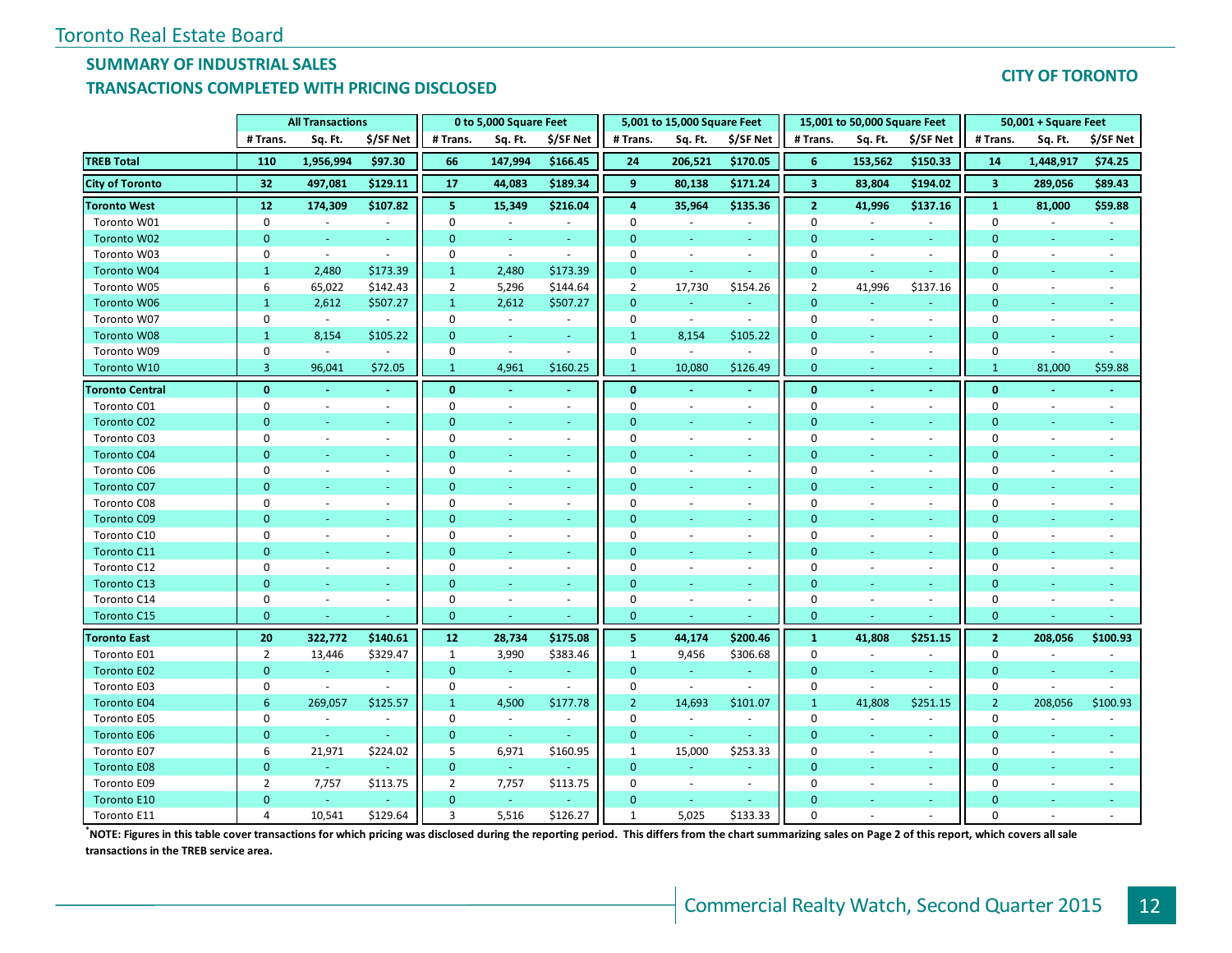#### **SUMMARY OF INDUSTRIAL SALES - CONDOMINIUM BREAKOUT TRANSACTIONS COMPLETED WITH PRICING DISCLOSED**

#### **CITY OF TORONTO**

|                        |                         | <b>All Transactions</b>  |                          |                         | 0 to 5,000 Square Feet   |                             |                | 5,001 to 15,000 Square Feet |                          |                | 15,001 to 50,000 Square Feet |                          |                | 50,001 + Square Feet     |                          |
|------------------------|-------------------------|--------------------------|--------------------------|-------------------------|--------------------------|-----------------------------|----------------|-----------------------------|--------------------------|----------------|------------------------------|--------------------------|----------------|--------------------------|--------------------------|
|                        | # Trans.                | Sq. Ft.                  | \$/SF Net                | # Trans.                | Sq. Ft.                  | \$/SF Net                   | # Trans.       | Sq. Ft.                     | \$/SF Net                | # Trans.       | Sq. Ft.                      | \$/SF Net                | # Trans.       | Sq. Ft.                  | \$/SF Net                |
| <b>TREB Total</b>      | 60                      | 151,697                  | \$144.52                 | 54                      | 113,182                  | \$149.66                    | 6              | 38,515                      | \$129.42                 | $\bf{0}$       |                              |                          | $\bf{0}$       |                          |                          |
| <b>City of Toronto</b> | 13                      | 31,605                   | \$138.23                 | 12                      | 26,580                   | \$139.16                    | $\mathbf{1}$   | 5,025                       | \$133.33                 | $\mathbf{0}$   | $\sim$                       | $\sim$                   | $\mathbf{0}$   | $\sim$                   | $\sim$                   |
| <b>Toronto West</b>    | $\overline{\mathbf{3}}$ | 7,776                    | \$153.81                 | $\overline{\mathbf{3}}$ | 7,776                    | \$153.81                    | $\bf{0}$       |                             |                          | $\bf{0}$       |                              | $\blacksquare$           | $\bf{0}$       | $\blacksquare$           | $\blacksquare$           |
| Toronto W01            | $\mathbf 0$             | $\omega$                 | $\omega$                 | $\Omega$                | $\sim$                   | ÷.                          | $\mathbf 0$    | $\sim$                      | ÷.                       | $\mathbf 0$    | ÷.                           | ÷.                       | $\mathbf 0$    | $\sim$                   | $\sim$                   |
| Toronto W02            | $\mathbf{0}$            | $\omega$                 | $\sim$                   | $\mathbf{0}$            | ÷                        | $\sim$                      | $\mathbf 0$    | $\sim$                      | $\sim$                   | $\mathbf{0}$   | ×.                           | $\sim$                   | $\mathbf{0}$   | $\blacksquare$           |                          |
| Toronto W03            | $\mathbf 0$             | $\sim$                   | $\omega$                 | $\mathbf 0$             | $\blacksquare$           | $\sim$                      | $\mathbf 0$    | $\sim$                      | $\omega$ .               | $\pmb{0}$      | $\overline{\phantom{a}}$     | $\sim$                   | $\mathbf 0$    | $\sim$                   | $\sim$                   |
| Toronto W04            | $\mathbf{1}$            | 2,480                    | \$173.39                 | $\mathbf 1$             | 2,480                    | \$173.39                    | $\overline{0}$ |                             | ä,                       | $\overline{0}$ |                              | ٠                        | $\mathbf{0}$   |                          |                          |
| Toronto W05            | $\overline{2}$          | 5,296                    | \$144.64                 | $\overline{2}$          | 5,296                    | \$144.64                    | $\mathbf 0$    | $\overline{\phantom{a}}$    | $\omega$                 | $\mathbf 0$    | $\overline{\phantom{a}}$     | $\sim$                   | 0              | $\sim$                   |                          |
| Toronto W06            | $\mathbf{0}$            | ra.                      |                          | $\mathbf{0}$            | ÷                        | $\sim$                      | $\overline{0}$ | $\sim$                      | ÷.                       | $\mathbf{0}$   |                              | ÷.                       | $\mathbf{0}$   | Ξ                        |                          |
| Toronto W07            | $\mathbf 0$             | $\sim$                   | $\omega$                 | $\mathbf 0$             | $\sim$                   | $\blacksquare$              | $\mathbf 0$    | $\sim$                      | $\omega$                 | $\mathbf 0$    |                              | $\sim$                   | $\mathbf 0$    | $\sim$                   |                          |
| Toronto W08            | $\overline{0}$          | ÷.                       | $\sim$                   | $\Omega$                | ÷                        | $\omega$                    | $\overline{0}$ | $\sim$                      | u,                       | $\mathbf{0}$   |                              | ٠                        | $\mathbf{0}$   | Ξ                        |                          |
| Toronto W09            | $\pmb{0}$               | $\bar{a}$                | $\sim$                   | $\mathbf 0$             | $\sim$                   | $\sim$                      | $\mathbf 0$    | $\sim$                      | $\blacksquare$           | $\mathbf 0$    |                              | $\blacksquare$           | $\pmb{0}$      | $\sim$                   |                          |
| Toronto W10            | $\mathbf{0}$            | $\omega$                 | $\sim$                   | $\mathbf{0}$            | ÷                        | $\sim$                      | $\mathbf{0}$   | ÷.                          | ÷                        | $\mathbf{0}$   |                              | ÷.                       | $\mathbf{0}$   | ÷.                       | ×.                       |
| <b>Toronto Central</b> | $\bf{0}$                | $\omega$                 | $\omega$                 | $\mathbf{0}$            | $\blacksquare$           | $\omega$                    | $\bf{0}$       | $\omega$                    | $\omega_{\rm c}$         | $\bf{0}$       | ч.                           | $\sim$                   | $\bf{0}$       | $\blacksquare$           | $\omega$                 |
| Toronto C01            | $\mathbf 0$             | $\sim$                   | $\overline{\phantom{a}}$ | $\mathbf 0$             | $\sim$                   | $\overline{\phantom{a}}$    | $\mathbf 0$    | $\overline{\phantom{a}}$    | $\blacksquare$           | $\mathbf 0$    | $\sim$                       | $\overline{\phantom{a}}$ | $\mathbf 0$    | ÷.                       |                          |
| <b>Toronto C02</b>     | $\overline{0}$          |                          |                          | $\Omega$                |                          | ÷                           | $\overline{0}$ |                             | u,                       | $\Omega$       |                              |                          | $\overline{0}$ |                          |                          |
| Toronto C03            | $\mathbf 0$             | $\overline{\phantom{a}}$ | $\overline{\phantom{a}}$ | $\mathbf 0$             | $\overline{\phantom{a}}$ | $\overline{\phantom{a}}$    | $\mathbf 0$    |                             | $\blacksquare$           | $\mathbf 0$    |                              | $\overline{\phantom{a}}$ | 0              |                          |                          |
| <b>Toronto C04</b>     | $\mathbf{0}$            | ÷.                       |                          | $\Omega$                |                          | ÷                           | $\overline{0}$ |                             | ÷.                       | $\mathbf{0}$   |                              | ÷                        | $\mathbf{0}$   |                          |                          |
| Toronto C06            | $\pmb{0}$               | ä,                       | $\sim$                   | $\mathbf 0$             | $\sim$                   | $\mathcal{L}_{\mathcal{A}}$ | $\mathbf 0$    |                             | $\omega$                 | $\pmb{0}$      |                              | $\blacksquare$           | $\mathbf 0$    | $\overline{\phantom{a}}$ |                          |
| Toronto C07            | $\overline{0}$          | ÷                        | $\sim$                   | $\mathbf{0}$            | ٠                        | $\omega$                    | $\overline{0}$ | ÷.                          | ÷.                       | $\mathbf{0}$   |                              | $\sim$                   | $\mathbf{0}$   | ÷                        |                          |
| Toronto C08            | $\pmb{0}$               | $\overline{\phantom{a}}$ | $\sim$                   | $\mathbf 0$             | ÷.                       | $\sim$                      | $\mathbf 0$    | $\sim$                      | $\omega$                 | $\mathbf 0$    |                              | $\sim$                   | 0              | $\sim$                   | $\sim$                   |
| Toronto C09            | $\mathbf{0}$            | $\equiv$                 | ÷                        | $\mathbf{0}$            | $\blacksquare$           | $\equiv$                    | $\mathbf{0}$   |                             | $\sim$                   | $\mathbf{0}$   |                              | ٠                        | $\mathbf{0}$   | $\sim$                   |                          |
| Toronto C10            | $\mathbf 0$             | $\mathbf{r}$             | $\omega$                 | $\mathbf 0$             | ÷.                       | $\blacksquare$              | $\mathbf 0$    | $\sim$                      | $\omega$ .               | $\mathbf 0$    | ÷.                           | $\sim$                   | $\mathbf 0$    | $\sim$                   |                          |
| Toronto C11            | $\mathbf{0}$            | ÷                        | $\sim$                   | $\mathbf{0}$            | $\sim$                   | $\sim$                      | $\mathbf 0$    |                             | $\sim$                   | $\mathbf{0}$   | ×.                           | ÷                        | $\mathbf{0}$   | $\blacksquare$           |                          |
| Toronto C12            | $\mathbf 0$             | $\sim$                   | $\sim$                   | $\mathbf 0$             | ÷                        | $\blacksquare$              | $\mathbf 0$    | $\sim$                      | $\blacksquare$           | 0              | $\overline{a}$               | $\sim$                   | $\mathbf 0$    | $\sim$                   | $\sim$                   |
| Toronto C13            | $\overline{0}$          | ÷                        |                          | $\mathbf{0}$            | $\blacksquare$           | ÷.                          | $\mathbf{0}$   |                             | ÷.                       | $\overline{0}$ |                              | $\sim$                   | $\mathbf{0}$   | $\sim$                   |                          |
| Toronto C14            | $\mathbf 0$             | $\sim$                   | $\sim$                   | $\mathbf 0$             | $\overline{\phantom{a}}$ | $\sim$                      | $\mathbf 0$    | $\overline{\phantom{a}}$    | $\sim$                   | $\mathbf 0$    | ÷.                           | $\sim$                   | $\mathbf 0$    | $\overline{\phantom{a}}$ | $\sim$                   |
| Toronto C15            | $\mathbf 0$             | ÷,                       |                          | $\mathbf{0}$            |                          |                             | $\overline{0}$ |                             |                          | $\mathbf{0}$   |                              |                          | $\mathbf{0}$   | ÷.                       |                          |
| <b>Toronto East</b>    | 10                      | 23,829                   | \$133.15                 | $\mathbf{9}$            | 18,804                   | \$133.10                    | $\mathbf 1$    | 5,025                       | \$133.33                 | $\bf{0}$       | $\blacksquare$               | $\sim$                   | $\bf{0}$       | $\blacksquare$           | $\blacksquare$           |
| Toronto E01            | $\mathbf 0$             | $\sim$                   | ÷.                       | $\mathbf 0$             | ÷.                       | $\overline{\phantom{a}}$    | $\mathbf 0$    | $\sim$                      | $\blacksquare$           | $\mathbf 0$    |                              | $\sim$                   | 0              | $\sim$                   | $\sim$                   |
| Toronto E02            | $\mathbf{0}$            | $\omega$                 |                          | $\mathbf{0}$            | $\blacksquare$           | $\blacksquare$              | $\mathbf{0}$   |                             | $\sim$                   | $\mathbf{0}$   |                              | ÷.                       | $\mathbf{0}$   | $\sim$                   |                          |
| Toronto E03            | $\mathbf 0$             | $\omega$                 | $\omega$                 | $\mathbf 0$             | ÷.                       | $\sim$                      | $\mathbf 0$    | $\sim$                      | $\omega$ .               | $\mathbf 0$    | $\overline{a}$               | $\sim$                   | $\mathbf 0$    | $\sim$                   | ÷.                       |
| <b>Toronto E04</b>     | $\overline{0}$          | ÷.                       | $\sim$                   | $\mathbf{0}$            | $\omega$                 | $\omega$                    | $\mathbf{0}$   |                             | ÷.                       | $\mathbf{0}$   | ×.                           | ÷.                       | $\mathbf{0}$   | u                        |                          |
| Toronto E05            | $\mathbf 0$             | $\blacksquare$           | ÷.                       | $\mathbf 0$             | ÷.                       | $\sim$                      | $\mathbf 0$    | $\overline{\phantom{a}}$    | $\omega$                 | 0              | $\overline{\phantom{a}}$     | $\sim$                   | $\mathbf 0$    | ÷.                       | $\sim$                   |
| <b>Toronto E06</b>     | $\overline{0}$          | ÷.                       |                          | $\mathbf{0}$            | $\omega$                 | ÷                           | $\overline{0}$ |                             | ÷.                       | $\Omega$       |                              | $\sim$                   | $\mathbf{0}$   | ÷                        |                          |
| Toronto E07            | $\overline{4}$          | 5,531                    | \$167.06                 | 4                       | 5,531                    | \$167.06                    | $\mathbf 0$    | $\overline{\phantom{a}}$    | $\overline{\phantom{a}}$ | $\pmb{0}$      | $\sim$                       | $\sim$                   | 0              | $\sim$                   | $\overline{\phantom{a}}$ |
| <b>Toronto E08</b>     | $\mathbf{0}$            | $\omega$                 |                          | $\mathbf{0}$            | $\omega$                 |                             | $\overline{0}$ | $\sim$                      | ÷.                       | $\mathbf{0}$   |                              | ÷.                       | $\mathbf{0}$   | ÷.                       |                          |
| Toronto E09            | $\overline{2}$          | 7,757                    | \$113.75                 | $\overline{2}$          | 7,757                    | \$113.75                    | $\mathbf 0$    |                             | $\Box$                   | $\pmb{0}$      |                              | $\overline{\phantom{a}}$ | $\mathbf 0$    |                          |                          |
| Toronto E10            | $\overline{0}$          | $\sim$                   |                          | $\mathbf{0}$            | $\omega$                 |                             | $\overline{0}$ |                             | ÷                        | $\overline{0}$ |                              | $\sim$                   | $\mathbf{0}$   |                          |                          |
| Toronto E11            | 4                       | 10,541                   | \$129.64                 | $\overline{3}$          | 5,516                    | \$126.27                    | $\mathbf{1}$   | 5,025                       | \$133.33                 | $\Omega$       |                              |                          | $\Omega$       |                          |                          |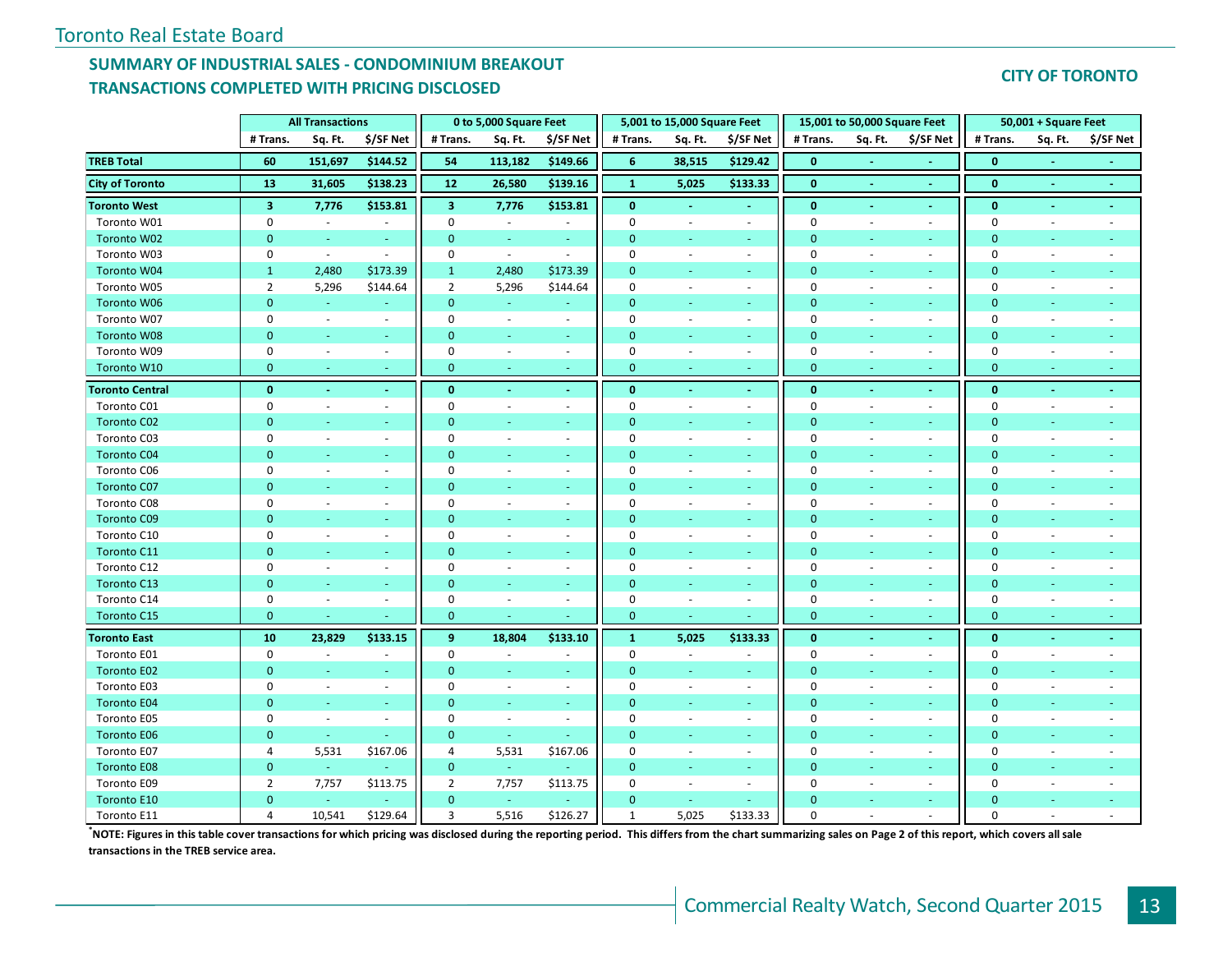### **SUMMARY OF INDUSTRIAL SALES - OTHER TYPES BREAKOUT TRANSACTIONS COMPLETED WITH PRICING DISCLOSED**

#### **CITY OF TORONTO**

|                        |                | <b>All Transactions</b>  |                |                         | 0 to 5,000 Square Feet      |                          |                | 5,001 to 15,000 Square Feet |                |                         | 15,001 to 50,000 Square Feet |                          |                         | 50,001 + Square Feet |                          |
|------------------------|----------------|--------------------------|----------------|-------------------------|-----------------------------|--------------------------|----------------|-----------------------------|----------------|-------------------------|------------------------------|--------------------------|-------------------------|----------------------|--------------------------|
|                        | # Trans.       | Sq. Ft.                  | \$/SF Net      | # Trans.                | Sq. Ft.                     | \$/SF Net                | # Trans.       | Sq. Ft.                     | \$/SF Net      | # Trans.                | Sq. Ft.                      | \$/SF Net                | # Trans.                | Sq. Ft.              | \$/SF Net                |
| <b>TREB Total</b>      | 50             | 1,805,297                | \$93.33        | 12                      | 34,812                      | \$221.05                 | 18             | 168,006                     | \$179.37       | 6                       | 153,562                      | \$150.33                 | 14                      | 1,448,917            | \$74.25                  |
| <b>City of Toronto</b> | 19             | 465,476                  | \$128.49       | 5                       | 17,503                      | \$265.55                 | 8              | 75,113                      | \$173.78       | $\overline{\mathbf{3}}$ | 83,804                       | \$194.02                 | $\overline{\mathbf{3}}$ | 289,056              | \$89.43                  |
| <b>Toronto West</b>    | 9              | 166,533                  | \$105.67       | $\overline{2}$          | 7,573                       | \$279.94                 | 4              | 35,964                      | \$135.36       | $\overline{2}$          | 41,996                       | \$137.16                 | $\mathbf{1}$            | 81,000               | \$59.88                  |
| Toronto W01            | $\pmb{0}$      | $\omega$                 | $\omega$       | $\pmb{0}$               | $\overline{\phantom{a}}$    | $\overline{\phantom{a}}$ | $\mathbf 0$    | $\omega$                    | $\omega$       | $\mathbf 0$             | $\sim$                       | $\sim$                   | $\mathbf 0$             | $\omega$             |                          |
| Toronto W02            | $\mathbf{0}$   | $\omega$                 | $\sim$         | $\mathbf{0}$            | ÷                           | $\sim$                   | $\mathbf{0}$   | $\omega$                    | $\sim$         | $\mathbf{0}$            | $\omega$                     | $\sim$                   | $\mathbf{0}$            | $\blacksquare$       | $\sim$                   |
| Toronto W03            | $\Omega$       | $\omega$                 | $\sim$         | $\Omega$                | $\sim$                      | $\sim$                   | $\Omega$       | $\omega$                    | $\sim$         | $\mathbf 0$             | ÷.                           | $\sim$                   | 0                       | $\sim$               | $\sim$                   |
| Toronto W04            | $\mathbf{0}$   | $\omega$                 | $\sim$         | $\mathbf{0}$            | $\omega$                    | $\sim$                   | $\mathbf{0}$   | $\sim$                      | $\omega$       | $\mathbf{0}$            | ÷                            | $\sim$                   | $\mathbf{0}$            | ÷                    |                          |
| Toronto W05            | 4              | 59,726                   | \$142.23       | $\mathbf 0$             | $\sim$                      | $\sim$                   | 2              | 17,730                      | \$154.26       | $\overline{2}$          | 41,996                       | \$137.16                 | $\mathbf 0$             | $\sim$               |                          |
| Toronto W06            | $\mathbf{1}$   | 2,612                    | \$507.27       | $\mathbf{1}$            | 2,612                       | \$507.27                 | $\mathbf{0}$   | $\omega$                    | $\omega$       | $\mathbf{0}$            |                              |                          | $\mathbf{0}$            |                      |                          |
| Toronto W07            | 0              | $\omega$                 |                | $\mathbf 0$             | $\overline{\phantom{a}}$    |                          | $\mathbf 0$    | $\mathcal{L}_{\mathcal{A}}$ | $\sim$         | $\mathbf 0$             | $\overline{\phantom{a}}$     | $\overline{\phantom{a}}$ | $\mathbf 0$             |                      |                          |
| Toronto W08            | $\mathbf{1}$   | 8,154                    | \$105.22       | $\mathbf 0$             | $\blacksquare$              | ÷                        | $\mathbf{1}$   | 8,154                       | \$105.22       | $\mathbf{0}$            | ÷                            | $\sim$                   | $\overline{0}$          | ÷                    |                          |
| Toronto W09            | $\mathbf 0$    | $\omega$                 | $\sim$         | 0                       | $\sim$                      | $\sim$                   | $\mathbf 0$    | $\sim$                      |                | $\mathbf 0$             | $\sim$                       | $\sim$                   | $\mathbf 0$             | $\sim$               |                          |
| Toronto W10            | $\overline{3}$ | 96,041                   | \$72.05        | $\mathbf{1}$            | 4,961                       | \$160.25                 | $\mathbf{1}$   | 10,080                      | \$126.49       | $\mathbf{0}$            | ÷                            | $\sim$                   | $\mathbf{1}$            | 81,000               | \$59.88                  |
| <b>Toronto Central</b> | $\mathbf{0}$   | $\blacksquare$           | $\blacksquare$ | $\mathbf{0}$            | $\blacksquare$              | $\sim$                   | $\mathbf{0}$   | $\blacksquare$              | $\blacksquare$ | $\mathbf{0}$            | $\blacksquare$               | $\sim$                   | $\mathbf{0}$            | $\blacksquare$       |                          |
| Toronto C01            | 0              | $\omega$                 | $\sim$         | $\Omega$                | $\sim$                      | $\sim$                   | $\Omega$       | ÷.                          | $\sim$         | $\mathbf 0$             | ÷.                           | $\sim$                   | 0                       | $\sim$               | $\sim$                   |
| <b>Toronto C02</b>     | $\mathbf{0}$   |                          |                | $\mathbf{0}$            | ÷                           |                          | $\Omega$       |                             |                | $\overline{0}$          |                              |                          | $\Omega$                |                      |                          |
| Toronto C03            | 0              | $\overline{\phantom{a}}$ | $\sim$         | $\mathbf 0$             | $\overline{\phantom{a}}$    | $\blacksquare$           | $\Omega$       |                             | $\sim$         | $\mathbf 0$             | $\overline{\phantom{a}}$     | $\overline{\phantom{a}}$ | $\mathbf 0$             |                      |                          |
| <b>Toronto C04</b>     | $\mathbf{0}$   |                          |                | $\mathbf{0}$            | ÷,                          |                          | $\Omega$       | ÷                           | ÷              | $\mathbf{0}$            |                              |                          | $\mathbf{0}$            |                      |                          |
| Toronto C06            | 0              | ÷.                       | $\sim$         | $\mathbf 0$             | $\overline{\phantom{a}}$    | $\sim$                   | $\Omega$       | $\overline{\phantom{a}}$    | $\sim$         | $\Omega$                | ä,                           | $\sim$                   | 0                       |                      |                          |
| <b>Toronto C07</b>     | $\Omega$       | ÷                        | $\sim$         | $\overline{0}$          | ÷,                          | $\sim$                   | $\mathbf{0}$   | ÷                           | $\sim$         | $\overline{0}$          | ÷                            | $\sim$                   | $\overline{0}$          | ÷                    |                          |
| Toronto C08            | 0              | ÷.                       | $\sim$         | 0                       | $\sim$                      | $\blacksquare$           | $\Omega$       | $\sim$                      | $\blacksquare$ | $\mathbf 0$             | $\sim$                       | $\sim$                   | $\mathbf 0$             | $\sim$               |                          |
| <b>Toronto C09</b>     | $\Omega$       | ÷.                       | ÷              | $\mathbf{0}$            | $\omega$                    | ÷                        | $\Omega$       | ÷                           | ÷              | $\Omega$                | ÷,                           | ÷                        | $\mathbf 0$             |                      |                          |
| Toronto C10            | 0              | $\omega$                 | $\blacksquare$ | $\mathbf 0$             | $\sim$                      | $\sim$                   | $\Omega$       | $\bar{a}$                   | $\sim$         | $\mathbf 0$             | $\overline{\phantom{a}}$     | $\sim$                   | 0                       | $\sim$               |                          |
| Toronto C11            | $\Omega$       | ÷.                       | ÷              | $\mathbf{0}$            | $\omega$                    | $\sim$                   | $\Omega$       | ÷                           | $\sim$         | $\mathbf{0}$            | ÷,                           | $\sim$                   | $\mathbf{0}$            | ÷                    |                          |
| Toronto C12            | 0              | $\sim$                   | $\sim$         | 0                       | $\sim$                      | $\overline{\phantom{a}}$ | $\Omega$       | ÷.                          | $\sim$         | $\mathbf 0$             | $\sim$                       | $\sim$                   | 0                       | $\sim$               |                          |
| <b>Toronto C13</b>     | $\Omega$       | ÷.                       | $\sim$         | $\overline{0}$          | ÷                           | $\sim$                   | $\Omega$       | ÷                           | $\sim$         | $\overline{0}$          | ÷                            | $\sim$                   | $\overline{0}$          | ÷                    |                          |
| Toronto C14            | 0              | $\overline{\phantom{a}}$ | $\omega$       | $\pmb{0}$               | $\overline{\phantom{a}}$    | $\overline{\phantom{a}}$ | $\Omega$       | $\blacksquare$              | $\blacksquare$ | $\mathbf 0$             | $\overline{\phantom{a}}$     | $\sim$                   | $\mathbf 0$             | $\sim$               | $\overline{\phantom{a}}$ |
| Toronto C15            | $\overline{0}$ |                          |                | $\mathbf{0}$            | ÷                           |                          | $\mathbf{0}$   |                             |                | $\mathbf{0}$            |                              |                          | $\mathbf{0}$            |                      |                          |
| <b>Toronto East</b>    | 10             | 298,943                  | \$141.21       | $\overline{\mathbf{3}}$ | 9,930                       | \$254.58                 | 4              | 39,149                      | \$209.07       | $\mathbf{1}$            | 41,808                       | \$251.15                 | $\overline{2}$          | 208,056              | \$100.93                 |
| Toronto E01            | $\overline{2}$ | 13,446                   | \$329.47       | 1                       | 3,990                       | \$383.46                 | 1              | 9,456                       | \$306.68       | $\mathbf 0$             | $\sim$                       | $\sim$                   | $\mathbf 0$             | $\sim$               |                          |
| Toronto E02            | $\mathbf{0}$   | $\omega$                 | $\blacksquare$ | $\mathbf 0$             | $\omega$                    |                          | $\mathbf{0}$   | $\omega_{\rm c}$            |                | $\overline{0}$          | ä,                           | $\omega$                 | $\mathbf{0}$            | Ξ                    |                          |
| Toronto E03            | 0              | $\blacksquare$           | $\sim$         | $\mathbf 0$             | $\mathcal{L}_{\mathcal{A}}$ | $\sim$                   | $\mathbf 0$    | $\omega$ .                  | $\blacksquare$ | $\mathbf 0$             | $\sim$                       | $\sim$                   | $\mathbf 0$             | ÷,                   | $\sim$                   |
| <b>Toronto E04</b>     | 6              | 269,057                  | \$125.57       | $\mathbf{1}$            | 4,500                       | \$177.78                 | $\overline{2}$ | 14,693                      | \$101.07       | $\mathbf{1}$            | 41,808                       | \$251.15                 | $\overline{2}$          | 208,056              | \$100.93                 |
| Toronto E05            | 0              | $\sim$                   | $\sim$         | 0                       | $\blacksquare$              | $\sim$                   | 0              | $\omega$                    | $\sim$         | $\mathbf 0$             | $\sim$                       | $\sim$                   | 0                       | $\sim$               | $\sim$                   |
| <b>Toronto E06</b>     | $\mathbf{0}$   | $\sim$                   |                | $\mathbf{0}$            | $\omega$                    |                          | $\mathbf{0}$   | $\omega$ .                  | $\sim$         | $\Omega$                | ÷                            | $\sim$                   | $\mathbf{0}$            | ÷                    |                          |
| Toronto E07            | $\overline{2}$ | 16,440                   | \$243.19       | $\mathbf{1}$            | 1,440                       | \$137.50                 | 1              | 15,000                      | \$253.33       | $\mathbf 0$             | $\overline{\phantom{a}}$     | $\sim$                   | $\mathbf 0$             | $\sim$               | $\sim$                   |
| <b>Toronto E08</b>     | $\overline{0}$ | a.                       | ÷              | $\mathbf{0}$            | $\omega$                    |                          | $\mathbf{0}$   | ÷.                          | ÷              | $\mathbf{0}$            | ÷.                           | ÷                        | $\mathbf{0}$            | ÷.                   |                          |
| Toronto E09            | 0              | $\omega$                 | $\omega$       | 0                       | $\overline{\phantom{a}}$    | $\sim$                   | $\mathbf 0$    | $\bar{\phantom{a}}$         | $\omega$       | $\mathbf 0$             | $\overline{\phantom{a}}$     | $\sim$                   | 0                       |                      |                          |
| Toronto E10            | $\Omega$       |                          | $\sim$         | $\Omega$                | $\omega$                    | $\sim$                   | $\Omega$       | ä,                          | $\sim$         | $\Omega$                | ٠                            | $\sim$                   | $\Omega$                |                      |                          |
| Toronto E11            | $\Omega$       |                          |                | $\Omega$                |                             |                          | $\Omega$       |                             |                | $\Omega$                |                              |                          | $\Omega$                |                      |                          |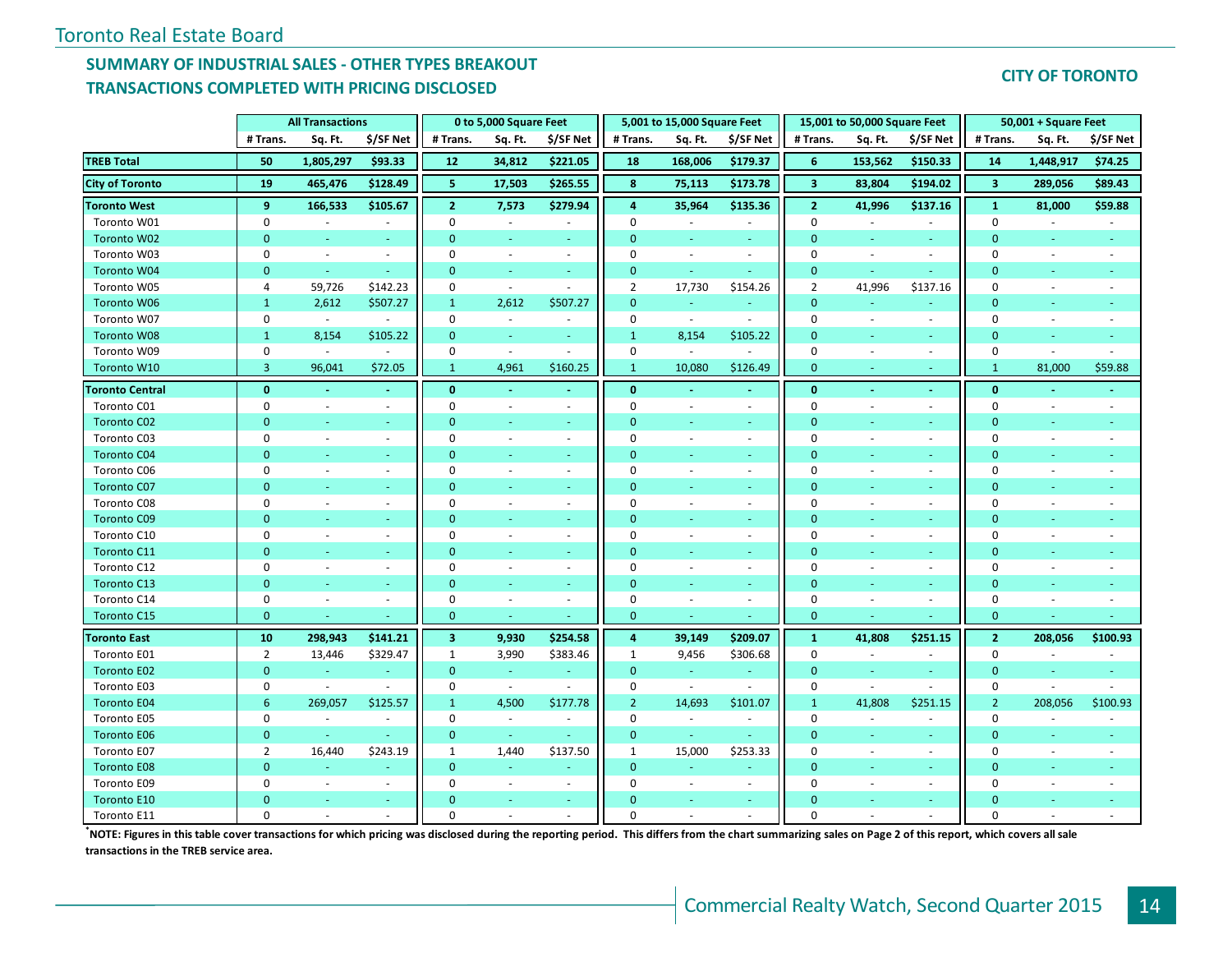#### **SUMMARY OF COMMERCIAL/RETAIL SALES TRANSACTIONS COMPLETED WITH PRICING DISCLOSED**

|                                  |                         | <b>All Transactions</b> |          |                         | 0 to 1,000 Square Feet   |          |                | 1,001 TO 2,500 Square Feet |                          |                | 2,501 TO 5,000 Square Feet |                          |                         | 5,001+ Square Feet |          |
|----------------------------------|-------------------------|-------------------------|----------|-------------------------|--------------------------|----------|----------------|----------------------------|--------------------------|----------------|----------------------------|--------------------------|-------------------------|--------------------|----------|
|                                  | # Trans.                | Sq. Ft.                 | \$/SF    | # Trans.                | Sq. Ft.                  | \$/SF    | # Trans.       | Sq. Ft.                    | \$/SF                    | # Trans.       | Sq. Ft.                    | \$/SF                    | # Trans.                | Sq. Ft.            | \$/SF    |
| <b>TREB Total</b>                | 100                     | 647,127                 | \$138.98 | 25                      | 15,981                   | \$350.39 | 34             | 50,321                     | \$376.32                 | 22             | 79,449                     | \$271.85                 | 19                      | 501,376            | \$87.36  |
| <b>Halton Region</b>             | 5                       | 23,515                  | \$137.52 | $\bf{0}$                |                          |          | $\overline{2}$ | 3,917                      | \$383.58                 | $\mathbf{1}$   | 2,574                      | \$326.34                 | $\mathbf 2$             | 17,024             | \$52.35  |
| Burlington                       | $\overline{2}$          | 3,917                   | \$383.58 | $\mathbf 0$             |                          |          | $\overline{2}$ | 3,917                      | \$383.58                 | 0              |                            |                          | $\mathbf 0$             |                    |          |
| <b>Halton Hills</b>              | $\overline{3}$          | 19,598                  | \$88.34  | $\mathbf{0}$            | ä,                       |          | $\overline{0}$ | $\omega$                   | ÷.                       | $\mathbf{1}$   | 2,574                      | \$326.34                 | $\overline{2}$          | 17,024             | \$52.35  |
| Milton                           | 0                       | ÷.                      | ÷.       | $\mathbf 0$             | ÷,                       | $\sim$   | $\mathbf 0$    |                            | $\overline{a}$           | $\mathbf 0$    | ÷.                         | $\overline{a}$           | 0                       | $\sim$             | $\sim$   |
| Oakville                         | $\mathbf{0}$            | ٠                       |          | $\mathbf{0}$            |                          |          | $\overline{0}$ |                            |                          | $\Omega$       |                            |                          | $\mathbf{0}$            |                    |          |
| <b>Peel Region</b>               | 19                      | 54,799                  | \$248.24 | $\overline{\mathbf{3}}$ | 2,689                    | \$306.06 | 8              | 9,589                      | \$363.28                 | $\overline{a}$ | 14,128                     | \$199.74                 | $\boldsymbol{4}$        | 28,393             | \$228.05 |
| <b>Brampton</b>                  | 12                      | 23,505                  | \$261.15 | $\mathbf{1}$            | 929                      | \$403.66 | $\overline{7}$ | 8,448                      | \$348.19                 | $\overline{4}$ | 14,128                     | \$199.74                 | $\mathbf 0$             |                    |          |
| Caledon                          | $\mathbf{1}$            | 5,600                   | \$473.21 | $\mathbf{0}$            | u,                       |          | $\mathbf{0}$   | a.                         |                          | $\mathbf{0}$   |                            |                          | $\mathbf{1}$            | 5,600              | \$473.21 |
| Mississauga                      | 6                       | 25,694                  | \$187.40 | $\overline{2}$          | 1,760                    | \$254.55 | $\mathbf{1}$   | 1,141                      | \$475.00                 | $\Omega$       |                            |                          | $\overline{3}$          | 22,793             | \$167.82 |
| <b>City of Toronto</b>           | 41                      | 114,546                 | \$355.17 | 12                      | 7,328                    | \$367.49 | 15             | 23,836                     | \$442.57                 | 9              | 34,766                     | \$347.78                 | $\overline{\mathbf{5}}$ | 48,616             | \$315.74 |
| West                             | 18                      | 48,628                  | \$323.50 | 4                       | 2,887                    | \$551.78 | 6              | 10,713                     | \$456.17                 | 6              | 23,828                     | \$264.44                 | $\overline{2}$          | 11,200             | \$263.39 |
| Central                          | $\overline{7}$          | 20,051                  | \$629.00 | $\mathbf{1}$            | 354                      | \$183.62 | $\overline{3}$ | 4,608                      | \$639.54                 | $\overline{2}$ | 7,889                      | \$621.12                 | $\mathbf{1}$            | 7,200              | \$652.78 |
| East                             | 16                      | 45,867                  | \$269.04 | $\overline{7}$          | 4,087                    | \$253.24 | 6              | 8,515                      | \$318.85                 | $\mathbf{1}$   | 3,049                      | \$291.90                 | $\overline{2}$          | 30,216             | \$254.83 |
| <b>York Region</b>               | 23                      | 37,163                  | \$281.86 | 9                       | 5,039                    | \$399.40 | $\overline{9}$ | 12,979                     | \$262.12                 | $\overline{4}$ | 12,601                     | \$286.49                 | $\mathbf 1$             | 6,544              | \$221.58 |
| Aurora                           | $\mathbf 0$             |                         |          | $\Omega$                |                          |          | $\mathbf 0$    |                            |                          | $\mathbf 0$    |                            |                          | $\mathbf 0$             |                    |          |
| E. Gwillimbury                   | $\mathbf{0}$            | Ξ                       | u        | $\overline{0}$          | ä,                       | ä,       | $\mathbf{0}$   | ÷.                         | u.                       | $\mathbf{0}$   | ÷                          | ÷.                       | $\mathbf{0}$            |                    |          |
| Georgina                         | $\mathbf{1}$            | 1,800                   | \$111.11 | $\mathbf 0$             | $\overline{\phantom{a}}$ | $\sim$   | $\mathbf{1}$   | 1,800                      | \$111.11                 | $\Omega$       | ÷,                         | $\sim$                   | $\mathbf 0$             |                    |          |
| <b>King</b>                      | $\overline{0}$          | ÷                       |          | $\mathbf{0}$            | ÷                        |          | $\mathbf{0}$   |                            |                          | $\Omega$       |                            |                          | $\overline{0}$          |                    |          |
| Markham                          | 8                       | 7,936                   | \$344.74 | 6                       | 3,094                    | \$333.18 | $\mathbf{1}$   | 1,342                      | \$320.42                 | $\mathbf{1}$   | 3,500                      | \$364.29                 | $\mathbf 0$             |                    |          |
| Newmarket                        | $\mathbf{1}$            | 3,000                   | \$103.33 | $\mathbf{0}$            | ä,                       |          | $\mathbf{0}$   | $\omega$                   | u,                       | $\mathbf{1}$   | 3,000                      | \$103.33                 | $\mathbf{0}$            |                    |          |
| Richmond Hill                    | 6                       | 9,428                   | \$358.70 | 3                       | 1,945                    | \$504.76 | $\mathbf{1}$   | 1,382                      | \$271.35                 | $\overline{2}$ | 6,101                      | \$331.93                 | $\mathbf 0$             |                    |          |
| Vaughan                          | 5                       | 6,255                   | \$311.27 | $\overline{0}$          | ÷                        |          | $\overline{5}$ | 6,255                      | \$311.27                 | $\overline{0}$ | ÷.                         | $\sim$                   | $\mathbf{0}$            |                    |          |
| Whitchurch-Stouffville           | $\overline{2}$          | 8,744                   | \$217.29 | $\mathbf 0$             | $\omega$                 |          | $\mathbf{1}$   | 2,200                      | \$204.55                 | $\Omega$       |                            |                          | $\mathbf{1}$            | 6,544              | \$221.58 |
| <b>Durham Region</b>             | 9                       | 404,945                 | \$50.70  | $\mathbf{1}$            | 925                      | \$76.76  | $\mathbf 0$    |                            |                          | $\overline{2}$ | 8,420                      | \$158.55                 | $6\phantom{1}$          | 395,600            | \$48.34  |
| Ajax                             | $\mathbf{1}$            | 3,500                   | \$138.57 | $\mathbf 0$             | $\overline{\phantom{a}}$ | $\sim$   | $\Omega$       |                            | $\overline{\phantom{a}}$ | $\mathbf{1}$   | 3,500                      | \$138.57                 | $\mathbf 0$             |                    | $\sim$   |
| <b>Brock</b>                     | $\overline{0}$          |                         |          | $\overline{0}$          |                          |          | $\overline{0}$ |                            |                          | $\mathbf{0}$   |                            |                          | $\mathbf{0}$            |                    |          |
| Clarington                       | $\mathbf 0$             | $\mathcal{L}$           |          | $\mathbf 0$             | $\sim$                   | $\sim$   | $\mathbf 0$    |                            | $\overline{\phantom{a}}$ | $\Omega$       | ÷,                         | ÷.                       | $\mathbf 0$             |                    |          |
| Oshawa                           | $\overline{3}$          | 71,287                  | \$184.11 | $\Omega$                | ÷                        |          | $\Omega$       |                            |                          | $\Omega$       |                            | ÷.                       | $\overline{3}$          | 71,287             | \$184.11 |
| Pickering                        | $\mathbf{1}$            | 925                     | \$76.76  | $\mathbf{1}$            | 925                      | \$76.76  | $\mathbf 0$    |                            | $\overline{\phantom{a}}$ | $\mathbf 0$    | ä,                         | $\overline{\phantom{a}}$ | $\mathbf 0$             | $\sim$             | $\sim$   |
| <b>Scugog</b>                    | $2^{\circ}$             | 303,178                 | \$15.01  | $\overline{0}$          |                          |          | $\overline{0}$ |                            |                          | $\Omega$       |                            | u,                       | $\overline{2}$          | 303,178            | \$15.01  |
| Uxbridge                         | $\mathbf{1}$            | 21,135                  | \$68.61  | $\mathbf 0$             | $\sim$                   | $\sim$   | $\mathbf 0$    |                            | $\overline{\phantom{a}}$ | $\mathbf 0$    |                            | ÷                        | $\mathbf{1}$            | 21,135             | \$68.61  |
| Whitby                           | $\mathbf{1}$            | 4,920                   | \$172.76 | $\mathbf{0}$            | u,                       | ٠        | $\mathbf{0}$   |                            |                          | $\mathbf{1}$   | 4,920                      | \$172.76                 | $\mathbf{0}$            |                    |          |
| <b>Dufferin County</b>           | $\mathbf{0}$            |                         |          | $\mathbf{0}$            |                          |          | $\mathbf{0}$   |                            |                          | $\mathbf 0$    |                            |                          | $\bf{0}$                |                    |          |
| Orangeville                      | $\mathbf 0$             |                         |          | $\mathbf 0$             |                          |          | $\mathbf 0$    |                            |                          | $\mathbf 0$    |                            |                          | $\mathbf 0$             |                    |          |
| <b>Simcoe County</b>             | $\overline{\mathbf{3}}$ | 12,160                  | \$115.95 | $\mathbf{0}$            |                          |          | $\mathbf{0}$   |                            |                          | $\overline{2}$ | 6,960                      | \$129.31                 | $\mathbf{1}$            | 5,200              | \$98.08  |
| Adjala-Tosorontio                | $\mathbf 0$             |                         |          | $\mathbf 0$             |                          | $\sim$   | $\mathbf 0$    |                            | $\overline{\phantom{a}}$ | $\mathbf 0$    |                            |                          | $\mathbf 0$             |                    |          |
| <b>Bradford West Gwillimbury</b> | $\mathbf{0}$            | $\omega$                |          | $\mathbf{0}$            | u,                       | ÷        | $\overline{0}$ |                            | ÷.                       | $\Omega$       | $\omega$                   | a.                       | $\mathbf{0}$            |                    |          |
| Essa                             | $\mathbf{1}$            | 3,000                   | \$175.00 | $\mathbf 0$             | $\sim$                   | $\sim$   | $\mathbf 0$    |                            | $\overline{\phantom{a}}$ | $\mathbf{1}$   | 3,000                      | \$175.00                 | $\mathbf 0$             | $\sim$             |          |
| Innisfil                         | $\mathbf{1}$            | 5,200                   | \$98.08  | $\Omega$                |                          |          | $\Omega$       |                            |                          | $\Omega$       |                            |                          | $\mathbf{1}$            | 5,200              | \$98.08  |
| New Tecumseth                    | $\mathbf{1}$            | 3,960                   | \$94.70  | $\Omega$                |                          |          | $\Omega$       |                            |                          | $\mathbf{1}$   | 3,960                      | \$94.70                  | $\Omega$                |                    |          |

**\***<br>NOTE: Figures in this table cover transactions for which pricing was disclosed during the reporting period. This differs from the chart summarizing sales on Page 2 of this report, which covers all sale **transactions in the TREB service area.**

#### **ALL TREB AREAS**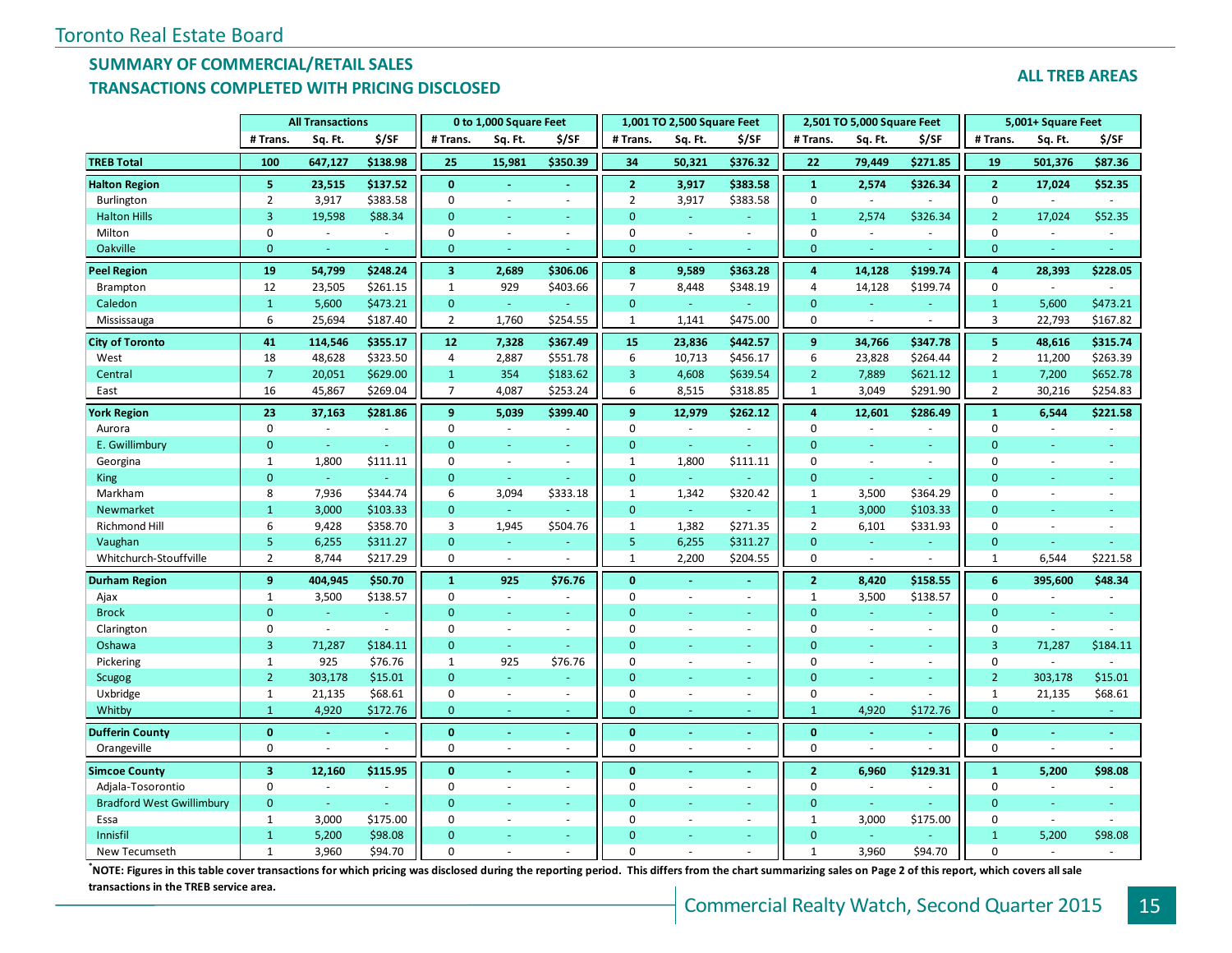#### **SUMMARY OF COMMERCIAL/RETAIL SALES - CONDOMINIUM BREAKOUT TRANSACTIONS COMPLETED WITH PRICING DISCLOSED**

**ALL TREB AREAS**

|                                  |                         | <b>All Transactions</b>     |                          |                | 0 to 1,000 Square Feet   |                          |                | 1,001 TO 2,500 Square Feet |                |                         | 2,501 TO 5,000 Square Feet |                          |                  | 5,001+ Square Feet       |                |
|----------------------------------|-------------------------|-----------------------------|--------------------------|----------------|--------------------------|--------------------------|----------------|----------------------------|----------------|-------------------------|----------------------------|--------------------------|------------------|--------------------------|----------------|
|                                  | # Trans.                | Sq. Ft.                     | \$/SF                    | # Trans.       | Sq. Ft.                  | \$/SF                    | # Trans.       | Sq. Ft.                    | \$/SF          | # Trans.                | Sq. Ft.                    | \$/SF                    | # Trans.         | Sq. Ft.                  | \$/SF          |
| <b>TREB Total</b>                | 35                      | 45,172                      | \$305.71                 | 13             | 8,463                    | \$389.31                 | 18             | 24,408                     | \$312.17       | $\overline{\mathbf{4}}$ | 12,301                     | \$235.35                 | $\bf{0}$         | $\blacksquare$           | $\blacksquare$ |
| <b>Halton Region</b>             | $\mathbf{0}$            | $\omega$                    | $\sim$                   | $\mathbf{0}$   | $\blacksquare$           | $\omega$                 | $\mathbf{0}$   | $\omega$                   | $\omega$       | $\mathbf{0}$            | $\omega$                   | $\omega$                 | $\bf{0}$         | $\blacksquare$           | $\blacksquare$ |
| Burlington                       | $\mathbf 0$             | $\sim$                      | $\overline{\phantom{a}}$ | $\mathbf 0$    | ÷,                       | $\sim$                   | $\mathbf 0$    | ÷,                         | $\blacksquare$ | $\mathbf 0$             | $\bar{a}$                  | $\overline{\phantom{a}}$ | $\mathbf 0$      | $\overline{\phantom{a}}$ | ÷,             |
| <b>Halton Hills</b>              | $\overline{0}$          | Ξ                           |                          | $\mathbf{0}$   | ÷                        | $\sim$                   | $\mathbf{0}$   | ÷                          | ÷.             | $\mathbf{0}$            | ÷.                         | ÷                        | $\mathbf{0}$     | ٠                        |                |
| Milton                           | $\mathbf 0$             | ÷,                          | $\sim$                   | $\mathbf 0$    | L.                       | $\omega$                 | $\mathbf{0}$   | ä,                         | $\omega$       | $\mathbf 0$             | $\sim$                     | ÷.                       | $\pmb{0}$        | $\sim$                   |                |
| Oakville                         | $\overline{0}$          | ä,                          |                          | $\mathbf{0}$   | ÷                        | ÷                        | $\mathbf{0}$   | ÷                          |                | $\mathbf{0}$            | ÷                          | ÷                        | $\mathbf{0}$     | ÷                        | u              |
| <b>Peel Region</b>               | $\overline{\mathbf{5}}$ | 5,675                       | \$350.40                 | $\mathbf 1$    | 780                      | \$317.95                 | $\overline{a}$ | 4,895                      | \$355.57       | $\bf{0}$                | $\omega$                   | $\sim$                   | $\mathbf{0}$     | $\sim$                   | $\blacksquare$ |
| Brampton                         | $\overline{4}$          | 4,895                       | \$355.57                 | $\mathbf 0$    | $\omega$                 | $\sim$                   | $\overline{4}$ | 4,895                      | \$355.57       | $\mathbf 0$             | $\omega$                   | $\sim$                   | $\mathbf 0$      | $\blacksquare$           | $\blacksquare$ |
| Caledon                          | $\mathbf{0}$            | G.                          |                          | $\mathbf{0}$   | ä,                       | $\sim$                   | $\overline{0}$ | u.                         | ¥.             | $\mathbf{0}$            | ÷                          | ä,                       | $\mathbf{0}$     | $\sim$                   |                |
| Mississauga                      | $\mathbf{1}$            | 780                         | \$317.95                 | $\mathbf{1}$   | 780                      | \$317.95                 | $\mathbf{0}$   | $\overline{\phantom{a}}$   |                | $\mathbf 0$             | $\bar{a}$                  | ä,                       | $\mathbf 0$      | $\omega$                 |                |
| <b>City of Toronto</b>           | 17                      | 21,095                      | \$299.36                 | $\overline{7}$ | 4,559                    | \$411.93                 | 9              | 13,336                     | \$290.72       | $\mathbf{1}$            | 3,200                      | \$175.00                 | $\mathbf{0}$     |                          | ä,             |
| West                             | 8                       | 12,700                      | \$302.36                 | $\overline{3}$ | 2,267                    | \$537.27                 | $\overline{4}$ | 7,233                      | \$285.08       | $\mathbf{1}$            | 3,200                      | \$175.00                 | $\mathbf 0$      | $\sim$                   |                |
| Central                          | $\mathbf{0}$            | $\omega$                    |                          | $\mathbf{0}$   | $\omega$                 |                          | $\mathbf{0}$   | $\omega_{\rm c}$           | u.             | $\mathbf{0}$            | $\omega$                   | $\omega$                 | $\mathbf{0}$     |                          | $\equiv$       |
| East                             | 9                       | 8,395                       | \$294.82                 | 4              | 2,292                    | \$287.96                 | 5              | 6,103                      | \$297.39       | $\mathbf 0$             | $\sim$                     |                          | $\mathbf 0$      | $\sim$                   | ä,             |
| <b>York Region</b>               | 13                      | 18,402                      | \$299.20                 | 5              | 3,124                    | \$374.12                 | 5              | 6,177                      | \$324.11       | $\overline{\mathbf{3}}$ | 9,101                      | \$256.57                 | $\bf{0}$         | $\sim$                   | ä,             |
| Aurora                           | $\mathbf 0$             | ä,                          |                          | $\mathbf 0$    | $\bar{\phantom{a}}$      |                          | $\mathbf 0$    | $\overline{\phantom{a}}$   |                | $\mathbf 0$             | $\bar{a}$                  | $\overline{\phantom{a}}$ | $\mathbf 0$      | $\blacksquare$           | ÷,             |
| E. Gwillimbury                   | $\overline{0}$          | ÷.                          | ÷.                       | $\overline{0}$ | ÷.                       | $\sim$                   | $\mathbf{0}$   | ÷                          | $\omega$       | $\mathbf{0}$            | ÷                          | ÷                        | $\mathbf{0}$     | $\sim$                   | u,             |
| Georgina                         | $\mathbf 0$             | $\omega$                    | $\overline{\phantom{a}}$ | $\mathbf 0$    | $\overline{a}$           | $\sim$                   | $\mathbf 0$    | $\sim$                     | $\sim$         | $\mathbf 0$             | $\overline{a}$             | ÷.                       | $\mathbf 0$      | $\sim$                   | $\overline{a}$ |
| King                             | $\mathbf{0}$            | $\omega$                    |                          | $\overline{0}$ | $\omega$                 | $\sim$                   | $\Omega$       |                            |                | $\mathbf{0}$            |                            | u,                       | $\overline{0}$   |                          |                |
| Markham                          | $\overline{4}$          | 2,201                       | \$318.04                 | 4              | 2,201                    | \$318.04                 | $\mathbf 0$    | $\bar{a}$                  | $\omega$       | $\mathbf 0$             | $\sim$                     | $\sim$                   | $\mathbf 0$      | $\overline{\phantom{a}}$ | ä,             |
| Newmarket                        | $\mathbf{1}$            | 3,000                       | \$103.33                 | $\mathbf{0}$   | Ξ                        |                          | $\mathbf{0}$   | $\omega$                   | $\omega$       | $\mathbf 1$             | 3,000                      | \$103.33                 | $\mathbf{0}$     | $\omega$                 |                |
| Richmond Hill                    | $\overline{4}$          | 8,406                       | \$341.28                 | $\mathbf{1}$   | 923                      | \$507.86                 | $\mathbf{1}$   | 1,382                      | \$271.35       | $\overline{2}$          | 6,101                      | \$331.93                 | $\mathbf 0$      | $\sim$                   | ÷              |
| Vaughan                          | $\overline{4}$          | 4,795                       | \$339.31                 | $\overline{0}$ | u.                       |                          | $\overline{4}$ | 4,795                      | \$339.31       | $\mathbf{0}$            | ÷.                         | ä,                       | $\mathbf{0}$     |                          |                |
| Whitchurch-Stouffville           | $\mathbf 0$             | $\mathcal{L}_{\mathcal{A}}$ | $\sim$                   | $\mathbf 0$    | $\omega$                 | $\sim$                   | $\mathbf 0$    | $\sim$                     |                | $\mathbf 0$             | $\sim$                     | ÷.                       | $\mathbf 0$      | $\sim$                   | ä,             |
| <b>Durham Region</b>             | $\mathbf{0}$            | ٠                           | $\sim$                   | $\bf{0}$       | $\blacksquare$           | $\sim$                   | $\mathbf{0}$   | ÷.                         | $\sim$         | $\mathbf{0}$            | $\sim$                     | $\blacksquare$           | $\mathbf{0}$     | $\sim$                   | ٠              |
| Ajax                             | $\mathbf 0$             | ÷,                          | $\sim$                   | $\mathbf 0$    | $\mathbb{L}$             | $\omega$                 | $\mathbf 0$    | ä,                         | $\sim$         | $\mathbf 0$             | ÷.                         | $\sim$                   | $\mathbf{0}$     | $\sim$                   |                |
| <b>Brock</b>                     | $\mathbf{0}$            | Ξ                           | ч.                       | $\overline{0}$ | u,                       | $\sim$                   | $\overline{0}$ | ÷                          | ÷.             | $\mathbf{0}$            | ÷                          | ÷.                       | $\mathbf{0}$     | $\sim$                   |                |
| Clarington                       | $\mathbf 0$             | $\sim$                      | $\blacksquare$           | $\mathbf 0$    | ÷,                       | $\overline{\phantom{a}}$ | $\mathbf 0$    | ä,                         | $\omega$       | $\mathbf 0$             | ÷,                         | $\sim$                   | $\mathbf 0$      | $\omega$                 |                |
| Oshawa                           | $\overline{0}$          | ÷                           |                          | $\Omega$       | Ξ                        | $\sim$                   | $\mathbf{0}$   | ÷                          | ۰              | $\mathbf{0}$            | $\overline{\phantom{a}}$   | ٠                        | $\mathbf{0}$     | $\sim$                   |                |
| Pickering                        | $\mathbf 0$             | ÷,                          | $\sim$                   | $\Omega$       | $\mathbb{L}$             | $\omega$                 | $\mathbf 0$    | $\overline{\phantom{a}}$   | $\omega$       | $\mathbf 0$             | ä,                         | ÷.                       | $\mathbf{0}$     | $\sim$                   |                |
| Scugog                           | $\overline{0}$          | L.                          |                          | $\Omega$       | ä,                       | $\sim$                   | $\Omega$       |                            | ÷.             | $\mathbf{0}$            | ÷                          | ÷.                       | $\mathbf{0}$     | ÷                        |                |
| Uxbridge                         | $\mathbf 0$             | $\sim$                      | $\sim$                   | $\mathbf 0$    | $\omega$                 | $\overline{\phantom{a}}$ | $\mathbf 0$    | ÷,                         | $\sim$         | $\boldsymbol{0}$        | $\bar{a}$                  | $\sim$                   | $\boldsymbol{0}$ | $\overline{\phantom{a}}$ | ÷,             |
| Whitby                           | $\mathbf{0}$            | ÷                           | $\sim$                   | $\mathbf{0}$   | ÷                        | a.                       | $\mathbf{0}$   | ÷                          | $\sim$         | $\mathbf{0}$            | ÷.                         | ÷                        | $\mathbf{0}$     | a.                       | ÷              |
| <b>Dufferin County</b>           | $\mathbf 0$             | ä,                          |                          | $\mathbf{0}$   | ä,                       | ÷.                       | $\mathbf 0$    |                            | ä,             | $\mathbf 0$             | $\omega$                   | ä,                       | $\bf{0}$         | $\sim$                   | ä,             |
| Orangeville                      | $\mathbf 0$             | ÷,                          |                          | $\mathbf 0$    | $\overline{\phantom{a}}$ | $\sim$                   | $\mathbf 0$    |                            | $\sim$         | $\mathbf 0$             |                            | ÷,                       | $\mathbf 0$      | $\overline{\phantom{a}}$ | ÷,             |
| <b>Simcoe County</b>             | $\mathbf 0$             |                             |                          | $\mathbf{0}$   | ä,                       | $\blacksquare$           | $\mathbf 0$    |                            |                | $\mathbf{0}$            |                            | $\blacksquare$           | $\mathbf{0}$     |                          | $\blacksquare$ |
| Adjala-Tosorontio                | $\boldsymbol{0}$        | ÷,                          | $\sim$                   | $\mathbf 0$    | $\mathbb{L}$             | $\omega$                 | $\mathbf 0$    | ä,                         | $\sim$         | $\mathbf 0$             | ÷.                         | $\sim$                   | $\mathbf 0$      | $\omega$                 | L.             |
| <b>Bradford West Gwillimbury</b> | $\overline{0}$          | u                           | $\sim$                   | $\mathbf{0}$   | $\equiv$                 | $\omega$                 | $\mathbf{0}$   | ÷.                         | $\omega$       | $\mathbf{0}$            | ÷                          | $\omega_{\rm c}$         | $\mathbf{0}$     | $\sim$                   | $\equiv$       |
| Essa                             | $\mathbf 0$             | ÷.                          | $\sim$                   | $\mathbf 0$    | ä,                       | $\sim$                   | $\mathbf 0$    | ÷,                         | $\sim$         | $\mathbf 0$             | $\bar{a}$                  | $\sim$                   | $\mathbf 0$      | $\sim$                   |                |
| Innisfil                         | $\Omega$                |                             |                          | $\Omega$       |                          | $\sim$                   | $\Omega$       |                            |                | $\Omega$                |                            | ٠                        | $\mathbf{0}$     |                          |                |
| New Tecumseth                    | $\Omega$                |                             |                          | $\Omega$       |                          |                          | $\Omega$       |                            |                | $\Omega$                |                            | L.                       | $\Omega$         |                          |                |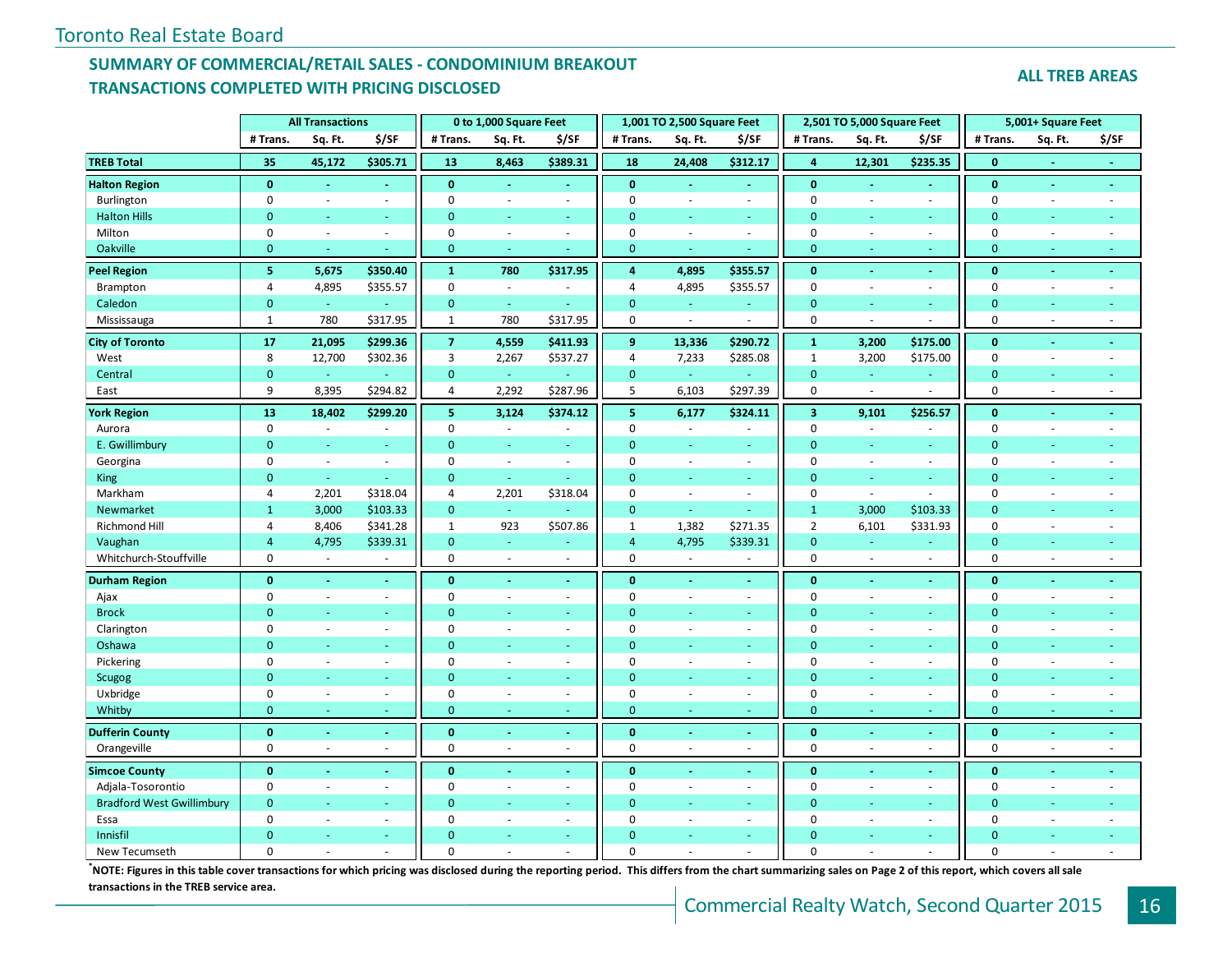#### **SUMMARY OF COMMERCIAL/RETAIL SALES - OTHER TYPES BREAKOUT TRANSACTIONS COMPLETED WITH PRICING DISCLOSED**

**ALL TREB AREAS**

|                                  |                         | <b>All Transactions</b> |          |                | 0 to 1,000 Square Feet |              |                         | 1,001 TO 2,500 Square Feet |          |                | 2,501 TO 5,000 Square Feet |          |                         | 5,001+ Square Feet       |                |
|----------------------------------|-------------------------|-------------------------|----------|----------------|------------------------|--------------|-------------------------|----------------------------|----------|----------------|----------------------------|----------|-------------------------|--------------------------|----------------|
|                                  | # Trans.                | Sq. Ft.                 | \$/SF    | # Trans.       | Sq. Ft.                | \$/SF        | # Trans.                | Sq. Ft.                    | \$/SF    | # Trans.       | Sq. Ft.                    | \$/SF    | # Trans.                | Sq. Ft.                  | \$/SF          |
| <b>TREB</b> Total                | 65                      | 601,956                 | \$126.47 | 12             | 7,518                  | \$306.58     | 16                      | 25,913                     | \$436.75 | 18             | 67,148                     | \$278.53 | 19                      | 501,376                  | \$87.36        |
| <b>Halton Region</b>             | 5                       | 23,515                  | \$137.52 | $\mathbf{0}$   |                        |              | $\overline{2}$          | 3,917                      | \$383.58 | $\mathbf 1$    | 2,574                      | \$326.34 | $\overline{2}$          | 17,024                   | \$52.35        |
| Burlington                       | $\overline{2}$          | 3,917                   | \$383.58 | $\mathbf 0$    |                        | $\sim$       | $\overline{2}$          | 3,917                      | \$383.58 | $\mathbf 0$    | $\sim$                     |          | $\mathbf 0$             | $\omega$                 |                |
| <b>Halton Hills</b>              | $\overline{3}$          | 19,598                  | \$88.34  | $\mathbf{0}$   | Ξ                      | $\omega$     | $\mathbf{0}$            | $\omega$                   | $\omega$ | $\mathbf{1}$   | 2,574                      | \$326.34 | $\overline{2}$          | 17,024                   | \$52.35        |
| Milton                           | 0                       | $\sim$                  | ÷.       | $\mathbf 0$    | $\overline{a}$         | $\sim$       | $\mathbf 0$             | $\sim$                     | $\sim$   | 0              | $\sim$                     | $\sim$   | $\mathbf 0$             | ÷.                       | $\overline{a}$ |
| Oakville                         | $\mathbf{0}$            |                         |          | $\mathbf{0}$   |                        |              | $\mathbf{0}$            | ٠                          |          | $\mathbf{0}$   | ÷.                         |          | $\mathbf{0}$            | ٠                        |                |
| <b>Peel Region</b>               | 14                      | 49,124                  | \$236.44 | $\overline{2}$ | 1,909                  | \$301.20     | $\overline{\bf{4}}$     | 4,694                      | \$371.32 | 4              | 14,128                     | \$199.74 | $\boldsymbol{4}$        | 28,393                   | \$228.05       |
| <b>Brampton</b>                  | 8                       | 18,610                  | \$236.32 | $\mathbf{1}$   | 929                    | \$403.66     | $\overline{\mathbf{3}}$ | 3,553                      | \$338.02 | $\overline{4}$ | 14,128                     | \$199.74 | $\mathbf 0$             | $\sim$                   |                |
| Caledon                          | $\mathbf{1}$            | 5,600                   | \$473.21 | $\mathbf{0}$   | ÷.                     | ÷            | $\mathbf{0}$            | ÷.                         |          | $\mathbf{0}$   | Ξ                          |          | $\mathbf{1}$            | 5,600                    | \$473.21       |
| Mississauga                      | 5                       | 24,914                  | \$183.31 | $\mathbf{1}$   | 980                    | \$204.08     | $\mathbf{1}$            | 1,141                      | \$475.00 | $\pmb{0}$      | $\sim$                     |          | $\overline{3}$          | 22,793                   | \$167.82       |
| <b>City of Toronto</b>           | 24                      | 93,451                  | \$367.76 | 5              | 2,769                  | \$294.33     | 6                       | 10,500                     | \$635.43 | 8              | 31,566                     | \$365.30 | $\overline{\mathbf{5}}$ | 48,616                   | \$315.74       |
| West                             | 10                      | 35,928                  | \$330.97 | $\mathbf{1}$   | 620                    | \$604.84     | $\overline{2}$          | 3,480                      | \$811.78 | 5              | 20,628                     | \$278.31 | $\overline{2}$          | 11,200                   | \$263.39       |
| Central                          | $\overline{7}$          | 20,051                  | \$629.00 | $\mathbf{1}$   | 354                    | \$183.62     | 3                       | 4,608                      | \$639.54 | $\overline{2}$ | 7,889                      | \$621.12 | $\mathbf{1}$            | 7,200                    | \$652.78       |
| East                             | $\overline{7}$          | 37,472                  | \$263.26 | $\overline{3}$ | 1,795                  | \$208.91     | $\mathbf{1}$            | 2,412                      | \$373.13 | $\mathbf{1}$   | 3,049                      | \$291.90 | $\overline{2}$          | 30,216                   | \$254.83       |
| <b>Tork Region</b>               | 10                      | 18,761                  | \$264.85 | $\overline{4}$ | 1,915                  | \$440.63     | $\overline{4}$          | 6,802                      | \$205.82 | $\mathbf{1}$   | 3,500                      | \$364.29 | $\mathbf{1}$            | 6,544                    | \$221.58       |
| Aurora                           | $\mathbf 0$             |                         |          | $\Omega$       |                        |              | $\mathbf 0$             |                            |          | $\Omega$       | ÷,                         |          | $\mathbf{0}$            |                          |                |
| E. Gwillimbury                   | $\overline{0}$          | ÷,                      | ä,       | $\Omega$       | u,                     | ÷.           | $\mathbf{0}$            | $\omega$                   |          | $\Omega$       | ÷.                         | ä,       | $\mathbf{0}$            |                          | ä,             |
| Georgina                         | $\mathbf{1}$            | 1,800                   | \$111.11 | $\mathbf 0$    | $\sim$                 | $\bar{a}$    | $1\,$                   | 1,800                      | \$111.11 | $\mathbf 0$    | $\sim$                     | $\sim$   | $\mathbf 0$             | $\sim$                   | ä,             |
| <b>King</b>                      | $\overline{0}$          | $\omega$                |          | $\mathbf{0}$   |                        |              | $\mathbf{0}$            | u,                         |          | $\mathbf{0}$   | ÷,                         |          | $\mathbf{0}$            |                          |                |
| Markham                          | $\overline{4}$          | 5,735                   | \$354.99 | $\overline{2}$ | 893                    | \$370.48     | $1\,$                   | 1,342                      | \$320.42 | $\mathbf{1}$   | 3,500                      | \$364.29 | $\mathbf{0}$            |                          |                |
| Newmarket                        | $\overline{0}$          | $\omega$                |          | $\mathbf{0}$   | ä,                     |              | $\mathbf{0}$            | Ξ                          |          | $\mathbf{0}$   | ä,                         |          | $\mathbf{0}$            | $\omega$                 | ä,             |
| Richmond Hill                    | $\overline{2}$          | 1,022                   | \$501.96 | $\overline{2}$ | 1,022                  | \$501.96     | $\mathbf 0$             | $\sim$                     |          | $\mathbf 0$    | $\sim$                     | $\sim$   | $\mathbf 0$             | $\blacksquare$           | ÷.             |
| Vaughan                          | $\mathbf{1}$            | 1,460                   | \$219.18 | $\mathbf{0}$   | ÷                      | ÷            | $\mathbf{1}$            | 1,460                      | \$219.18 | $\mathbf{0}$   | ÷.                         |          | $\mathbf{0}$            | ÷.                       |                |
| Whitchurch-Stouffville           | $\overline{2}$          | 8,744                   | \$217.29 | $\mathbf 0$    | $\omega$               |              | $\mathbf{1}$            | 2,200                      | \$204.55 | $\mathbf 0$    | $\overline{a}$             |          | $\mathbf{1}$            | 6,544                    | \$221.58       |
| <b>Durham Region</b>             | 9                       | 404,945                 | \$50.70  | $\mathbf{1}$   | 925                    | \$76.76      | $\mathbf{0}$            |                            |          | $\overline{2}$ | 8,420                      | \$158.55 | $6\phantom{1}$          | 395,600                  | \$48.34        |
| Ajax                             | $\mathbf{1}$            | 3,500                   | \$138.57 | $\mathbf 0$    | $\sim$                 | $\mathbf{r}$ | $\mathbf{0}$            | $\overline{\phantom{a}}$   | $\sim$   | $\mathbf{1}$   | 3,500                      | \$138.57 | $\mathbf 0$             | $\sim$                   | ÷.             |
| <b>Brock</b>                     | $\overline{0}$          | u,                      | ä,       | $\Omega$       |                        | ÷.           | $\mathbf{0}$            |                            |          | $\Omega$       | ÷.                         |          | $\mathbf{0}$            |                          |                |
| Clarington                       | 0                       | $\omega$                |          | $\mathbf 0$    | $\sim$                 | $\sim$       | $\mathbf{0}$            | ä,                         | $\sim$   | $\mathbf 0$    | ÷,                         | $\sim$   | $\mathbf 0$             | $\sim$                   |                |
| Oshawa                           | $\overline{3}$          | 71,287                  | \$184.11 | $\Omega$       | ÷.                     | ÷            | $\Omega$                | u,                         |          | $\Omega$       | ÷,                         | $\sim$   | $\overline{3}$          | 71,287                   | \$184.11       |
| Pickering                        | $\mathbf{1}$            | 925                     | \$76.76  | $\mathbf{1}$   | 925                    | \$76.76      | $\mathbf{0}$            | ä,                         | $\sim$   | $\mathbf 0$    | ÷,                         | $\sim$   | $\mathbf 0$             | $\sim$                   | $\overline{a}$ |
| Scugog                           | $\overline{2}$          | 303,178                 | \$15.01  | $\overline{0}$ |                        |              | $\Omega$                |                            |          | $\Omega$       |                            |          | $\overline{2}$          | 303,178                  | \$15.01        |
| Uxbridge                         | $\mathbf{1}$            | 21,135                  | \$68.61  | 0              | $\sim$                 | $\sim$       | $\mathbf 0$             | ä,                         | $\sim$   | $\mathbf 0$    |                            |          | $\mathbf{1}$            | 21,135                   | \$68.61        |
| Whitby                           | $\mathbf{1}$            | 4,920                   | \$172.76 | $\mathbf{0}$   | ÷.                     | $\sim$       | $\mathbf{0}$            | ä,                         | $\sim$   | $\mathbf{1}$   | 4,920                      | \$172.76 | $\mathbf{0}$            | $\sim$                   | ٠              |
| <b>Dufferin County</b>           | $\mathbf{0}$            |                         |          | $\mathbf{0}$   |                        | ÷            | $\mathbf{0}$            |                            |          | $\mathbf{0}$   |                            |          | $\bf{0}$                |                          | ä,             |
| Orangeville                      | $\mathbf 0$             |                         |          | $\mathbf 0$    |                        | $\sim$       | $\mathbf 0$             |                            |          | $\mathbf 0$    |                            |          | $\mathbf 0$             |                          |                |
| <b>Simcoe County</b>             | $\overline{\mathbf{3}}$ | 12,160                  | \$115.95 | $\mathbf{0}$   |                        |              | $\mathbf{0}$            |                            |          | $\overline{2}$ | 6,960                      | \$129.31 | $\mathbf{1}$            | 5,200                    | \$98.08        |
| Adjala-Tosorontio                | $\mathbf 0$             |                         | ä,       | $\mathbf 0$    | $\overline{a}$         | $\sim$       | $\mathbf 0$             | ä,                         | $\sim$   | $\Omega$       | $\sim$                     |          | $\mathbf{0}$            | $\sim$                   |                |
| <b>Bradford West Gwillimbury</b> | $\overline{0}$          | $\omega$                | u        | $\mathbf{0}$   | u,                     | ÷            | $\mathbf{0}$            | u,                         | a.       | $\mathbf{0}$   | ä,                         |          | $\mathbf{0}$            | ÷                        | ÷.             |
| Essa                             | $\mathbf{1}$            | 3,000                   | \$175.00 | $\mathbf 0$    | $\sim$                 | $\omega$     | $\mathbf 0$             | ä,                         | $\sim$   | $\mathbf{1}$   | 3,000                      | \$175.00 | $\mathbf 0$             | $\overline{\phantom{a}}$ |                |
| Innisfil                         | $\mathbf{1}$            | 5,200                   | \$98.08  | $\Omega$       |                        |              | $\Omega$                |                            |          | $\Omega$       |                            |          | $\mathbf{1}$            | 5,200                    | \$98.08        |
| New Tecumseth                    | $\mathbf{1}$            | 3,960                   | \$94.70  | $\Omega$       |                        |              | $\Omega$                |                            |          | $\mathbf{1}$   | 3.960                      | \$94.70  | $\Omega$                | $\sim$                   |                |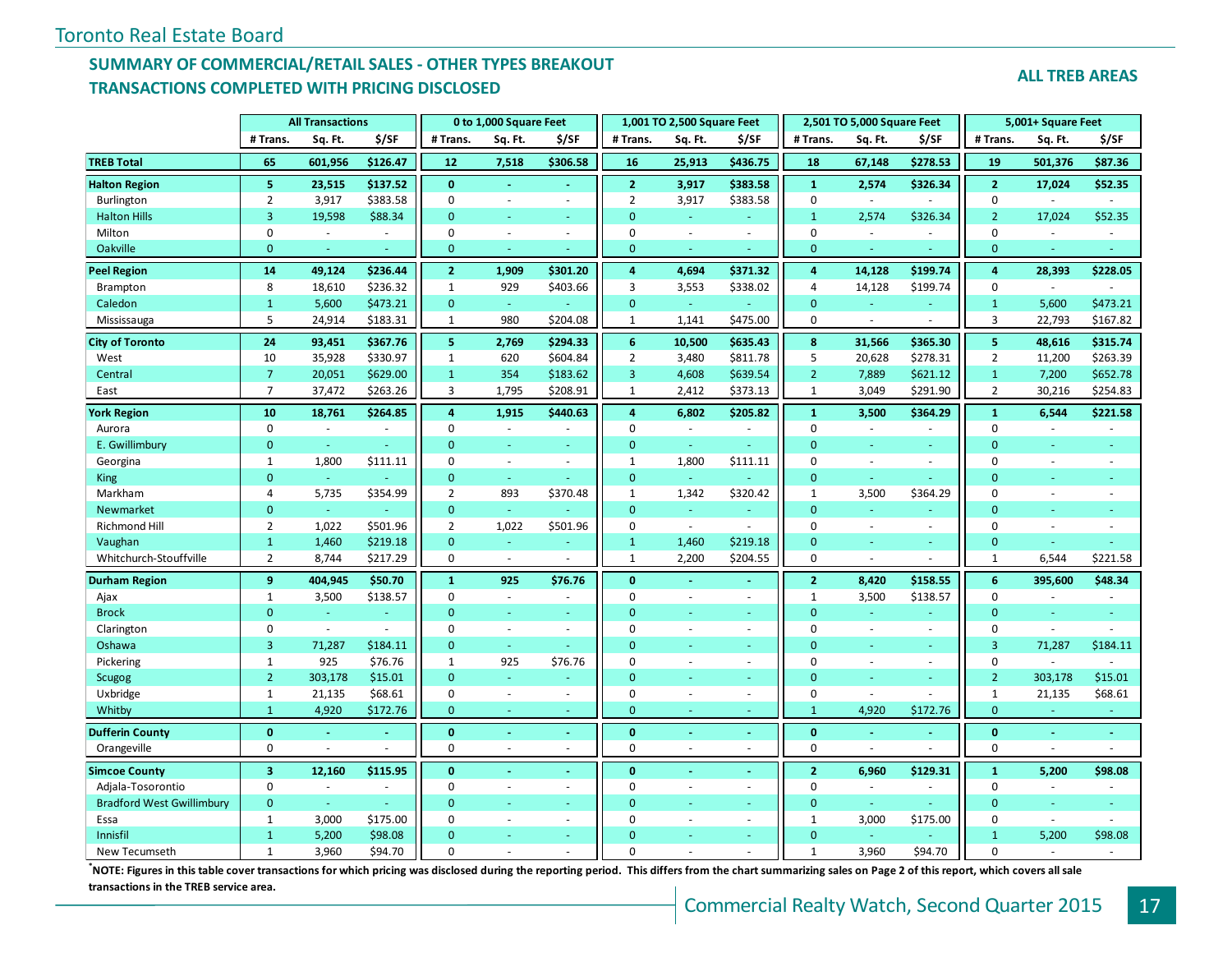#### **SUMMARY OF COMMERCIAL/RETAIL SALES TRANSACTIONS COMPLETED WITH PRICING DISCLOSED**

|                        |                | <b>All Transactions</b> |            |                         | 0 to 1,000 Square Feet   |           |                         | 1,001 TO 2,500 Square Feet |                          |                 | 2,501 TO 5,000 Square Feet |                          |                         | 5,001+ Square Feet |           |
|------------------------|----------------|-------------------------|------------|-------------------------|--------------------------|-----------|-------------------------|----------------------------|--------------------------|-----------------|----------------------------|--------------------------|-------------------------|--------------------|-----------|
|                        | # Trans.       | Sq. Ft.                 | \$/SF Net  | # Trans.                | Sq. Ft.                  | \$/SF Net | # Trans.                | Sq. Ft.                    | \$/SF Net                | # Trans.        | Sq. Ft.                    | \$/SF Net                | # Trans.                | Sq. Ft.            | \$/SF Net |
| <b>TREB</b> Total      | 100            | 647,127                 | \$138.98   | 25                      | 15,981                   | \$350.39  | 34                      | 50,321                     | \$376.32                 | 22              | 79,449                     | \$271.85                 | 19                      | 501,376            | \$87.36   |
| <b>City of Toronto</b> | 41             | 114,546                 | \$355.17   | ${\bf 12}$              | 7,328                    | \$367.49  | 15                      | 23,836                     | \$442.57                 | 9               | 34,766                     | \$347.78                 | 5                       | 48,616             | \$315.74  |
| <b>Toronto West</b>    | 18             | 48,628                  | \$323.50   | $\overline{\mathbf{4}}$ | 2,887                    | \$551.78  | $6\phantom{1}6$         | 10,713                     | \$456.17                 | $6\phantom{1}6$ | 23,828                     | \$264.44                 | $\overline{\mathbf{2}}$ | 11,200             | \$263.39  |
| Toronto W01            | $\mathbf{1}$   | 5,200                   | \$326.92   | $\pmb{0}$               |                          |           | $\mathbf 0$             | $\sim$                     | $\overline{a}$           | $\mathbf 0$     |                            |                          | $\mathbf{1}$            | 5,200              | \$326.92  |
| Toronto W02            | 3              | 11,522                  | \$275.65   | $\overline{0}$          |                          |           | $\mathbf{1}$            | 2,122                      | \$341.66                 | $\overline{2}$  | 9,400                      | \$260.74                 | $\overline{0}$          |                    |           |
| Toronto W03            | $\mathbf{1}$   | 2,217                   | \$1,184.03 | $\mathbf 0$             | $\sim$                   | $\sim$    | $\mathbf{1}$            | 2,217                      | \$1,184.03               | $\mathbf 0$     | $\sim$                     |                          | $\mathbf 0$             | $\blacksquare$     | $\sim$    |
| Toronto W04            | 3              | 10,463                  | \$192.11   | $\mathbf{0}$            | $\sim$                   | $\sim$    | $\mathbf{1}$            | 1,263                      | \$158.35                 | $\mathbf{1}$    | 3,200                      | \$175.00                 | $\mathbf{1}$            | 6,000              | \$208.33  |
| Toronto W05            | 1              | 2,118                   | \$231.35   | $\mathbf 0$             | $\sim$                   |           | $\mathbf{1}$            | 2,118                      | \$231.35                 | $\mathbf 0$     | $\sim$                     |                          | $\mathbf 0$             |                    |           |
| Toronto W06            | 5              | 6,700                   | \$314.18   | $\overline{3}$          | 2,190                    | \$602.74  | $\mathbf{1}$            | 1,742                      | \$215.27                 | $\mathbf{1}$    | 2,768                      | \$148.12                 | $\Omega$                |                    |           |
| Toronto W07            | $\mathbf{1}$   | 4,500                   | \$522.22   | $\mathbf 0$             | $\sim$                   |           | $\mathbf 0$             | $\omega$                   |                          | $\mathbf{1}$    | 4,500                      | \$522.22                 | $\Omega$                | ÷.                 |           |
| <b>Toronto W08</b>     | $\overline{2}$ | 1,948                   | \$382.44   | $\mathbf{1}$            | 697                      | \$391.68  | $\mathbf{1}$            | 1,251                      | \$377.30                 | $\overline{0}$  |                            |                          | $\mathbf{0}$            |                    |           |
| Toronto W09            | 0              | $\omega$                |            | $\mathbf 0$             |                          |           | $\mathbf 0$             | $\blacksquare$             |                          | $\mathbf 0$     | $\overline{\phantom{a}}$   |                          | $\mathbf 0$             |                    |           |
| Toronto W10            | $\mathbf{1}$   | 3,960                   | \$133.84   | $\mathbf{0}$            | ÷                        |           | $\mathbf{0}$            | $\sim$                     | ÷                        | $\mathbf{1}$    | 3,960                      | \$133.84                 | $\mathbf{0}$            | ÷,                 | ÷         |
| <b>Toronto Central</b> | $\overline{7}$ | 20,051                  | \$629.00   | $\mathbf{1}$            | 354                      | \$183.62  | $\overline{\mathbf{3}}$ | 4,608                      | \$639.54                 | $\overline{2}$  | 7,889                      | \$621.12                 | $\mathbf{1}$            | 7,200              | \$652.78  |
| Toronto C01            | $\overline{2}$ | 7,554                   | \$630.79   | $\mathbf{1}$            | 354                      | \$183.62  | $\mathbf 0$             |                            |                          | $\mathbf 0$     |                            |                          | $\mathbf 1$             | 7,200              | \$652.78  |
| <b>Toronto C02</b>     | $\overline{2}$ | 7,889                   | \$621.12   | $\mathbf{0}$            | $\omega$                 |           | $\mathbf{0}$            |                            | $\blacksquare$           | $\overline{2}$  | 7,889                      | \$621.12                 | $\overline{0}$          | ÷.                 |           |
| Toronto C03            | 0              | $\omega$                | $\sim$     | $\mathbf 0$             | ÷.                       | $\sim$    | $\mathbf 0$             | $\sim$                     | $\blacksquare$           | $\Omega$        |                            | ÷.                       | $\mathbf 0$             | ÷,                 |           |
| <b>Toronto C04</b>     | $\mathbf{1}$   | 2,400                   | \$708.33   | $\overline{0}$          |                          | ÷         | $\mathbf{1}$            | 2,400                      | \$708.33                 | $\Omega$        |                            | ÷.                       | $\Omega$                |                    |           |
| Toronto C06            | 0              | ä,                      | $\sim$     | $\mathbf 0$             | $\overline{\phantom{a}}$ | $\sim$    | $\mathbf 0$             |                            | $\overline{\phantom{a}}$ | $\Omega$        | $\sim$                     | $\blacksquare$           | $\mathbf 0$             |                    |           |
| Toronto C07            | $\mathbf{0}$   | ÷.                      | ÷          | $\overline{0}$          |                          | $\sim$    | $\mathbf{0}$            |                            | ÷                        | $\Omega$        |                            | a.                       | $\mathbf{0}$            |                    |           |
| Toronto C08            | $\Omega$       | ä,                      | $\sim$     | $\mathbf 0$             |                          | $\sim$    | $\mathbf 0$             |                            | ÷.                       | $\Omega$        |                            | ÷.                       | $\Omega$                |                    |           |
| <b>Toronto C09</b>     | $\Omega$       |                         |            | $\Omega$                |                          |           | $\Omega$                |                            |                          | $\Omega$        |                            |                          | $\Omega$                |                    |           |
| Toronto C10            | $\Omega$       |                         | $\sim$     | $\mathbf 0$             |                          | $\sim$    | $\Omega$                |                            | $\overline{\phantom{a}}$ | $\Omega$        |                            | ÷.                       | $\Omega$                |                    |           |
| Toronto C11            | $\mathbf{0}$   | ä,                      | ÷          | $\mathbf{0}$            |                          |           | $\mathbf{0}$            |                            | ÷                        | $\Omega$        |                            | ÷.                       | $\mathbf{0}$            |                    |           |
| Toronto C12            | 0              | ÷,                      |            | $\mathbf 0$             |                          |           | $\mathbf 0$             |                            |                          | $\Omega$        |                            |                          | $\mathbf 0$             |                    |           |
| Toronto C13            | $\mathbf{1}$   | 1,184                   | \$606.42   | $\mathbf{0}$            |                          |           | $\mathbf{1}$            | 1,184                      | \$606.42                 | $\Omega$        |                            | ÷                        | $\overline{0}$          |                    |           |
| Toronto C14            | $\mathbf{1}$   | 1,024                   | \$516.60   | $\mathbf 0$             | $\sim$                   | $\sim$    | $\mathbf{1}$            | 1,024                      | \$516.60                 | $\Omega$        |                            | $\overline{\phantom{a}}$ | $\mathbf 0$             |                    |           |
| <b>Toronto C15</b>     | $\overline{0}$ | ÷.                      |            | $\mathbf{0}$            |                          |           | $\mathbf{0}$            |                            |                          | $\mathbf{0}$    |                            |                          | $\mathbf{0}$            |                    |           |
| <b>Toronto East</b>    | 16             | 45,867                  | \$269.04   | $\overline{7}$          | 4,087                    | \$253.24  | 6                       | 8,515                      | \$318.85                 | $\mathbf{1}$    | 3,049                      | \$291.90                 | $\overline{2}$          | 30,216             | \$254.83  |
| Toronto E01            | 3              | 11,464                  | \$328.86   | $\mathbf 0$             | $\sim$                   |           | $\overline{2}$          | 3,704                      | \$437.37                 | $\mathbf 0$     | $\sim$                     |                          | $\mathbf{1}$            | 7,760              | \$277.06  |
| Toronto E02            | $\mathbf{1}$   | 700                     | \$351.43   | $\mathbf{1}$            | 700                      | \$351.43  | $\overline{0}$          | ÷.                         |                          | $\Omega$        |                            | ÷.                       | $\overline{0}$          |                    |           |
| Toronto E03            | 0              | $\blacksquare$          |            | $\mathbf 0$             | $\overline{\phantom{a}}$ |           | $\mathbf 0$             | $\sim$                     | ÷.                       | $\Omega$        | $\sim$                     | ٠                        | $\mathbf 0$             |                    |           |
| <b>Toronto E04</b>     | 3              | 3,316                   | \$238.24   | $\mathbf{1}$            | 640                      | \$296.88  | $\overline{2}$          | 2,676                      | \$224.22                 | $\Omega$        |                            | ÷.                       | $\overline{0}$          |                    |           |
| Toronto E05            | 0              | $\sim$                  |            | $\mathbf 0$             | $\sim$                   |           | $\mathbf 0$             |                            | $\sim$                   | $\Omega$        |                            |                          | $\mathbf 0$             |                    |           |
| <b>Toronto E06</b>     | $\mathbf{1}$   | 3,049                   | \$291.90   | $\mathbf{0}$            |                          |           | $\mathbf{0}$            |                            |                          | $\mathbf{1}$    | 3,049                      | \$291.90                 | $\overline{0}$          |                    |           |
| Toronto E07            | 5              | 24,918                  | \$242.07   | 3                       | 1,362                    | \$196.04  | $\mathbf 1$             | 1,100                      | \$195.45                 | $\mathbf 0$     |                            | $\frac{1}{2}$            | $\mathbf 1$             | 22,456             | \$247.15  |
| <b>Toronto E08</b>     | $\mathbf{0}$   | $\omega$                |            | $\mathbf{0}$            | $\omega$                 |           | $\mathbf{0}$            | $\omega$                   |                          | $\mathbf{0}$    |                            | ٠                        | $\mathbf{0}$            |                    |           |
| Toronto E09            | $\overline{2}$ | 2,020                   | \$215.35   | $\mathbf{1}$            | 985                      | \$157.36  | $\mathbf{1}$            | 1,035                      | \$270.53                 | $\Omega$        |                            | ÷.                       | $\mathbf 0$             |                    |           |
| Toronto E10            | $\Omega$       |                         |            | $\Omega$                |                          |           | $\Omega$                |                            |                          | $\Omega$        |                            | a.                       | $\Omega$                |                    |           |
| Toronto E11            | $\mathbf{1}$   | 400                     | \$442.50   | $\mathbf{1}$            | 400                      | \$442.50  | $\Omega$                |                            |                          | $\Omega$        |                            |                          | $\Omega$                |                    |           |

**\*NOTE: Figures in this table cover transactions for which pricing was disclosed during the reporting period. This differs from the chart summarizing sales on Page 2 of this report, which covers all sale transactions in the TREB service area.**

#### **CITY OF TORONTO**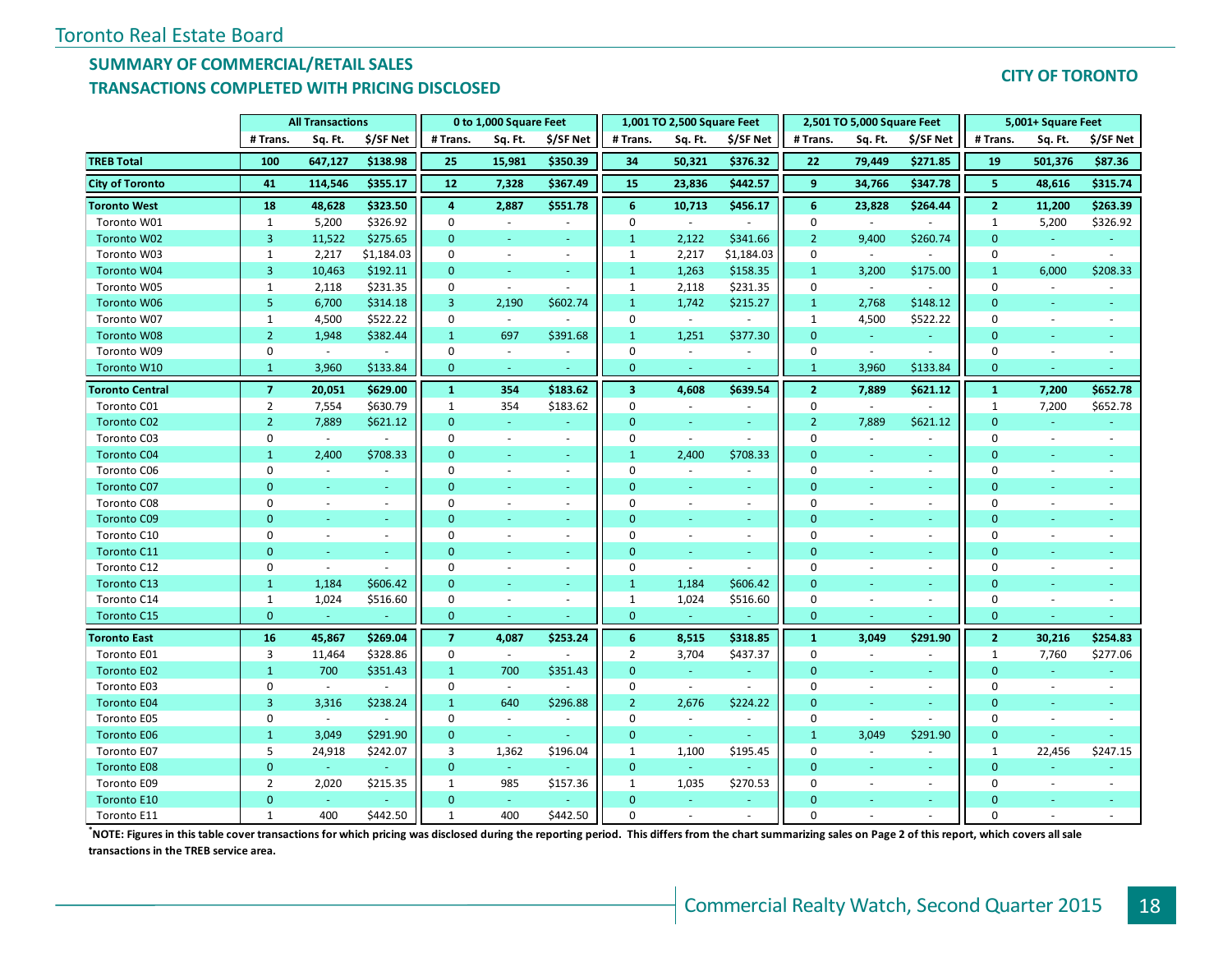### **SUMMARY OF COMMERCIAL/RETAIL SALES - CONDOMINIUM BREAKOUT TRANSACTIONS COMPLETED WITH PRICING DISCLOSED**

**CITY OF TORONTO**

|                        |                | <b>All Transactions</b>     |                |                         | 0 to 1,000 Square Feet   |                          |                | 1,001 TO 2,500 Square Feet  |                          |                | 2,501 TO 5,000 Square Feet |                          |              | 5,001+ Square Feet       |           |
|------------------------|----------------|-----------------------------|----------------|-------------------------|--------------------------|--------------------------|----------------|-----------------------------|--------------------------|----------------|----------------------------|--------------------------|--------------|--------------------------|-----------|
|                        | # Trans.       | Sq. Ft.                     | \$/SF Net      | # Trans.                | Sq. Ft.                  | \$/SF Net                | # Trans.       | Sq. Ft.                     | \$/SF Net                | # Trans.       | Sq. Ft.                    | \$/SF Net                | # Trans.     | Sq. Ft.                  | \$/SF Net |
| <b>TREB Total</b>      | 35             | 45,172                      | \$305.71       | 13                      | 8,463                    | \$389.31                 | 18             | 24,408                      | \$312.17                 | 4              | 12,301                     | \$235.35                 | $\bf{0}$     |                          |           |
| <b>City of Toronto</b> | 17             | 21,095                      | \$299.36       | $\overline{7}$          | 4,559                    | \$411.93                 | 9              | 13,336                      | \$290.72                 | $\mathbf{1}$   | 3,200                      | \$175.00                 | $\mathbf{0}$ | $\sim$                   | $\sim$    |
| <b>Toronto West</b>    | 8              | 12,700                      | \$302.36       | $\overline{\mathbf{3}}$ | 2,267                    | \$537.27                 | 4              | 7,233                       | \$285.08                 | $\mathbf 1$    | 3,200                      | \$175.00                 | $\bf{0}$     |                          |           |
| Toronto W01            | $\mathbf 0$    | $\sim$                      |                | $\mathbf 0$             | $\sim$                   | ä,                       | $\mathbf 0$    | $\sim$                      | $\sim$                   | $\mathbf 0$    | $\sim$                     | $\sim$                   | $\Omega$     | ÷.                       |           |
| Toronto W02            | $\mathbf{1}$   | 2,122                       | \$341.66       | $\mathbf{0}$            | $\sim$                   | $\sim$                   | $\mathbf{1}$   | 2,122                       | \$341.66                 | $\mathbf{0}$   | $\sim$                     | $\sim$                   | $\mathbf{0}$ | ٠                        |           |
| Toronto W03            | $\pmb{0}$      | $\sim$                      | $\sim$         | $\mathbf 0$             | $\sim$                   | $\blacksquare$           | $\mathbf 0$    | $\sim$                      | $\omega$                 | $\mathbf{0}$   | $\sim$                     | $\sim$                   | $\mathbf 0$  | ÷,                       |           |
| Toronto W04            | $\mathbf{1}$   | 3,200                       | \$175.00       | $\mathbf{0}$            | $\omega$                 | Ξ                        | $\mathbf{0}$   | $\omega$ .                  | $\omega$                 | $1\,$          | 3,200                      | \$175.00                 | $\mathbf{0}$ |                          |           |
| Toronto W05            | $\mathbf{1}$   | 2,118                       | \$231.35       | $\mathbf 0$             | $\sim$                   | $\blacksquare$           | $\mathbf{1}$   | 2,118                       | \$231.35                 | $\mathbf 0$    | $\sim$                     | $\sim$                   | $\mathbf 0$  |                          |           |
| Toronto W06            | 3              | 3,312                       | \$398.55       | $\overline{2}$          | 1,570                    | \$601.91                 | $\mathbf{1}$   | 1,742                       | \$215.27                 | $\mathbf{0}$   | ÷.                         | ÷.                       | $\mathbf{0}$ |                          |           |
| Toronto W07            | $\mathbf 0$    | $\omega$                    |                | $\mathbf 0$             | $\overline{\phantom{a}}$ |                          | $\mathbf 0$    | $\mathcal{L}_{\mathcal{A}}$ |                          | $\mathbf 0$    | $\overline{\phantom{a}}$   | $\sim$                   | $\mathbf 0$  |                          |           |
| <b>Toronto W08</b>     | $\overline{2}$ | 1,948                       | \$382.44       | $\mathbf{1}$            | 697                      | \$391.68                 | $\mathbf{1}$   | 1,251                       | \$377.30                 | $\mathbf{0}$   | ÷                          | $\sim$                   | $\Omega$     |                          |           |
| Toronto W09            | $\pmb{0}$      | $\mathcal{L}_{\mathcal{A}}$ | $\blacksquare$ | $\mathbf 0$             | $\overline{\phantom{a}}$ | $\overline{\phantom{a}}$ | $\mathbf 0$    | $\mathcal{L}_{\mathcal{A}}$ | $\overline{\phantom{a}}$ | $\mathbf 0$    | $\sim$                     | $\sim$                   | $\mathbf 0$  |                          |           |
| Toronto W10            | $\mathbf{0}$   | ÷                           |                | $\mathbf{0}$            | ÷                        | $\equiv$                 | $\mathbf{0}$   |                             |                          | $\mathbf{0}$   | $\sim$                     | $\sim$                   | $\mathbf{0}$ |                          |           |
| <b>Toronto Central</b> | $\mathbf{0}$   | $\omega$                    | $\omega$       | $\bf{0}$                | $\blacksquare$           | $\omega$                 | $\mathbf{0}$   |                             | $\omega$                 | $\bf{0}$       | $\blacksquare$             | $\sim$                   | $\bf{0}$     | $\blacksquare$           |           |
| Toronto C01            | $\mathbf 0$    | $\sim$                      | $\sim$         | $\mathbf 0$             | $\sim$                   | $\blacksquare$           | $\mathbf 0$    |                             | $\sim$                   | $\mathbf 0$    | $\sim$                     | $\sim$                   | 0            |                          |           |
| <b>Toronto C02</b>     | $\Omega$       |                             |                | $\mathbf{0}$            |                          | u                        | $\Omega$       |                             |                          | $\overline{0}$ |                            |                          | $\Omega$     |                          |           |
| Toronto C03            | $\mathbf 0$    | ÷,                          | $\sim$         | $\mathbf 0$             | $\overline{\phantom{a}}$ | $\sim$                   | $\mathbf 0$    |                             | $\bar{a}$                | $\mathbf 0$    | $\overline{\phantom{a}}$   | $\sim$                   | $\mathbf 0$  |                          |           |
| <b>Toronto C04</b>     | $\overline{0}$ | ÷.                          |                | $\bullet$               |                          | ÷.                       | $\Omega$       |                             | ÷                        | $\overline{0}$ |                            | ÷.                       | $\Omega$     |                          |           |
| Toronto C06            | $\mathbf 0$    | L.                          | $\omega$       | $\mathbf 0$             | $\sim$                   | $\omega$                 | $\mathbf 0$    |                             | $\omega$                 | $\mathbf 0$    | ÷,                         | $\sim$                   | $\mathbf 0$  |                          |           |
| Toronto C07            | $\overline{0}$ | ÷                           | ÷              | $\overline{0}$          | $\sim$                   | $\equiv$                 | $\mathbf{0}$   | ÷                           | ÷                        | $\overline{0}$ | u                          | $\sim$                   | $\mathbf{0}$ | ÷,                       |           |
| Toronto C08            | $\pmb{0}$      | ÷,                          | $\sim$         | $\mathbf 0$             | $\sim$                   | $\sim$                   | $\mathbf 0$    |                             | $\omega$                 | $\mathbf 0$    | $\sim$                     | $\sim$                   | $\mathbf 0$  | $\overline{a}$           |           |
| Toronto C09            | $\mathbf{0}$   | $\omega$                    | ÷              | $\mathbf{0}$            | $\blacksquare$           | $\equiv$                 | $\mathbf{0}$   |                             | $\omega$                 | $\mathbf{0}$   | Ξ                          | $\sim$                   | $\mathbf{0}$ |                          |           |
| Toronto C10            | $\mathbf 0$    | $\sim$                      | $\sim$         | $\mathbf 0$             | $\sim$                   | $\sim$                   | $\Omega$       | $\sim$                      | $\blacksquare$           | $\mathbf 0$    | $\sim$                     | $\sim$                   | $\Omega$     | $\sim$                   |           |
| Toronto C11            | $\mathbf{0}$   | ÷                           | $\omega$       | $\mathbf{0}$            | $\sim$                   | ÷                        | $\mathbf{0}$   | $\sim$                      | $\sim$                   | $\mathbf{0}$   | $\sim$                     | $\sim$                   | $\mathbf{0}$ | ٠                        |           |
| Toronto C12            | $\mathbf 0$    | $\sim$                      | $\sim$         | $\mathbf 0$             | $\sim$                   | $\overline{\phantom{a}}$ | 0              |                             | $\sim$                   | $\mathbf 0$    | $\sim$                     | $\overline{\phantom{a}}$ | $\mathbf 0$  | ÷.                       |           |
| Toronto C13            | $\overline{0}$ | ÷                           |                | $\mathbf{0}$            |                          | Ξ                        | $\mathbf{0}$   |                             | ÷                        | $\mathbf{0}$   | Ξ                          | $\sim$                   | $\mathbf{0}$ |                          |           |
| Toronto C14            | $\pmb{0}$      | $\omega$                    | $\sim$         | $\mathbf 0$             | $\overline{\phantom{a}}$ | $\sim$                   | $\mathbf 0$    | $\sim$                      | $\blacksquare$           | $\mathbf 0$    | $\sim$                     | $\sim$                   | $\mathbf 0$  | ÷,                       |           |
| Toronto C15            | $\mathbf 0$    | ÷                           |                | $\mathbf{0}$            |                          |                          | $\mathbf{0}$   |                             |                          | $\mathbf{0}$   | u                          |                          | $\mathbf{0}$ |                          |           |
| <b>Toronto East</b>    | 9              | 8,395                       | \$294.82       | 4                       | 2,292                    | \$287.96                 | 5 <sub>5</sub> | 6,103                       | \$297.39                 | $\bf{0}$       | $\sim$                     | $\sim$                   | $\bf{0}$     | $\blacksquare$           | $\sim$    |
| Toronto E01            | $\mathbf{1}$   | 1,292                       | \$557.28       | $\mathbf 0$             | $\overline{\phantom{a}}$ | $\overline{a}$           | $\mathbf{1}$   | 1,292                       | \$557.28                 | $\mathbf 0$    | $\sim$                     | $\sim$                   | $\mathbf 0$  | $\sim$                   |           |
| <b>Toronto E02</b>     | $\mathbf{1}$   | 700                         | \$351.43       | $\mathbf{1}$            | 700                      | \$351.43                 | $\mathbf{0}$   | $\sim$                      | ä,                       | $\mathbf{0}$   | $\sim$                     | $\sim$                   | $\mathbf{0}$ |                          |           |
| Toronto E03            | $\mathbf 0$    | $\omega$                    | $\sim$         | $\mathbf 0$             | $\sim$                   | $\sim$                   | $\mathbf 0$    | $\sim$                      | $\omega$                 | $\mathbf 0$    | ÷.                         | $\sim$                   | $\mathbf 0$  | $\sim$                   |           |
| <b>Toronto E04</b>     | $\overline{2}$ | 2,676                       | \$224.22       | $\mathbf{0}$            | $\omega$                 | $\omega$                 | $\overline{2}$ | 2,676                       | \$224.22                 | $\mathbf{0}$   | Ξ                          | $\sim$                   | $\mathbf{0}$ | ÷                        |           |
| Toronto E05            | $\mathbf 0$    | $\mathcal{L}_{\mathcal{A}}$ | $\sim$         | $\mathbf 0$             | $\blacksquare$           | $\blacksquare$           | $\mathbf 0$    | $\sim$                      | $\sim$                   | $\mathbf 0$    | $\sim$                     | $\sim$                   | 0            | ÷,                       |           |
| <b>Toronto E06</b>     | $\overline{0}$ | G.                          |                | $\mathbf{0}$            | ÷                        | Ξ                        | $\mathbf{0}$   | $\omega$ .                  |                          | $\overline{0}$ | u                          | $\sim$                   | $\Omega$     |                          |           |
| Toronto E07            | 3              | 2,292                       | \$197.21       | $\overline{2}$          | 1,192                    | \$198.83                 | $\mathbf{1}$   | 1,100                       | \$195.45                 | $\mathbf 0$    | $\overline{\phantom{a}}$   | $\overline{\phantom{a}}$ | $\mathbf 0$  | $\overline{\phantom{a}}$ |           |
| <b>Toronto E08</b>     | $\mathbf{0}$   | $\omega$                    |                | $\mathbf{0}$            | $\omega$                 | u                        | $\mathbf{0}$   | $\sim$                      |                          | $\mathbf{0}$   | ÷.                         | ÷.                       | $\mathbf{0}$ |                          |           |
| Toronto E09            | $\mathbf{1}$   | 1,035                       | \$270.53       | $\mathbf 0$             | $\blacksquare$           | ÷                        | $\mathbf{1}$   | 1,035                       | \$270.53                 | $\mathbf 0$    | ÷                          | $\sim$                   | $\mathbf 0$  |                          |           |
| <b>Toronto E10</b>     | $\overline{0}$ | $\equiv$                    |                | $\mathbf{0}$            | $\omega$                 | Ξ                        | $\Omega$       | ÷                           | $\omega$                 | $\Omega$       | ٠                          | $\sim$                   | $\Omega$     |                          |           |
| Toronto E11            | $\mathbf{1}$   | 400                         | \$442.50       | $\mathbf{1}$            | 400                      | \$442.50                 | $\Omega$       |                             |                          | $\Omega$       |                            |                          | $\Omega$     |                          |           |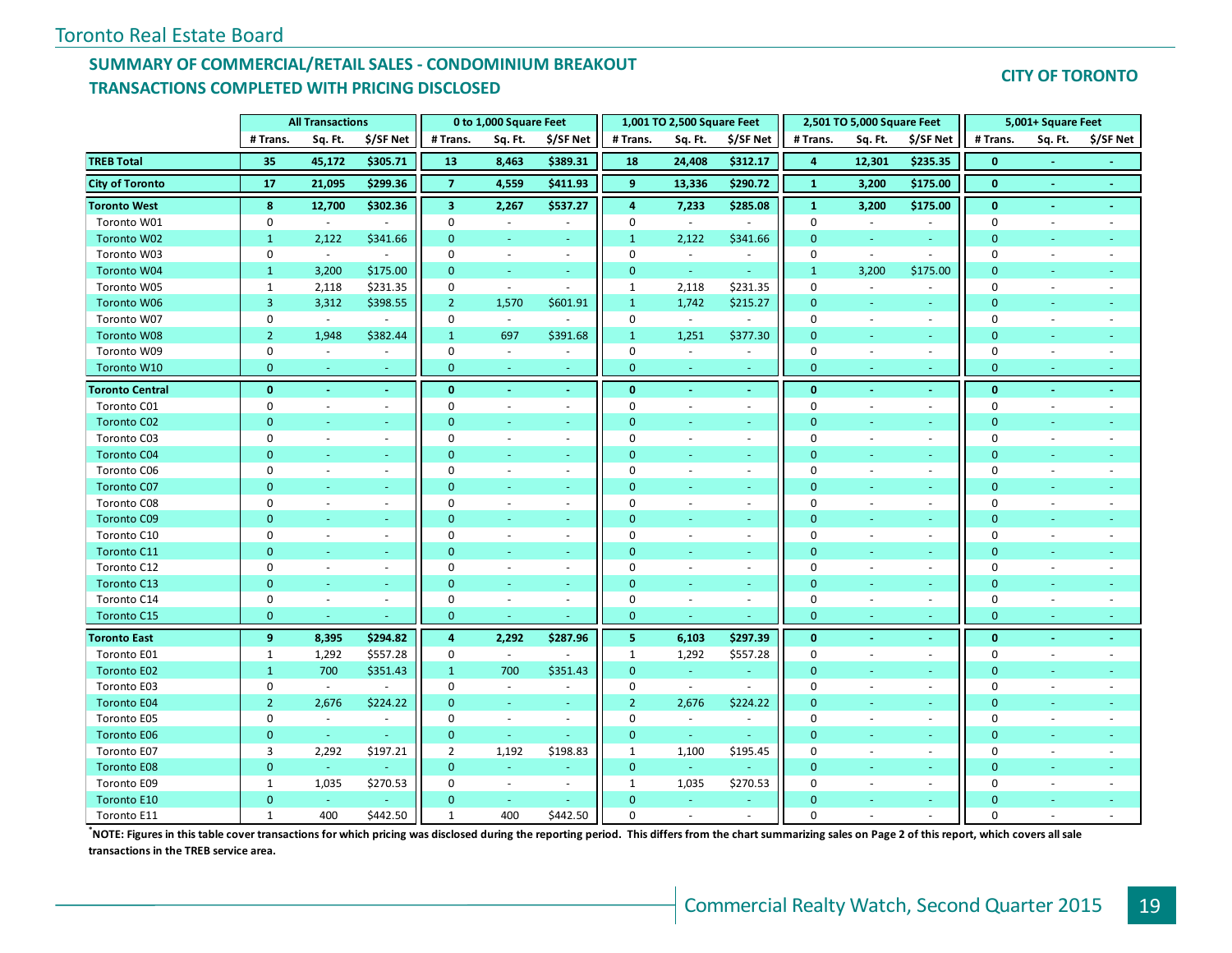#### **SUMMARY OF COMMERCIAL/RETAIL SALES - OTHER TYPES BREAKOUT TRANSACTIONS COMPLETED WITH PRICING DISCLOSED**

#### **CITY OF TORONTO**

|                        |                | <b>All Transactions</b>     |            |                         | 0 to 1,000 Square Feet   |                          |                         | 1,001 TO 2,500 Square Feet |                          |                  | 2,501 TO 5,000 Square Feet  |                          |                | 5,001+ Square Feet       |           |
|------------------------|----------------|-----------------------------|------------|-------------------------|--------------------------|--------------------------|-------------------------|----------------------------|--------------------------|------------------|-----------------------------|--------------------------|----------------|--------------------------|-----------|
|                        | # Trans.       | Sq. Ft.                     | \$/SF Net  | # Trans.                | Sq. Ft.                  | \$/SF Net                | # Trans.                | Sq. Ft.                    | \$/SF Net                | # Trans.         | Sq. Ft.                     | \$/SF Net                | # Trans.       | Sq. Ft.                  | \$/SF Net |
| <b>TREB Total</b>      | 65             | 601,956                     | \$126.47   | 12                      | 7,518                    | \$306.58                 | 16                      | 25,913                     | \$436.75                 | 18               | 67,148                      | \$278.53                 | 19             | 501,376                  | \$87.36   |
| <b>City of Toronto</b> | ${\bf 24}$     | 93,451                      | \$367.76   | 5                       | 2,769                    | \$294.33                 | 6                       | 10,500                     | \$635.43                 | 8                | 31,566                      | \$365.30                 | 5              | 48,616                   | \$315.74  |
| <b>Toronto West</b>    | 10             | 35,928                      | \$330.97   | $\mathbf{1}$            | 620                      | \$604.84                 | $\overline{2}$          | 3,480                      | \$811.78                 | 5                | 20,628                      | \$278.31                 | $\overline{2}$ | 11,200                   | \$263.39  |
| Toronto W01            | $\mathbf{1}$   | 5,200                       | \$326.92   | 0                       | $\omega$                 | $\sim$                   | $\mathbf 0$             | $\overline{\phantom{a}}$   | $\sim$                   | $\mathbf 0$      | $\mathcal{L}_{\mathcal{A}}$ | $\sim$                   | $\mathbf{1}$   | 5,200                    | \$326.92  |
| Toronto W02            | 2 <sup>1</sup> | 9,400                       | \$260.74   | $\mathbf{0}$            | $\blacksquare$           | ÷                        | $\mathbf{0}$            | $\sim$                     | $\sim$                   | $\overline{2}$   | 9,400                       | \$260.74                 | $\overline{0}$ | $\sim$                   | ÷         |
| Toronto W03            | $\mathbf{1}$   | 2,217                       | \$1,184.03 | $\Omega$                | ÷.                       | $\sim$                   | $\mathbf{1}$            | 2,217                      | \$1,184.03               | $\mathbf 0$      | $\sim$                      | $\sim$                   | $\mathbf 0$    | $\mathbf{r}$             | $\sim$    |
| Toronto W04            | 2 <sup>1</sup> | 7,263                       | \$199.64   | $\mathbf{0}$            | $\sim$                   | ÷                        | $\mathbf{1}$            | 1,263                      | \$158.35                 | $\mathbf{0}$     | ra.                         | $\sim$                   | $\mathbf{1}$   | 6,000                    | \$208.33  |
| Toronto W05            | $\mathbf{0}$   | $\sim$                      | $\sim$     | $\mathbf 0$             | $\sim$                   | $\sim$                   | $\mathbf 0$             | $\sim$                     | $\sim$                   | $\mathbf 0$      | $\overline{\phantom{a}}$    | $\sim$                   | $\mathbf 0$    | $\sim$                   |           |
| Toronto W06            | 2 <sup>1</sup> | 3,388                       | \$231.70   | $\mathbf{1}$            | 620                      | \$604.84                 | $\overline{0}$          | ÷                          | $\sim$                   | $\mathbf{1}$     | 2,768                       | \$148.12                 | $\mathbf{0}$   |                          |           |
| Toronto W07            | $\mathbf{1}$   | 4,500                       | \$522.22   | $\mathbf 0$             | $\overline{\phantom{a}}$ |                          | $\mathbf 0$             | $\overline{\phantom{a}}$   | $\omega$                 | $\mathbf{1}$     | 4,500                       | \$522.22                 | $\mathbf 0$    |                          |           |
| Toronto W08            | $\mathbf{0}$   | $\omega$                    | $\omega$   | $\mathbf{0}$            | ÷                        | $\equiv$                 | $\overline{0}$          |                            | ÷                        | $\mathbf{0}$     | ÷.                          | $\omega$                 | $\mathbf{0}$   |                          |           |
| Toronto W09            | $\mathbf 0$    | $\sim$                      | $\sim$     | $\mathbf 0$             | $\overline{\phantom{a}}$ | $\overline{\phantom{a}}$ | 0                       | $\overline{\phantom{a}}$   | $\sim$                   | $\mathbf 0$      | $\overline{\phantom{a}}$    | $\sim$                   | $\mathbf 0$    | $\sim$                   |           |
| Toronto W10            | $\mathbf{1}$   | 3,960                       | \$133.84   | $\mathbf{0}$            |                          |                          | $\mathbf{0}$            |                            |                          | $\mathbf{1}$     | 3,960                       | \$133.84                 | $\mathbf{0}$   |                          |           |
| <b>Toronto Central</b> | $\overline{7}$ | 20,051                      | \$629.00   | $\mathbf{1}$            | 354                      | \$183.62                 | $\overline{\mathbf{3}}$ | 4,608                      | \$639.54                 | $\overline{2}$   | 7,889                       | \$621.12                 | $\mathbf{1}$   | 7,200                    | \$652.78  |
| Toronto C01            | $\overline{2}$ | 7,554                       | \$630.79   | $\mathbf{1}$            | 354                      | \$183.62                 | $\mathbf 0$             | $\sim$                     | $\sim$                   | $\mathbf 0$      | $\sim$                      |                          | 1              | 7,200                    | \$652.78  |
| <b>Toronto C02</b>     | $\overline{2}$ | 7,889                       | \$621.12   | $\overline{0}$          | $\omega$                 |                          | $\overline{0}$          |                            |                          | $\overline{2}$   | 7,889                       | \$621.12                 | $\mathbf{0}$   |                          |           |
| Toronto C03            | $\mathbf{0}$   | $\omega$                    | $\sim$     | $\mathbf 0$             | $\omega$                 | $\sim$                   | $\mathbf 0$             | $\overline{\phantom{a}}$   | $\omega$                 | $\mathbf 0$      | $\sim$                      | $\blacksquare$           | $\mathbf 0$    | $\sim$                   |           |
| <b>Toronto C04</b>     | $\mathbf{1}$   | 2,400                       | \$708.33   | $\mathbf{0}$            |                          | $\equiv$                 | $\mathbf{1}$            | 2,400                      | \$708.33                 | $\mathbf{0}$     |                             | u,                       | $\mathbf{0}$   |                          |           |
| Toronto C06            | $\Omega$       | $\sim$                      | ÷.         | $\mathbf 0$             | $\sim$                   | $\sim$                   | $\mathbf 0$             |                            | $\sim$                   | $\mathbf 0$      |                             | $\sim$                   | $\mathbf 0$    |                          |           |
| Toronto C07            | $\mathbf{0}$   | ÷                           | i.         | $\mathbf{0}$            | ÷                        | $\omega$                 | $\overline{0}$          | $\omega$                   | ÷.                       | $\mathbf{0}$     |                             | u,                       | $\overline{0}$ |                          |           |
| Toronto C08            | 0              | $\sim$                      | $\sim$     | $\mathbf 0$             | $\sim$                   | $\sim$                   | $\mathbf 0$             | ÷                          | $\blacksquare$           | $\mathbf 0$      |                             | $\sim$                   | 0              | $\sim$                   |           |
| <b>Toronto C09</b>     | $\Omega$       | ÷                           | ÷          | $\mathbf{0}$            | ÷.                       | $\equiv$                 | $\mathbf{0}$            | ÷                          | ÷.                       | $\mathbf{0}$     |                             | ÷                        | $\mathbf{0}$   | ÷                        |           |
| Toronto C10            | $\mathbf 0$    | $\omega$                    | $\sim$     | $\mathbf 0$             | ÷.                       | $\blacksquare$           | $\mathbf 0$             | ÷                          | $\omega$ .               | $\mathbf 0$      | $\sim$                      | $\blacksquare$           | $\mathbf 0$    | $\sim$                   |           |
| Toronto C11            | $\Omega$       | $\omega$                    | $\sim$     | $\mathbf{0}$            | $\omega$                 | $\sim$                   | $\overline{0}$          | $\sim$                     | $\omega_{\rm c}$         | $\mathbf{0}$     |                             | ÷.                       | $\overline{0}$ | ÷                        |           |
| Toronto C12            | $\mathbf 0$    | $\sim$                      |            | $\mathbf 0$             | ÷                        | $\sim$                   | $\mathbf 0$             | $\omega$                   | $\omega$                 | $\mathbf 0$      | $\sim$                      | $\overline{\phantom{a}}$ | 0              | $\sim$                   |           |
| Toronto C13            | $\mathbf{1}$   | 1,184                       | \$606.42   | $\mathbf{0}$            | $\sim$                   | ÷                        | $\mathbf{1}$            | 1,184                      | \$606.42                 | $\mathbf{0}$     |                             | $\sim$                   | $\mathbf{0}$   | ÷                        |           |
| Toronto C14            | $\mathbf{1}$   | 1,024                       | \$516.60   | $\mathbf 0$             | $\omega$                 | $\overline{\phantom{a}}$ | $\mathbf{1}$            | 1,024                      | \$516.60                 | $\boldsymbol{0}$ | $\sim$                      | $\omega$                 | 0              | $\blacksquare$           |           |
| Toronto C15            | $\mathbf{0}$   | ÷                           |            | $\overline{0}$          |                          |                          | $\mathbf{0}$            |                            |                          | $\mathbf{0}$     |                             |                          | $\overline{0}$ |                          |           |
| <b>Toronto East</b>    | $\overline{7}$ | 37,472                      | \$263.26   | $\overline{\mathbf{3}}$ | 1,795                    | \$208.91                 | $\mathbf{1}$            | 2,412                      | \$373.13                 | $\mathbf{1}$     | 3,049                       | \$291.90                 | $\overline{2}$ | 30,216                   | \$254.83  |
| Toronto E01            | $\overline{2}$ | 10,172                      | \$299.84   | $\mathbf 0$             | $\overline{\phantom{a}}$ | $\sim$                   | $\mathbf{1}$            | 2,412                      | \$373.13                 | $\mathbf 0$      | $\sim$                      | $\overline{\phantom{a}}$ | 1              | 7,760                    | \$277.06  |
| Toronto E02            | $\mathbf{0}$   | $\omega$                    |            | $\mathbf{0}$            | $\omega$                 | $\blacksquare$           | $\overline{0}$          | $\omega$                   | ä,                       | $\mathbf{0}$     |                             | ÷.                       | $\mathbf{0}$   | $\Box$                   |           |
| Toronto E03            | $\mathbf 0$    | $\mathcal{L}_{\mathcal{A}}$ | $\sim$     | $\mathbf 0$             | $\sim$                   | $\sim$                   | $\Omega$                | $\overline{\phantom{a}}$   | $\blacksquare$           | $\mathbf 0$      | $\sim$                      | $\overline{\phantom{a}}$ | $\mathbf 0$    | $\blacksquare$           | $\sim$    |
| <b>Toronto E04</b>     | $\mathbf{1}$   | 640                         | \$296.88   | $\mathbf{1}$            | 640                      | \$296.88                 | $\Omega$                | $\sim$                     | $\omega$ .               | $\Omega$         | ÷                           | a.                       | $\overline{0}$ | $\sim$                   |           |
| Toronto E05            | $\mathbf 0$    | $\sim$                      | $\sim$     | $\mathbf 0$             | ÷.                       | $\sim$                   | $\mathbf 0$             | ÷                          | $\omega$                 | 0                | $\sim$                      | ٠                        | 0              | $\sim$                   | $\sim$    |
| <b>Toronto E06</b>     | $\mathbf{1}$   | 3,049                       | \$291.90   | $\overline{0}$          | $\sim$                   |                          | $\Omega$                |                            | ÷.                       | $\mathbf{1}$     | 3,049                       | \$291.90                 | $\mathbf{0}$   |                          |           |
| Toronto E07            | $\overline{2}$ | 22,626                      | \$246.62   | $\mathbf{1}$            | 170                      | \$176.47                 | $\mathbf 0$             | $\overline{\phantom{a}}$   | $\overline{\phantom{a}}$ | $\mathbf 0$      | $\sim$                      | $\sim$                   | $\mathbf{1}$   | 22,456                   | \$247.15  |
| <b>Toronto E08</b>     | $\mathbf{0}$   | G.                          |            | $\overline{0}$          | $\omega$                 |                          | $\overline{0}$          | $\sim$                     | $\sim$                   | $\mathbf{0}$     |                             | ÷                        | $\overline{0}$ | ÷.                       |           |
| Toronto E09            | $1\,$          | 985                         | \$157.36   | $\mathbf{1}$            | 985                      | \$157.36                 | $\mathbf 0$             |                            | $\blacksquare$           | $\mathbf 0$      |                             | $\overline{\phantom{a}}$ | 0              | $\overline{\phantom{a}}$ |           |
| Toronto E10            | $\Omega$       | ÷.                          | $\sim$     | $\Omega$                | $\omega$                 | $\blacksquare$           | $\Omega$                |                            | $\sim$                   | $\Omega$         |                             | $\sim$                   | $\mathbf{0}$   |                          |           |
| Toronto E11            | $\Omega$       |                             |            | $\Omega$                |                          |                          | $\Omega$                |                            |                          | $\Omega$         |                             |                          | $\Omega$       |                          |           |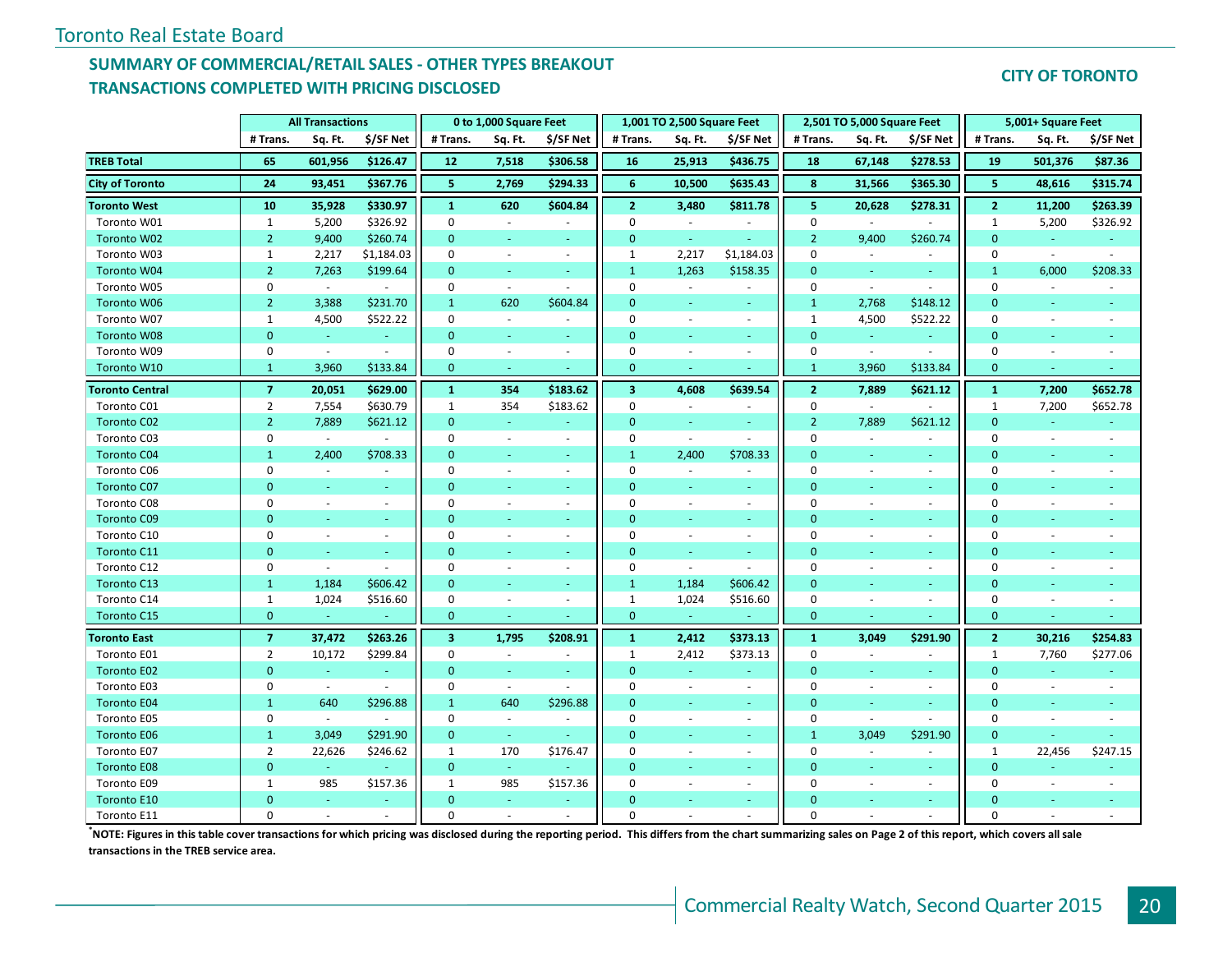## **SUMMARY OF OFFICE SALES**

#### **TRANSACTIONS COMPLETED WITH PRICING DISCLOSED**

#### **ALL TREB AREAS**

|                                  |                 | <b>All Transactions</b>  |                |                | 0 to 1,000 Square Feet      |                          |                | 1,001 TO 2,500 Square Feet |                          |                         | 2,501 TO 5,000 Square Feet |                          |                | 5,001+ Square Feet          |          |
|----------------------------------|-----------------|--------------------------|----------------|----------------|-----------------------------|--------------------------|----------------|----------------------------|--------------------------|-------------------------|----------------------------|--------------------------|----------------|-----------------------------|----------|
|                                  | # Trans.        | Sq. Ft.                  | \$/SF          | # Trans.       | Sq. Ft.                     | \$/SF                    | # Trans.       | Sq. Ft.                    | \$/SF                    | # Trans.                | Sq. Ft.                    | \$/SF                    | # Trans.       | Sq. Ft.                     | \$/SF    |
| <b>TREB Total</b>                | 39              | 85,944                   | \$235.51       | 11             | 7,886                       | \$451.14                 | 21             | 30,534                     | \$245.77                 | $\overline{\mathbf{3}}$ | 10,250                     | \$201.46                 | $\overline{4}$ | 37,274                      | \$190.84 |
| <b>Halton Region</b>             | $\overline{2}$  | 3,551                    | \$269.64       | $\mathbf{0}$   | $\sim$                      | $\blacksquare$           | $\overline{2}$ | 3,551                      | \$269.64                 | $\mathbf{0}$            | $\sim$                     | $\sim$                   | $\mathbf{0}$   | $\sim$                      |          |
| Burlington                       | $\mathbf 0$     | $\sim$                   | $\sim$         | 0              | $\sim$                      | $\overline{\phantom{a}}$ | $\mathbf 0$    | $\sim$                     | ä,                       | $\mathbf 0$             | $\sim$                     | $\sim$                   | $\mathbf 0$    | $\sim$                      | $\sim$   |
| <b>Halton Hills</b>              | $\mathbf{0}$    |                          |                | $\mathbf{0}$   |                             | Ξ                        | $\Omega$       |                            |                          | $\overline{0}$          |                            |                          | $\mathbf{0}$   |                             |          |
| Milton                           | $\mathbf 0$     | $\omega$                 | $\sim$         | 0              | $\sim$                      | $\blacksquare$           | $\mathbf 0$    | $\sim$                     | ä,                       | $\pmb{0}$               | $\sim$                     | $\omega$                 | $\pmb{0}$      | $\sim$                      |          |
| Oakville                         | $\overline{2}$  | 3,551                    | \$269.64       | $\mathbf{0}$   | $\sim$                      | ÷                        | $\overline{2}$ | 3,551                      | \$269.64                 | $\mathbf{0}$            |                            | $\sim$                   | $\mathbf{0}$   | ÷                           |          |
| <b>Peel Region</b>               | 9               | 26,498                   | \$165.02       | $\mathbf{1}$   | 627                         | \$290.27                 | $\overline{7}$ | 9,930                      | \$205.52                 | $\mathbf{0}$            |                            | $\omega$                 | $\mathbf{1}$   | 15,941                      | \$134.87 |
| Brampton                         | 5               | 5,649                    | \$204.96       | $\mathbf{1}$   | 627                         | \$290.27                 | $\overline{4}$ | 5,022                      | \$194.31                 | $\pmb{0}$               | $\sim$                     | $\omega$                 | $\pmb{0}$      | ä,                          |          |
| Caledon                          | $\mathbf{0}$    | $\blacksquare$           |                | $\mathbf{0}$   | $\omega$                    | $\blacksquare$           | $\pmb{0}$      | $\omega_{\rm c}$           |                          | $\mathbf 0$             | $\blacksquare$             | $\sim$                   | $\pmb{0}$      | Ξ                           | $\omega$ |
| Mississauga                      | 4               | 20,849                   | \$154.20       | 0              | $\sim$                      | ÷                        | 3              | 4,908                      | \$216.99                 | 0                       | ÷.                         |                          | $1\,$          | 15,941                      | \$134.87 |
| <b>City of Toronto</b>           | 15              | 22,286                   | \$380.55       | $6\phantom{1}$ | 4,635                       | \$589.13                 | $\overline{7}$ | 9,483                      | \$282.61                 | $\mathbf 1$             | 2,776                      | \$252.16                 | $\mathbf{1}$   | 5,392                       | \$439.63 |
| West                             | $\overline{2}$  | 5,210                    | \$259.50       | $\mathbf 0$    | $\sim$                      |                          | $\mathbf{1}$   | 2,434                      | \$267.87                 | $\mathbf{1}$            | 2,776                      | \$252.16                 | $\pmb{0}$      | $\mathcal{L}_{\mathcal{A}}$ |          |
| Central                          | 11              | 15,368                   | \$436.89       | 5              | 4,109                       | \$609.79                 | 5              | 5,867                      | \$313.28                 | $\mathbf{0}$            | $\sim$                     | $\blacksquare$           | $\mathbf{1}$   | 5,392                       | \$439.63 |
| East                             | $\overline{2}$  | 1,708                    | \$242.97       | 1              | 526                         | \$427.76                 | $\mathbf{1}$   | 1,182                      | \$160.74                 | $\mathbf 0$             | $\sim$                     | $\overline{a}$           | $\mathbf 0$    | $\overline{\phantom{a}}$    |          |
| <b>York Region</b>               | 11              | 19,020                   | \$227.45       | 4              | 2,624                       | \$245.83                 | 5              | 7,570                      | \$241.22                 | $\mathbf{1}$            | 3,026                      | \$166.89                 | $\mathbf{1}$   | 5,800                       | \$232.76 |
| Aurora                           | $\mathbf 0$     | $\omega$                 | ä,             | $\mathbf 0$    | $\blacksquare$              | $\frac{1}{2}$            | $\mathbf 0$    | $\sim$                     | ÷,                       | 0                       | $\sim$                     | $\overline{\phantom{a}}$ | $\pmb{0}$      | $\sim$                      |          |
| E. Gwillimbury                   | $\mathbf{0}$    | ÷.                       | ÷              | $\mathbf{0}$   | $\sim$                      | ٠                        | $\mathbf{0}$   | <b>Co</b>                  | ÷.                       | $\overline{0}$          |                            | $\sim$                   | $\mathbf{0}$   | ٠                           | $\sim$   |
| Georgina                         | $\mathbf 0$     | $\sim$                   | $\sim$         | $\mathbf 0$    | $\sim$                      | $\overline{\phantom{a}}$ | $\mathbf 0$    | $\sim$                     | $\omega$                 | $\mathbf 0$             | $\sim$                     | $\sim$                   | $\mathbf 0$    | $\overline{\phantom{a}}$    | $\sim$   |
| <b>King</b>                      | $\mathbf{0}$    | ÷.                       | ÷.             | $\mathbf{0}$   | G.                          | ÷                        | $\mathbf{0}$   | G.                         | ä,                       | $\Omega$                |                            | ÷                        | $\mathbf{0}$   | ÷.                          |          |
| Markham                          | 5               | 5,366                    | \$222.52       | 3              | 1,924                       | \$218.32                 | $\overline{2}$ | 3,442                      | \$224.87                 | $\mathbf 0$             | $\overline{\phantom{a}}$   | $\omega$                 | $\mathbf 0$    | $\bar{a}$                   | $\sim$   |
| Newmarket                        | $\mathbf{0}$    | $\omega$                 |                | $\mathbf{0}$   | ÷                           | ٠                        | $\mathbf{0}$   | $\omega$                   | ÷,                       | $\overline{0}$          | ÷                          | ÷                        | $\mathbf{0}$   | ÷.                          | ÷.       |
| Richmond Hill                    | $\mathbf{1}$    | 1,095                    | \$307.76       | $\mathbf 0$    | $\mathcal{L}_{\mathcal{A}}$ | $\sim$                   | $\mathbf{1}$   | 1,095                      | \$307.76                 | $\mathbf 0$             | $\sim$                     | $\sim$                   | $\pmb{0}$      | $\blacksquare$              | $\sim$   |
| Vaughan                          | $5\phantom{.0}$ | 12,559                   | \$222.55       | $\mathbf{1}$   | 700                         | \$321.43                 | $\overline{2}$ | 3,033                      | \$235.74                 | $\mathbf 1$             | 3,026                      | \$166.89                 | $\mathbf 1$    | 5,800                       | \$232.76 |
| Whitchurch-Stouffville           | $\mathbf 0$     | $\omega$                 |                | $\mathbf 0$    | $\sim$                      | $\overline{\phantom{a}}$ | $\mathbf 0$    |                            |                          | $\mathbf 0$             | $\sim$                     |                          | $\mathbf 0$    | $\sim$                      |          |
| <b>Durham Region</b>             | $\overline{2}$  | 14,589                   | \$144.15       | $\bf{0}$       | $\sim$                      | $\blacksquare$           | $\mathbf{0}$   |                            | $\blacksquare$           | $\mathbf 1$             | 4,448                      | \$193.35                 | $\mathbf{1}$   | 10,141                      | \$122.57 |
| Ajax                             | $\overline{2}$  | 14,589                   | \$144.15       | $\mathbf 0$    | $\sim$                      | $\blacksquare$           | $\mathbf 0$    |                            | $\overline{\phantom{a}}$ | $\mathbf{1}$            | 4,448                      | \$193.35                 | $\mathbf{1}$   | 10,141                      | \$122.57 |
| <b>Brock</b>                     | $\mathbf{0}$    | $\sim$                   | ÷.             | $\mathbf{0}$   |                             | $\sim$                   | $\Omega$       |                            | ÷.                       | $\overline{0}$          | $\omega$                   | $\sim$                   | $\mathbf{0}$   | ÷                           | $\sim$   |
| Clarington                       | $\mathbf 0$     | $\blacksquare$           | $\sim$         | 0              | $\sim$                      | $\omega$                 | $\mathbf 0$    |                            | ÷,                       | $\mathbf 0$             | $\sim$                     | $\blacksquare$           | $\mathbf 0$    | $\sim$                      | $\sim$   |
| Oshawa                           | $\mathbf{0}$    |                          | ÷              | $\mathbf{0}$   |                             | ÷                        | $\Omega$       |                            | ÷                        | $\Omega$                |                            | ÷                        | $\mathbf{0}$   | ÷                           |          |
| Pickering                        | $\mathbf 0$     | $\overline{\phantom{a}}$ | $\bar{a}$      | 0              | $\sim$                      | $\omega$                 | $\mathbf 0$    |                            | $\overline{\phantom{a}}$ | 0                       | $\sim$                     | $\omega$                 | $\pmb{0}$      | $\sim$                      |          |
| Scugog                           | $\mathbf{0}$    | ÷                        | ÷.             | $\overline{0}$ | $\sim$                      | ÷                        | $\Omega$       |                            | $\sim$                   | $\overline{0}$          |                            | $\sim$                   | $\mathbf{0}$   | ÷                           |          |
| Uxbridge                         | $\mathbf 0$     | $\sim$                   | $\sim$         | 0              | $\blacksquare$              | $\omega$                 | $\Omega$       |                            | $\overline{\phantom{a}}$ | $\pmb{0}$               | $\sim$                     | $\omega$                 | $\pmb{0}$      | $\sim$                      |          |
| Whitby                           | $\mathbf{0}$    | ÷                        | ÷              | $\mathbf{0}$   | $\sim$                      | ٠                        | $\mathbf{0}$   |                            | ÷                        | $\overline{0}$          |                            | ÷                        | $\mathbf{0}$   | ÷                           |          |
| <b>Dufferin County</b>           | $\bf{0}$        | $\sim$                   | $\blacksquare$ | $\bf{0}$       | $\sim$                      | $\blacksquare$           | $\bf{0}$       |                            | ä,                       | $\mathbf{0}$            | $\sim$                     | $\sim$                   | $\bf{0}$       | ä,                          |          |
| Orangeville                      | $\mathbf 0$     | ÷.                       | $\sim$         | $\mathbf 0$    | $\sim$                      | $\sim$                   | $\mathbf 0$    |                            | ÷.                       | $\mathbf 0$             | ÷.                         | $\sim$                   | $\mathbf 0$    |                             |          |
| <b>Simcoe County</b>             | $\mathbf{0}$    |                          | $\blacksquare$ | $\mathbf{0}$   |                             | $\blacksquare$           | $\mathbf{0}$   |                            |                          | $\mathbf{0}$            |                            | $\omega$                 | $\mathbf{0}$   |                             |          |
| Adjala-Tosorontio                | $\mathbf 0$     | $\sim$                   | ÷.             | $\mathbf 0$    | $\sim$                      | $\omega$                 | $\mathbf 0$    |                            | $\mathcal{L}$            | 0                       | $\sim$                     | $\sim$                   | $\mathbf 0$    | $\sim$                      |          |
| <b>Bradford West Gwillimbury</b> | $\mathbf{0}$    |                          | ÷.             | $\Omega$       |                             | ÷                        | $\mathbf{0}$   |                            | ÷.                       | $\mathbf 0$             |                            | $\omega$                 | $\mathbf{0}$   | ÷                           |          |
| Essa                             | $\mathbf 0$     | ÷.                       | $\sim$         | $\Omega$       | ÷.                          | $\blacksquare$           | 0              |                            | ÷                        | 0                       | ÷.                         | $\sim$                   | $\mathbf 0$    | ÷.                          |          |
| Innisfil                         | $\Omega$        |                          |                | $\Omega$       |                             | ٠                        | $\Omega$       |                            |                          | $\Omega$                |                            |                          | $\Omega$       |                             |          |
| New Tecumseth                    | $\Omega$        |                          |                | $\Omega$       |                             | $\overline{\phantom{a}}$ | $\Omega$       |                            |                          | $\Omega$                |                            |                          | $\Omega$       |                             |          |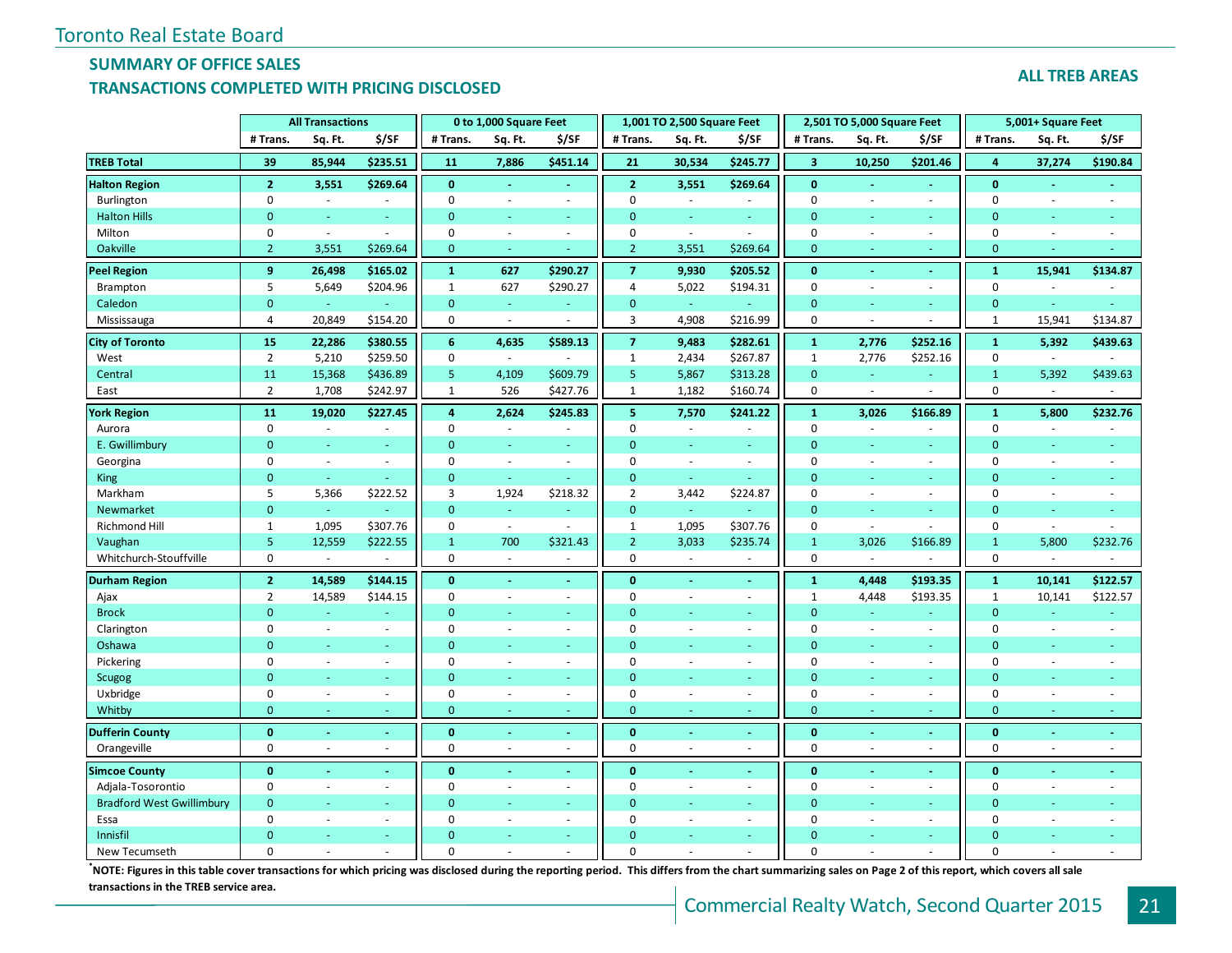#### **SUMMARY OF OFFICE SALES TRANSACTIONS COMPLETED WITH PRICING DISCLOSED**

#### **CITY OF TORONTO**

|                        |                | <b>All Transactions</b>     |                          |                | 0 to 1,000 Square Feet   |                          |                | 1,001 TO 2,500 Square Feet |                  |                | 2,501 TO 5,000 Square Feet |                          |                | 5,001+ Square Feet       |           |
|------------------------|----------------|-----------------------------|--------------------------|----------------|--------------------------|--------------------------|----------------|----------------------------|------------------|----------------|----------------------------|--------------------------|----------------|--------------------------|-----------|
|                        | # Trans.       | Sq. Ft.                     | \$/SF Net                | # Trans.       | Sq. Ft.                  | \$/SF Net                | # Trans.       | Sq. Ft.                    | \$/SF Net        | # Trans.       | Sq. Ft.                    | \$/SF Net                | # Trans.       | Sq. Ft.                  | \$/SF Net |
| <b>TREB Total</b>      | 39             | 85,944                      | \$235.51                 | 11             | 7,886                    | \$451.14                 | 21             | 30,534                     | \$245.77         | 3              | 10,250                     | \$201.46                 | 4              | 37,274                   | \$190.84  |
| <b>City of Toronto</b> | 15             | 22,286                      | \$380.55                 | 6              | 4,635                    | \$589.13                 | $\overline{7}$ | 9,483                      | \$282.61         | $\mathbf{1}$   | 2,776                      | \$252.16                 | $\mathbf{1}$   | 5,392                    | \$439.63  |
| <b>Toronto West</b>    | $\mathbf{2}$   | 5,210                       | \$259.50                 | $\bf{0}$       |                          | $\blacksquare$           | $\mathbf{1}$   | 2,434                      | \$267.87         | $\mathbf{1}$   | 2,776                      | \$252.16                 | $\mathbf{0}$   |                          |           |
| Toronto W01            | $\pmb{0}$      | $\mathcal{L}_{\mathcal{A}}$ | $\sim$                   | $\mathbf 0$    | ÷,                       | $\overline{\phantom{a}}$ | $\mathbf 0$    | $\sim$                     | $\sim$           | $\mathbf{0}$   | $\bar{a}$                  | $\sim$                   | $\mathbf 0$    | $\sim$                   | $\sim$    |
| Toronto W02            | $\mathbf{0}$   | $\omega$                    | $\omega$                 | $\mathbf{0}$   | $\blacksquare$           | $\omega$                 | $\mathbf{0}$   | $\omega$                   | $\sim$           | $\mathbf{0}$   |                            | $\sim$                   | $\mathbf{0}$   | $\omega$                 |           |
| Toronto W03            | $\mathbf 0$    | $\omega$                    | ÷                        | $\Omega$       | $\overline{a}$           | $\sim$                   | $\mathbf 0$    | $\sim$                     | $\sim$           | 0              | $\sim$                     | $\sim$                   | 0              | $\sim$                   |           |
| Toronto W04            | $\mathbf{0}$   | $\omega$                    | $\sim$                   | $\mathbf{0}$   | ٠                        | $\sim$                   | $\mathbf{0}$   | $\omega_{\rm c}$           | $\omega_{\rm c}$ | $\mathbf{0}$   | ÷                          | u,                       | $\mathbf{0}$   |                          |           |
| Toronto W05            | $\overline{2}$ | 5,210                       | \$259.50                 | $\Omega$       | $\sim$                   | $\sim$                   | $\mathbf{1}$   | 2,434                      | \$267.87         | $\mathbf{1}$   | 2,776                      | \$252.16                 | $\mathbf 0$    |                          |           |
| <b>Toronto W06</b>     | $\mathbf{0}$   | $\omega$                    |                          | $\mathbf{0}$   |                          | ٠                        | $\mathbf{0}$   |                            |                  | $\mathbf{0}$   | $\sim$                     |                          | $\mathbf{0}$   |                          |           |
| Toronto W07            | $\mathbf 0$    | $\sim$                      | $\sim$                   | $\mathbf 0$    | ÷,                       | $\sim$                   | $\mathbf 0$    | $\blacksquare$             | $\omega$         | $\mathbf 0$    | $\sim$                     | $\blacksquare$           | 0              |                          |           |
| Toronto W08            | $\mathbf{0}$   | ÷                           |                          | $\overline{0}$ | Ξ                        | $\sim$                   | $\overline{0}$ | ÷                          | u,               | $\overline{0}$ |                            | $\omega$                 | $\overline{0}$ |                          |           |
| Toronto W09            | 0              | $\sim$                      | ÷                        | 0              | $\sim$                   | $\sim$                   | 0              | ÷                          | $\sim$           | $\mathbf 0$    | $\sim$                     | $\omega$                 | 0              |                          |           |
| Toronto W10            | $\mathbf{0}$   | a.                          |                          | $\mathbf{0}$   |                          |                          | $\mathbf{0}$   |                            |                  | $\mathbf{0}$   |                            | ÷                        | $\mathbf{0}$   |                          |           |
| <b>Toronto Central</b> | 11             | 15,368                      | \$436.89                 | 5              | 4,109                    | \$609.79                 | 5              | 5,867                      | \$313.28         | $\bf{0}$       | $\blacksquare$             | $\blacksquare$           | $\mathbf{1}$   | 5,392                    | \$439.63  |
| Toronto C01            | $\mathbf{1}$   | 906                         | \$629.14                 | $\mathbf{1}$   | 906                      | \$629.14                 | $\mathbf 0$    | $\sim$                     | $\sim$           | $\mathbf 0$    | $\sim$                     | ÷                        | $\mathbf 0$    | $\sim$                   |           |
| <b>Toronto C02</b>     | $\mathbf{0}$   | ÷                           |                          | $\mathbf{0}$   | u,                       |                          | $\Omega$       |                            |                  | $\mathbf{0}$   |                            | ÷                        | $\Omega$       |                          |           |
| Toronto C03            | $\mathbf 0$    | $\sim$                      | $\overline{\phantom{a}}$ | $\Omega$       | $\overline{\phantom{a}}$ | $\sim$                   | $\Omega$       | $\overline{\phantom{a}}$   | $\sim$           | $\mathbf 0$    |                            | $\overline{\phantom{a}}$ | $\mathbf 0$    |                          |           |
| <b>Toronto C04</b>     | $\mathbf{0}$   | ÷                           |                          | $\mathbf{0}$   |                          | ÷                        | $\mathbf{0}$   |                            | ÷.               | $\mathbf{0}$   |                            | $\sim$                   | $\mathbf{0}$   |                          |           |
| Toronto C06            | $\mathbf 0$    | $\sim$                      | $\sim$                   | $\mathbf 0$    | ä,                       | $\sim$                   | $\mathbf 0$    | ÷                          | $\sim$           | 0              |                            | $\omega$                 | $\mathbf 0$    |                          |           |
| Toronto C07            | $\mathbf{0}$   | $\omega$                    | ÷                        | $\overline{0}$ | ÷                        | $\sim$                   | $\overline{0}$ | ÷                          | a.               | $\mathbf{0}$   |                            | ÷                        | $\mathbf 0$    | ÷.                       |           |
| Toronto C08            | 1              | 5,392                       | \$439.63                 | 0              | $\sim$                   | $\sim$                   | $\mathbf 0$    | $\overline{\phantom{a}}$   | $\blacksquare$   | $\mathbf 0$    | $\overline{\phantom{a}}$   | $\blacksquare$           | 1              | 5,392                    | \$439.63  |
| <b>Toronto C09</b>     | $\mathbf{0}$   | $\omega$                    |                          | $\mathbf 0$    | ÷                        | $\omega$                 | $\mathbf{0}$   | ÷                          | $\omega$         | $\mathbf 0$    |                            | ÷                        | $\mathbf 0$    | $\omega$                 |           |
| Toronto C10            | $\mathbf 0$    | $\mathcal{L}_{\mathcal{A}}$ | $\sim$                   | $\mathbf 0$    | $\blacksquare$           | $\sim$                   | $\mathbf 0$    | $\blacksquare$             | $\sim$           | $\mathbf 0$    | ÷.                         | $\blacksquare$           | 0              | $\blacksquare$           | $\sim$    |
| Toronto C11            | $\mathbf{0}$   | $\sim$                      |                          | $\mathbf{0}$   | ÷.                       | $\sim$                   | $\mathbf{0}$   | $\sim$                     | $\sim$           | $\overline{0}$ |                            | $\sim$                   | $\mathbf{0}$   | $\omega$                 |           |
| Toronto C12            | $\overline{2}$ | 2,500                       | \$180.00                 | 0              | ÷,                       | $\sim$                   | $\overline{2}$ | 2,500                      | \$180.00         | $\mathbf 0$    | $\sim$                     | $\overline{\phantom{a}}$ | 0              | $\sim$                   |           |
| <b>Toronto C13</b>     | $\mathbf{1}$   | 1,300                       | \$190.77                 | $\overline{0}$ | $\omega$                 | $\sim$                   | $\mathbf{1}$   | 1,300                      | \$190.77         | $\mathbf{0}$   |                            | ÷                        | $\overline{0}$ | ٠                        |           |
| Toronto C14            | 6              | 5,270                       | \$583.61                 | 4              | 3,203                    | \$604.31                 | $\overline{2}$ | 2,067                      | \$551.52         | $\mathbf 0$    | $\sim$                     | $\omega$                 | $\pmb{0}$      | $\blacksquare$           |           |
| Toronto C15            | $\mathbf{0}$   | $\sim$                      |                          | $\mathbf{0}$   |                          |                          | $\mathbf{0}$   |                            |                  | $\mathbf{0}$   |                            |                          | $\mathbf{0}$   |                          |           |
| <b>Toronto East</b>    | 2 <sup>1</sup> | 1,708                       | \$242.97                 | $\mathbf{1}$   | 526                      | \$427.76                 | $\mathbf{1}$   | 1,182                      | \$160.74         | $\bf{0}$       | $\blacksquare$             | ٠                        | $\bf{0}$       | $\omega$                 | $\sim$    |
| Toronto E01            | $\mathbf{1}$   | 526                         | \$427.76                 | 1              | 526                      | \$427.76                 | $\mathbf 0$    | $\sim$                     | $\sim$           | $\mathbf 0$    | $\sim$                     | $\overline{\phantom{a}}$ | $\mathbf 0$    | $\sim$                   |           |
| <b>Toronto E02</b>     | $\mathbf{0}$   | $\omega$                    | ÷                        | $\mathbf{0}$   | ä,                       |                          | $\mathbf{0}$   | $\omega$                   | $\omega$         | $\mathbf{0}$   |                            | $\blacksquare$           | 0              |                          |           |
| Toronto E03            | $\mathbf 0$    | $\sim$                      | $\omega$                 | $\mathbf 0$    | $\sim$                   | $\sim$                   | $\Omega$       | $\sim$                     | $\sim$           | $\mathbf 0$    | ÷.                         | ÷                        | 0              | $\sim$                   |           |
| <b>Toronto E04</b>     | $\mathbf{0}$   | a.                          | $\sim$                   | $\mathbf{0}$   | $\sim$                   | $\sim$                   | $\Omega$       | $\sim$                     | $\omega_{\rm c}$ | $\overline{0}$ | $\sim$                     | $\sim$                   | $\overline{0}$ | $\sim$                   |           |
| Toronto E05            | $\mathbf 0$    | $\overline{\phantom{a}}$    | $\overline{\phantom{a}}$ | $\Omega$       | ÷,                       | $\sim$                   | $\mathbf 0$    | ÷                          | $\sim$           | 0              | $\overline{\phantom{a}}$   | $\overline{\phantom{a}}$ | 0              | $\sim$                   |           |
| <b>Toronto E06</b>     | $\overline{0}$ | ÷                           |                          | $\Omega$       | ÷                        | ÷                        | $\overline{0}$ |                            | ÷.               | $\mathbf{0}$   |                            | ÷                        | $\mathbf{0}$   |                          |           |
| Toronto E07            | $\pmb{0}$      | $\overline{\phantom{a}}$    | $\overline{\phantom{a}}$ | $\mathbf 0$    | $\overline{\phantom{a}}$ | $\sim$                   | $\mathbf 0$    | $\overline{\phantom{a}}$   | $\sim$           | $\mathbf 0$    | $\overline{\phantom{a}}$   | $\blacksquare$           | $\pmb{0}$      | $\overline{\phantom{a}}$ |           |
| <b>Toronto E08</b>     | $\mathbf{0}$   | $\omega$                    | ÷                        | $\mathbf{0}$   | $\sim$                   | $\sim$                   | $\mathbf{0}$   | $\sim$                     | $\sim$           | $\mathbf{0}$   |                            | ÷                        | $\mathbf{0}$   |                          |           |
| Toronto E09            | $\mathbf{1}$   | 1,182                       | \$160.74                 | $\mathbf 0$    | ÷,                       | $\overline{\phantom{a}}$ | $\mathbf{1}$   | 1,182                      | \$160.74         | $\mathbf 0$    |                            | $\overline{\phantom{a}}$ | 0              |                          |           |
| Toronto E10            | $\Omega$       | $\omega$                    | $\sim$                   | $\Omega$       | ٠                        | $\sim$                   | $\mathbf{0}$   | $\sim$                     | $\sim$           | $\Omega$       |                            | $\sim$                   | $\mathbf{0}$   |                          |           |
| Toronto E11            | $\Omega$       |                             |                          | $\Omega$       |                          |                          | $\Omega$       |                            |                  | $\Omega$       |                            |                          | $\Omega$       |                          |           |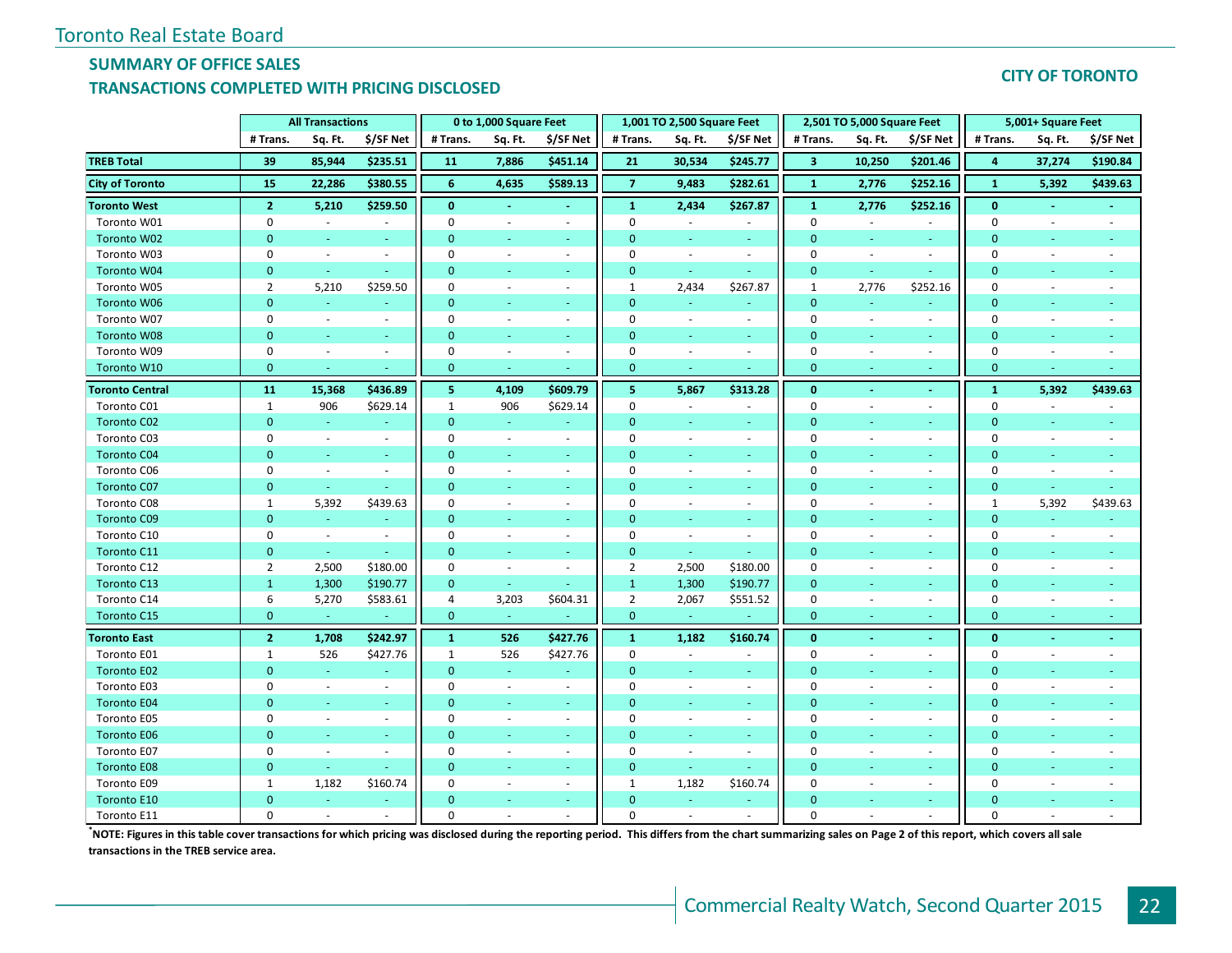#### **SUMMARY OF LAND SALES TRANSACTIONS COMPLETED WITH PRICING DISCLOSED**

#### **ALL TREB AREAS**

|                                  |                | <b>All Transactions</b> |                          |                         | 0 to 3 Acres             |              |                | 3+ Acres                 |                     |
|----------------------------------|----------------|-------------------------|--------------------------|-------------------------|--------------------------|--------------|----------------|--------------------------|---------------------|
|                                  | # Trans.       | Acres                   | \$/Acre                  | # Trans.                | Acres                    | \$/Acre      | # Trans.       | Acres                    | \$/Acre             |
| <b>TREB Total</b>                | 34             | 670.66                  | \$94,468                 | 14                      | 18.00                    | \$791,151    | 20             | 652.66                   | \$75,251            |
| <b>Halton Region</b>             | 3              | 19.56                   | \$258,898                | $\mathbf{1}$            | 1.75                     | \$414,286    | $\overline{2}$ | 17.81                    | \$243,630           |
| Burlington                       | $\mathbf{1}$   | 7.11                    | \$506,329                | $\mathbf 0$             | $\overline{\phantom{a}}$ |              | 1              | 7.11                     | \$506,329           |
| <b>Halton Hills</b>              | $\mathbf{1}$   | 1.75                    | \$414,286                | $\mathbf{1}$            | 1.75                     | \$414,286    | $\overline{0}$ | ÷.                       |                     |
| Milton                           | 0              | ÷,                      |                          | $\mathbf 0$             | ä,                       |              | 0              | L.                       |                     |
| Oakville                         | $\mathbf{1}$   | 10.70                   | \$69,070                 | $\overline{0}$          | Ξ                        | ÷,           | $\mathbf{1}$   | 10.70                    | \$69,070            |
| <b>Peel Region</b>               | 4              | 30.66                   | \$227,185                | $\mathbf{1}$            | 1.00                     | \$910,000    | 3              | 29.66                    | \$204,164           |
| Brampton                         | $\overline{2}$ | 5.36                    | \$914,179                | 1                       | 1.00                     | \$910,000    | $\mathbf 1$    | 4.36                     | \$915,138           |
| Caledon                          | $\overline{2}$ | 25.30                   | \$81,640                 | $\overline{0}$          | Ξ                        |              | $\overline{2}$ | 25.30                    | \$81,640            |
| Mississauga                      | 0              | $\omega$                | $\overline{\phantom{a}}$ | 0                       | $\omega$                 | ä,           | 0              | $\sim$                   | $\bar{\phantom{a}}$ |
| <b>City of Toronto</b>           | 4              | 16.20                   | \$869,015                | $\overline{\mathbf{3}}$ | 0.68                     | \$5,247,354  | $\mathbf{1}$   | 15.52                    | \$676,546           |
| West                             | $\mathbf{1}$   | 0.53                    | \$3,663,749              | 1                       | 0.53                     | \$3,663,749  | 0              | ä,                       |                     |
| Central                          | $\mathbf{1}$   | 0.10                    | \$11,792,486             | $\mathbf{1}$            | 0.10                     | \$11,792,486 | $\overline{0}$ | Ξ                        |                     |
| East                             | $\overline{2}$ | 15.57                   | \$700,819                | $\mathbf{1}$            | 0.05                     | \$8,633,039  | $\mathbf{1}$   | 15.52                    | \$676,546           |
| <b>York Region</b>               | $\overline{7}$ | 88.14                   | \$130,298                | $\overline{2}$          | 3.01                     | \$528,763    | 5              | 85.13                    | \$116,196           |
| Aurora                           | 0              | $\Box$                  | $\overline{\phantom{a}}$ | $\mathbf 0$             | $\omega$                 | ÷,           | 0              | $\Box$                   |                     |
| E. Gwillimbury                   | $\mathbf 0$    | ÷.                      | ÷.                       | $\mathbf 0$             | $\omega$                 | $\omega$     | 0              | G.                       | ä,                  |
| Georgina                         | $\overline{2}$ | 50.99                   | \$8,198                  | $\mathbf{1}$            | 0.05                     | \$352,000    | $\mathbf{1}$   | 50.94                    | \$7,852             |
| <b>King</b>                      | $\mathbf{0}$   | ÷,                      |                          | $\overline{0}$          | ä,                       |              | $\overline{0}$ | ÷,                       | L,                  |
| Markham                          | $\overline{2}$ | 13.49                   | \$305,915                | 0                       | $\bar{a}$                | ä,           | 2              | 13.49                    | \$305,915           |
| <b>Newmarket</b>                 | $\overline{0}$ | Ξ                       | Ξ                        | $\overline{0}$          | ä,                       | ä,           | $\overline{0}$ | ä,                       |                     |
| <b>Richmond Hill</b>             | 0              | $\Box$                  | ÷.                       | $\mathbf 0$             | ä,                       |              | 0              | $\omega$                 | ÷,                  |
| Vaughan                          | $\overline{2}$ | 12.97                   | \$476,042                | $\mathbf{1}$            | 2.96                     | \$531,815    | $\mathbf{1}$   | 10.01                    | \$459,540           |
| Whitchurch-Stouffville           | $\mathbf{1}$   | 10.69                   | \$71,562                 | 0                       | $\sim$                   | ÷,           | $\mathbf{1}$   | 10.69                    | \$71,562            |
| <b>Durham Region</b>             | 13             | 407.06                  | \$47,025                 | 6                       | 11.03                    | \$635,203    | $\overline{7}$ | 396.03                   | \$30,647            |
| Ajax                             | $\overline{2}$ | 176.28                  | \$53,750                 | 1                       | 2.21                     | \$328,054    | $\mathbf 1$    | 174.07                   | \$50,267            |
| <b>Brock</b>                     | $\mathbf{1}$   | 137.00                  | \$3,285                  | $\mathbf{0}$            | $\omega$                 |              | $\mathbf{1}$   | 137.00                   | \$3,285             |
| Clarington                       | 5              | 33.19                   | \$101,235                | 3                       | 5.83                     | \$465,695    | $\overline{2}$ | 27.36                    | \$23,575            |
| Oshawa                           | $\mathbf{0}$   | ÷.                      |                          | $\overline{0}$          | ω,                       |              | $\overline{0}$ | $\omega_{\rm c}$         |                     |
| Pickering                        | $\overline{2}$ | 7.19                    | \$635,883                | $\mathbf{1}$            | 2.60                     | \$1,192,308  | $\mathbf 1$    | 4.59                     | \$320,697           |
| <b>Scugog</b>                    | $\mathbf{1}$   | 3.01                    | \$259,136                | $\overline{0}$          | ä,                       |              | $\overline{1}$ | 3.01                     | \$259,136           |
| Uxbridge                         | $\mathbf{1}$   | 50.00                   | \$800                    | 0                       | $\overline{\phantom{a}}$ | ÷.           | $\mathbf{1}$   | 50.00                    | \$800               |
| Whitby                           | $\mathbf{1}$   | 0.39                    | \$1,198,544              | $\mathbf{1}$            | 0.39                     | \$1,198,544  | $\mathbf{0}$   | ÷.                       |                     |
| <b>Dufferin County</b>           | $\mathbf{0}$   | ä,                      | ä,                       | $\bf{0}$                | ä,                       | $\Delta$     | $\mathbf{0}$   | ä,                       | ä,                  |
| Orangeville                      | 0              | $\sim$                  | ÷.                       | $\mathbf 0$             | $\overline{\phantom{a}}$ | L.           | 0              | $\overline{\phantom{a}}$ | $\overline{a}$      |
| <b>Simcoe County</b>             | 3              | 109.04                  | \$60,712                 | $\mathbf{1}$            | 0.53                     | \$811,349    | $\overline{2}$ | 108.51                   | \$57,045            |
| Adjala-Tosorontio                | $\mathbf 0$    | L.                      |                          | $\Omega$                | $\bar{\phantom{a}}$      |              | 0              | ä,                       |                     |
| <b>Bradford West Gwillimbury</b> | $\mathbf{1}$   | 100.00                  | \$46,400                 | $\overline{0}$          | u,                       |              | $\mathbf{1}$   | 100.00                   | \$46,400            |
| Essa                             | $\mathbf{1}$   | 8.51                    | \$182,139                | 0                       | $\overline{\phantom{a}}$ | ä,           | 1              | 8.51                     | \$182,139           |
| Innisfil                         | $\overline{0}$ | ä,                      |                          | $\overline{0}$          | ä,                       | u,           | $\overline{0}$ | ä,                       | L,                  |
| New Tecumseth                    | $\mathbf{1}$   | 0.53                    | \$811,349                | $\mathbf{1}$            | 0.53                     | \$811,349    | 0              | $\overline{\phantom{a}}$ | ÷,                  |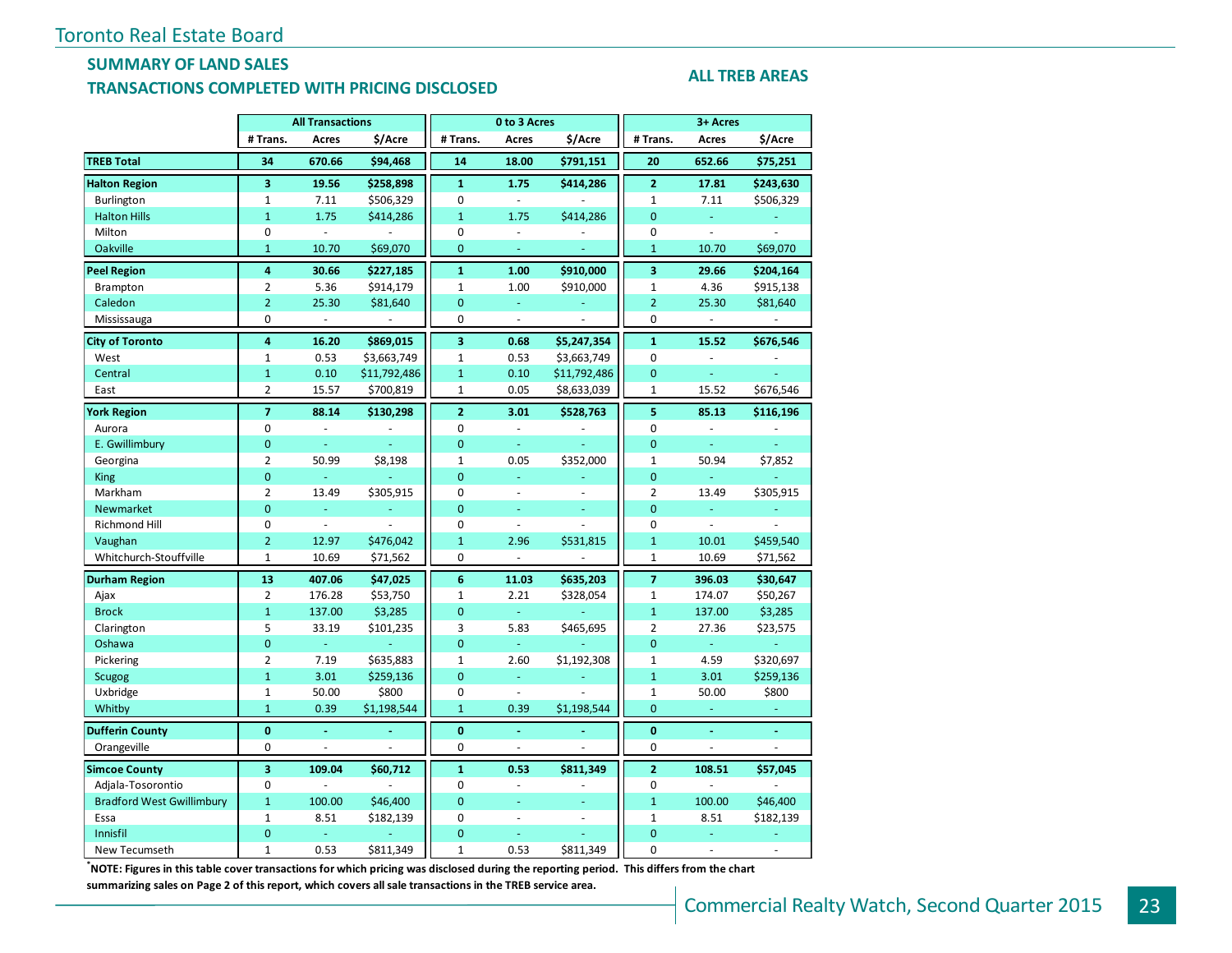#### **SUMMARY OF LAND SALES TRANSACTIONS COMPLETED WITH PRICING DISCLOSED**

#### **CITY OF TORONTO**

|                        | <b>All Transactions</b> |                          |                          | 0 to 3 Acres            |                          |                          | 3+ Acres       |                          |                |
|------------------------|-------------------------|--------------------------|--------------------------|-------------------------|--------------------------|--------------------------|----------------|--------------------------|----------------|
|                        | # Trans.                | Acres                    | \$/Acre                  | # Trans.                | Acres                    | \$/Acre                  | # Trans.       | Acres                    | \$/Acre        |
| <b>TREB Total</b>      | 34                      | 670.66                   | \$94,468                 | 14                      | 18.00                    | \$791,151                | 20             | 652.66                   | \$75,251       |
| <b>City of Toronto</b> | $\overline{4}$          | 16.20                    | \$869,015                | $\overline{\mathbf{3}}$ | 0.68                     | \$5,247,354              | $\mathbf{1}$   | 15.52                    | \$676,546      |
| <b>Toronto West</b>    | $\mathbf{1}$            | 0.53                     | \$3,663,749              | $\mathbf{1}$            | 0.53                     | \$3,663,749              | 0              |                          |                |
| Toronto W01            | 0                       | $\omega$                 |                          | $\mathbf 0$             | ä,                       |                          | $\mathbf 0$    | $\overline{\phantom{a}}$ | ÷.             |
| Toronto W02            | 0                       | $\blacksquare$           | $\blacksquare$           | $\mathbf{0}$            | $\blacksquare$           | $\sim$                   | 0              | $\blacksquare$           | ٠              |
| Toronto W03            | 0                       | $\bar{a}$                | ÷.                       | $\mathbf 0$             | $\omega$                 | $\sim$                   | 0              | $\sim$                   | $\sim$         |
| Toronto W04            | $\mathbf 0$             | ä,                       |                          | $\mathbf 0$             | ä,                       |                          | $\overline{0}$ |                          |                |
| Toronto W05            | 0                       | $\blacksquare$           | $\overline{\phantom{a}}$ | 0                       | $\blacksquare$           | $\overline{\phantom{a}}$ | 0              |                          |                |
| <b>Toronto W06</b>     | $\mathbf{1}$            | 0.53                     | \$3,663,749              | $\mathbf{1}$            | 0.53                     | \$3,663,749              | $\overline{0}$ |                          |                |
| Toronto W07            | 0                       | $\bar{a}$                |                          | $\mathbf 0$             | ÷,                       |                          | 0              |                          |                |
| <b>Toronto W08</b>     | $\overline{0}$          | ÷                        |                          | $\overline{0}$          | Ξ                        |                          | $\overline{0}$ |                          |                |
| Toronto W09            | $\mathbf 0$             | $\blacksquare$           | $\overline{\phantom{a}}$ | $\mathbf 0$             | $\blacksquare$           |                          | $\mathbf 0$    |                          | ÷,             |
| Toronto W10            | 0                       | ä,                       |                          | $\mathbf{0}$            | u                        |                          | $\mathbf{0}$   |                          |                |
| <b>Toronto Central</b> | $\mathbf{1}$            | 0.10                     | \$11,792,486             | $\mathbf{1}$            | 0.10                     | \$11,792,486             | $\bf{0}$       |                          | $\sim$         |
| Toronto C01            | 0                       | $\bar{\phantom{a}}$      |                          | 0                       | $\blacksquare$           |                          | 0              | ä,                       |                |
| <b>Toronto C02</b>     | $\overline{0}$          |                          |                          | $\mathbf{0}$            |                          |                          | $\overline{0}$ |                          |                |
| Toronto C03            | 0                       | $\blacksquare$           |                          | $\mathbf 0$             | $\blacksquare$           |                          | $\mathbf 0$    |                          |                |
| <b>Toronto C04</b>     | $\mathbf{1}$            | 0.10                     | \$11,792,486             | $\mathbf{1}$            | 0.10                     | \$11,792,486             | $\overline{0}$ |                          |                |
| Toronto C06            | $\mathbf 0$             | $\overline{\phantom{a}}$ |                          | $\mathbf 0$             | ÷,                       |                          | $\mathbf 0$    |                          |                |
| <b>Toronto C07</b>     | $\overline{0}$          | ÷                        | ÷                        | $\mathbf{0}$            | ä,                       | ä,                       | $\overline{0}$ |                          |                |
| Toronto C08            | 0                       | $\bar{a}$                | $\sim$                   | $\pmb{0}$               | $\bar{a}$                | $\bar{a}$                | 0              | ä,                       | ÷,             |
| <b>Toronto C09</b>     | $\overline{0}$          | Ξ                        |                          | $\overline{0}$          | ٠                        |                          | $\mathbf 0$    | u                        |                |
| Toronto C10            | 0                       | $\bar{a}$                | $\overline{a}$           | $\mathbf 0$             | ä,                       | ÷.                       | 0              | ä,                       | $\overline{a}$ |
| <b>Toronto C11</b>     | $\mathbf 0$             | Ξ                        | ٠                        | $\mathbf{0}$            | ÷                        | $\sim$                   | $\mathbf 0$    | Ξ                        | ٠              |
| Toronto C12            | 0                       | ÷.                       | $\sim$                   | $\mathbf 0$             | ÷                        | ÷.                       | 0              | ÷.                       |                |
| Toronto C13            | $\mathbf{0}$            |                          |                          | $\mathbf 0$             |                          |                          | $\mathbf{0}$   |                          |                |
| Toronto C14            | 0                       | $\overline{\phantom{a}}$ | $\overline{\phantom{a}}$ | 0                       | $\overline{\phantom{a}}$ | $\overline{\phantom{a}}$ | 0              | ÷,                       | ÷,             |
| <b>Toronto C15</b>     | $\overline{0}$          | ä,                       |                          | $\overline{0}$          |                          |                          | $\overline{0}$ |                          |                |
| <b>Toronto East</b>    | $\overline{2}$          | 15.57                    | \$700,819                | $\mathbf{1}$            | 0.05                     | \$8,633,039              | $\mathbf{1}$   | 15.52                    | \$676,546      |
| Toronto E01            | 1                       | 0.05                     | \$8,633,039              | $\mathbf{1}$            | 0.05                     | \$8,633,039              | 0              | $\omega$                 |                |
| <b>Toronto E02</b>     | 0                       | Ξ                        |                          | $\mathbf{0}$            | Ξ                        |                          | 0              | Ξ                        |                |
| Toronto E03            | 0                       | $\bar{\phantom{a}}$      | $\overline{\phantom{a}}$ | $\mathbf 0$             | ÷,                       | $\omega$                 | $\mathbf 0$    | ä,                       | ÷.             |
| <b>Toronto E04</b>     | $\mathbf{1}$            | 15.52                    | \$676,546                | $\mathbf{0}$            | u                        | ÷                        | $\mathbf{1}$   | 15.52                    | \$676,546      |
| Toronto E05            | 0                       | $\bar{a}$                | ÷.                       | $\mathbf 0$             | ä,                       | $\omega$                 | 0              | $\sim$                   |                |
| <b>Toronto E06</b>     | $\overline{0}$          | ä,                       | L.                       | $\mathbf{0}$            |                          | ÷                        | $\overline{0}$ | ä,                       |                |
| Toronto E07            | 0                       | $\overline{\phantom{a}}$ | $\overline{\phantom{a}}$ | $\mathbf 0$             | ÷,                       | $\overline{\phantom{a}}$ | 0              | $\overline{\phantom{a}}$ | ÷,             |
| <b>Toronto E08</b>     | $\mathbf{0}$            |                          | ä,                       | $\mathbf{0}$            |                          | ÷                        | $\overline{0}$ |                          |                |
| Toronto E09            | $\mathbf 0$             |                          | $\sim$                   | $\mathbf 0$             |                          |                          | 0              |                          |                |
| <b>Toronto E10</b>     | $\overline{0}$          |                          | ÷,                       | $\overline{0}$          |                          | ٠                        | $\overline{0}$ |                          |                |
| Toronto E11            | $\mathbf 0$             |                          |                          | $\Omega$                |                          | ä,                       | $\Omega$       |                          |                |